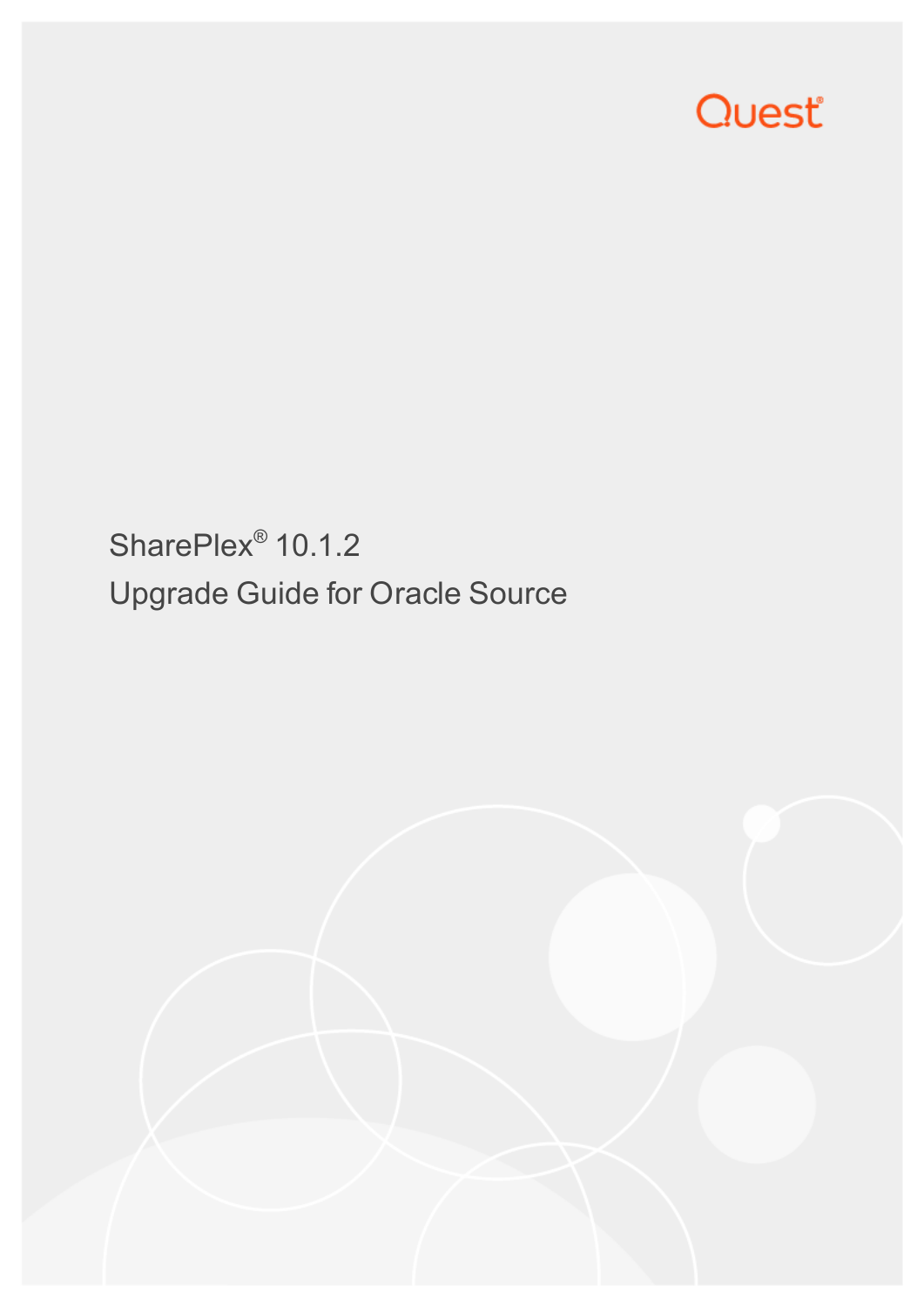#### **© 2022 Quest Software Inc. ALL RIGHTS RESERVED.**

This guide contains proprietary information protected by copyright. The software described in this guide is furnished under a software license or nondisclosure agreement. This software may be used or copied only in accordance with the terms of the applicable agreement. No part of this guide may be reproduced or transmitted in any form or by any means, electronic or mechanical, including photocopying and recording for any purpose other than the purchaser's personal use without the written permission of Quest Software Inc.

The information in this document is provided in connection with Quest Software products. No license, express or implied, by estoppel or otherwise, to any intellectual property right is granted by this document or in connection with the sale of Quest Software products. EXCEPT AS SET FORTH IN THE TERMS AND CONDITIONS AS SPECIFIED IN THE LICENSE AGREEMENT FOR THIS PRODUCT, QUEST SOFTWARE ASSUMES NO LIABILITY WHATSOEVER AND DISCLAIMS ANY EXPRESS, IMPLIED OR STATUTORY WARRANTY RELATING TO ITS PRODUCTS INCLUDING, BUT NOT LIMITED TO, THE IMPLIED WARRANTY OF MERCHANTABILITY, FITNESS FOR A PARTICULAR PURPOSE, OR NON-INFRINGEMENT. IN NO EVENT SHALL QUEST SOFTWARE BE LIABLE FOR ANY DIRECT, INDIRECT, CONSEQUENTIAL, PUNITIVE, SPECIAL OR INCIDENTAL DAMAGES (INCLUDING, WITHOUT LIMITATION, DAMAGES FOR LOSS OF PROFITS, BUSINESS INTERRUPTION OR LOSS OF INFORMATION) ARISING OUT OF THE USE OR INABILITY TO USE THIS DOCUMENT, EVEN IF QUEST SOFTWARE HAS BEEN ADVISED OF THE POSSIBILITY OF SUCH DAMAGES. Quest Software makes no representations or warranties with respect to the accuracy or completeness of the contents of this document and reserves the right to make changes to specifications and product descriptions at any time without notice. Quest Software does not make any commitment to update the information contained in this document.

If you have any questions regarding your potential use of this material, contact:

Quest Software Inc.

Attn: LEGAL Dept

4 PolarisWay

Aliso Viejo, CA 92656

Refer to our Web site ([https://www.quest.com](https://www.quest.com/)) for regional and international office information.

#### **Patents**

Quest Software is proud of our advanced technology. Patents and pending patents may apply to this product. For the most current information about applicable patents for this product, please visit our website at <https://www.quest.com/legal>.

#### **Trademarks**

Quest, the Quest logo, SharePlex, and Join the Innovation are trademarks and registered trademarks of Quest Software Inc. For a complete list of Quest marks, visit <https://www.quest.com/legal/trademark-information.aspx>. All other trademarks and registered trademarks are property of their respective owners.

SharePlex Upgrade Guide for Oracle Source Updated - 2/1/2022 Version - 10.1.2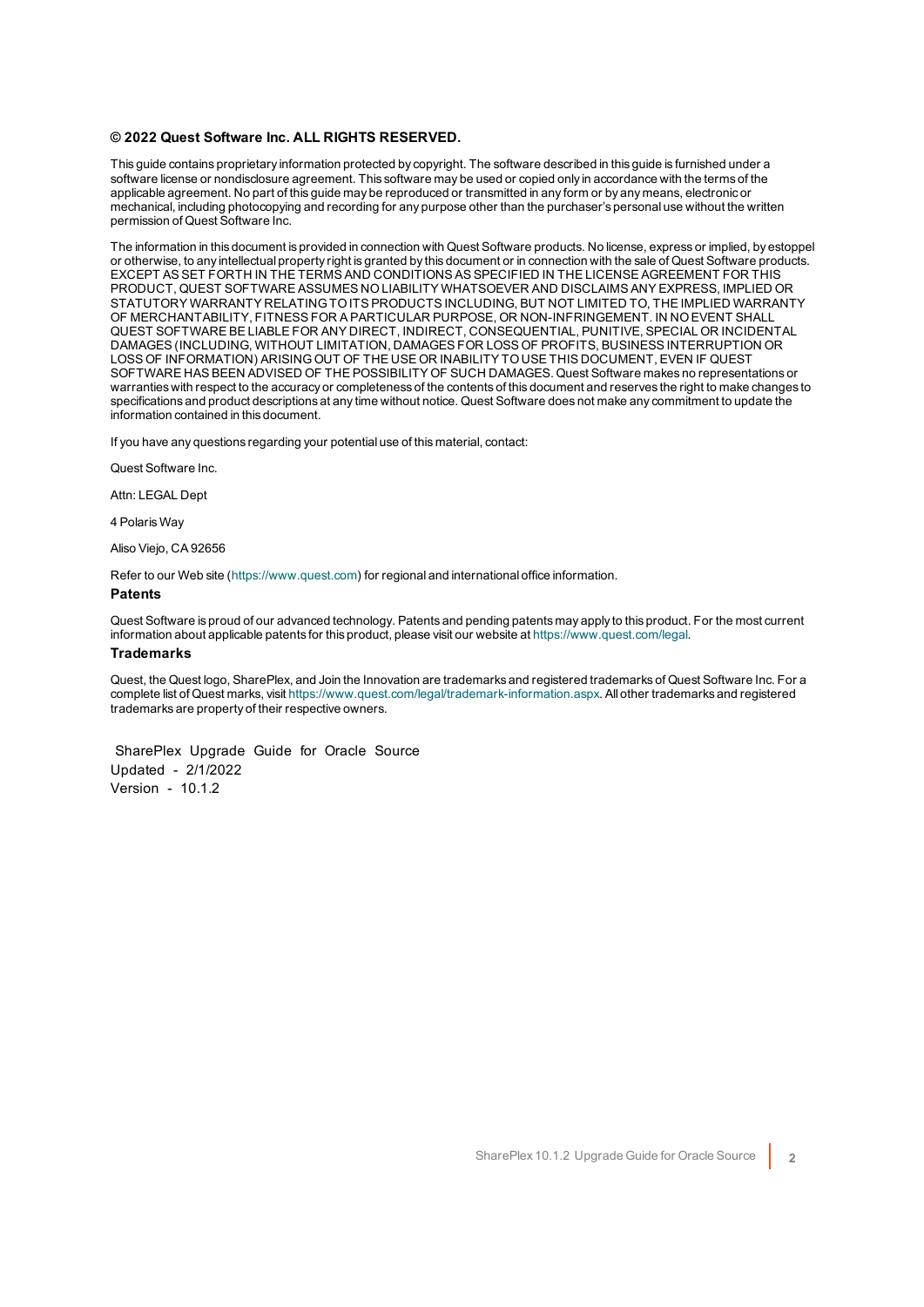## **Contents**

| 10 |
|----|
|    |
|    |
|    |
|    |
|    |
|    |
|    |
|    |
|    |
|    |
|    |
|    |
|    |
|    |
|    |
|    |
|    |
|    |
|    |
|    |
|    |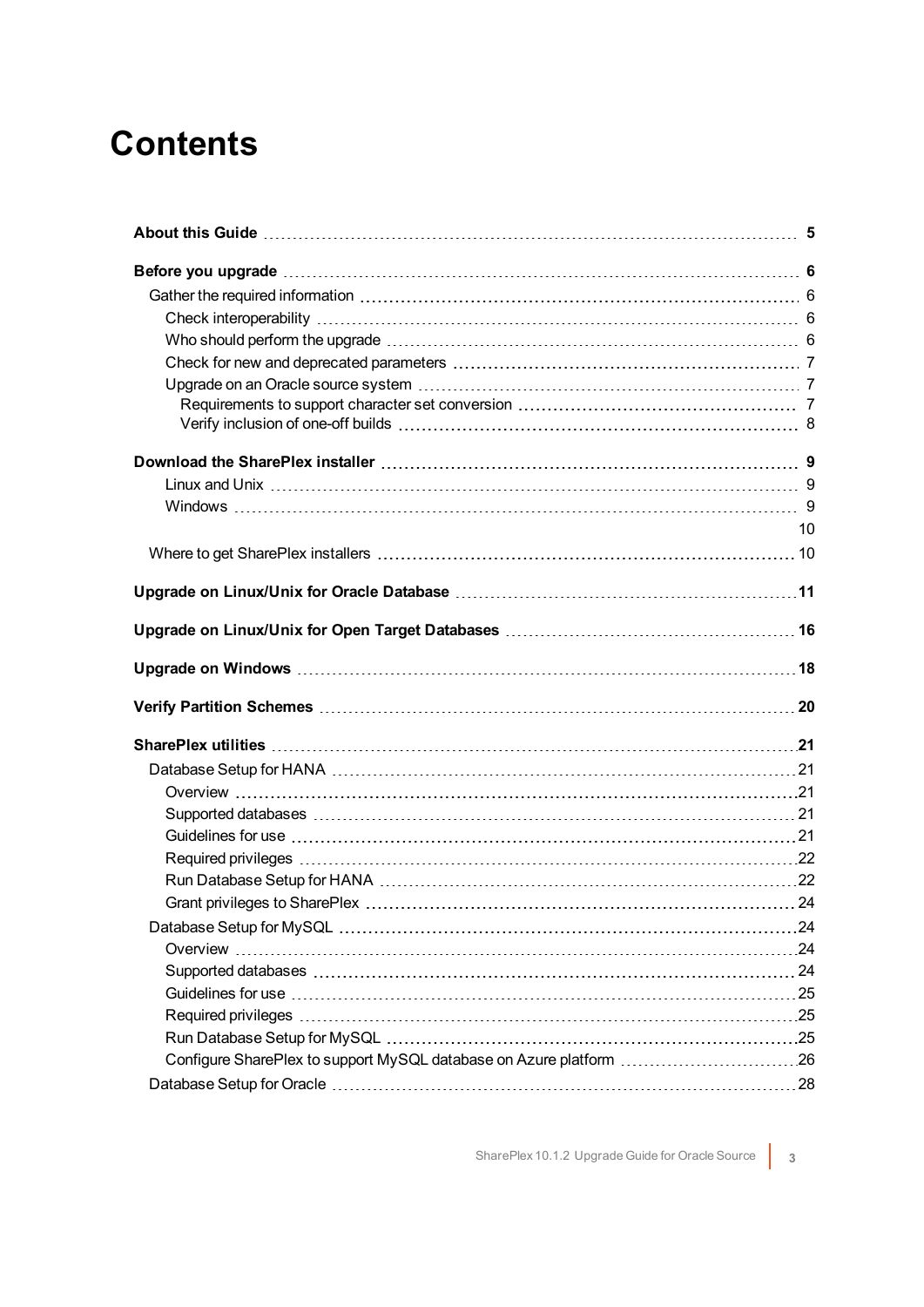| Configure SharePlex to support PostgreSQL database on Azure platform 42 |  |
|-------------------------------------------------------------------------|--|
|                                                                         |  |
|                                                                         |  |
|                                                                         |  |
|                                                                         |  |
|                                                                         |  |
|                                                                         |  |
|                                                                         |  |
|                                                                         |  |
|                                                                         |  |
|                                                                         |  |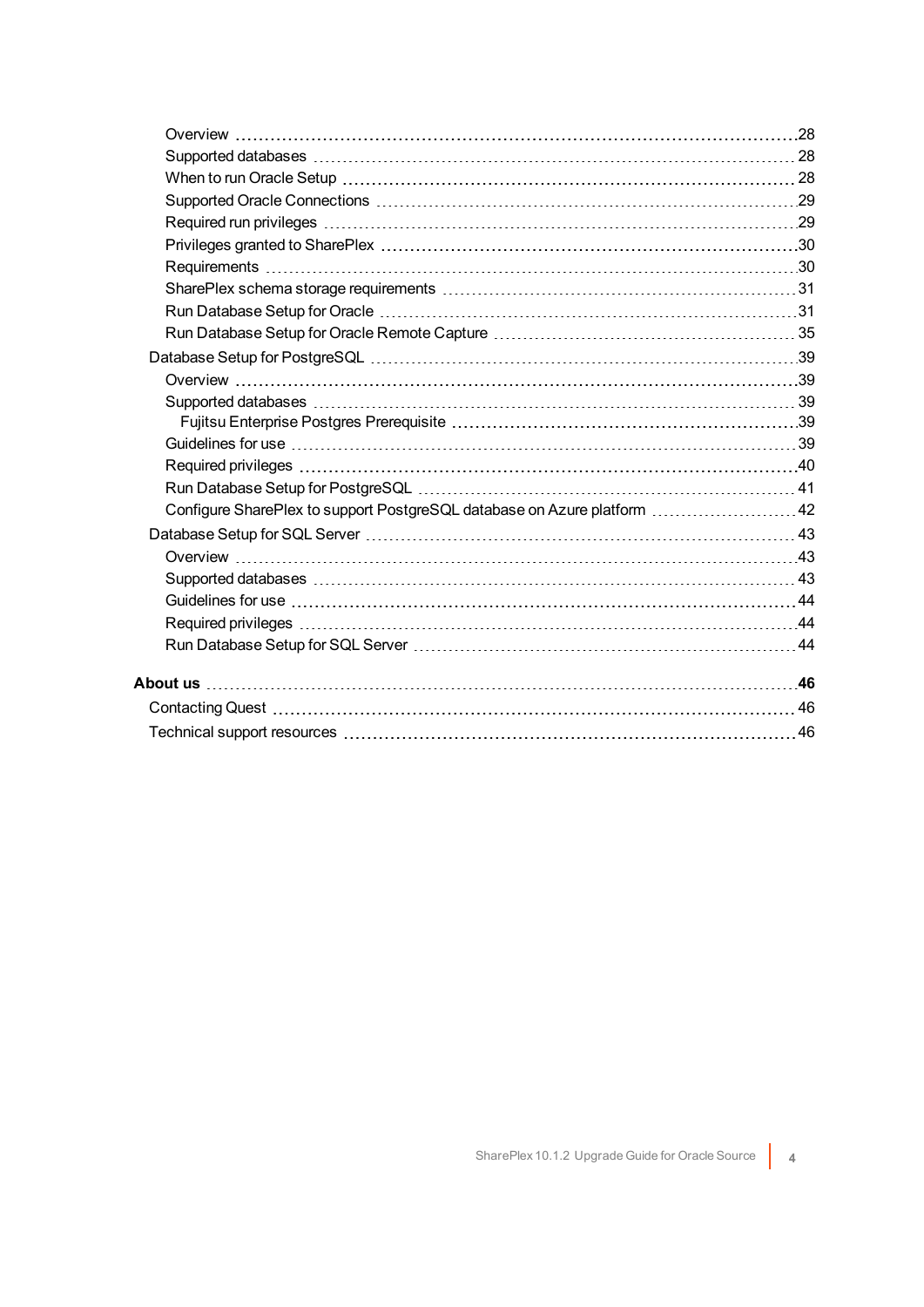# **About this Guide**

<span id="page-4-0"></span>This guide contains instructions for upgrading SharePlex environment. It is intended for administrators, consultants, analysts, and any other IT professionals tasked with upgrading SharePlex.

### **Other SharePlex documentation**

For the complete SharePlex documentation set, go to [https://support.quest.com/shareplex/technical-documents.](https://support.quest.com/shareplex/technical-documents)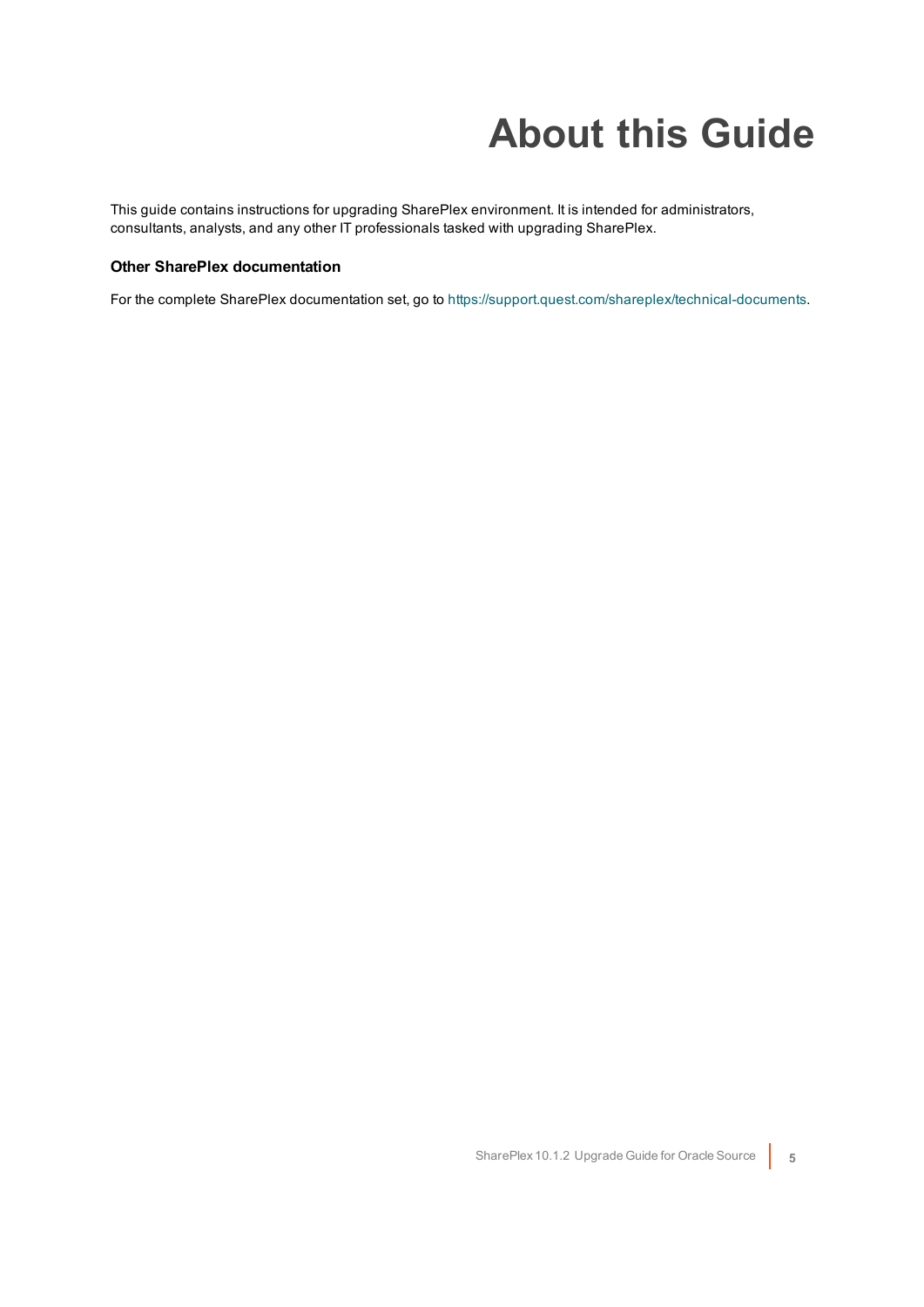# **Before you upgrade**

<span id="page-5-1"></span><span id="page-5-0"></span>This section contains important information that you need to know before you select a SharePlex installer and begin the upgrade procedure.

## **Gather the required information**

You will need the following information about the installation that you want to upgrade:

- Location of the SharePlex product directory
- Location of the SharePlex variable-data directory (or directories) in this instance of SharePlex.
- Name of the SharePlex administrator group (that contains the SharePlex administrator user).
- The ORACLE\_SID and ORACLE\_HOME (Oracle) or the database name (Open Target) associated with the installation you are upgrading. To determine this, look in the **default.yaml** file in the **data** subdirectory of the product directory.

### <span id="page-5-2"></span>**Check interoperability**

<span id="page-5-3"></span>If you are upgrading some SharePlex installations in a configuration, but not others, view the SharePlex Release Notes for interoperability support between versions. Parameter settings may be required.

### **Who should perform the upgrade**

Some steps in the upgrade procedures require the **Administrator** authorization level, which normally is only granted to the person or persons designated as the SharePlex Administrators. An upgrade can only be performed by a person who has this authorization and is familiar with SharePlex.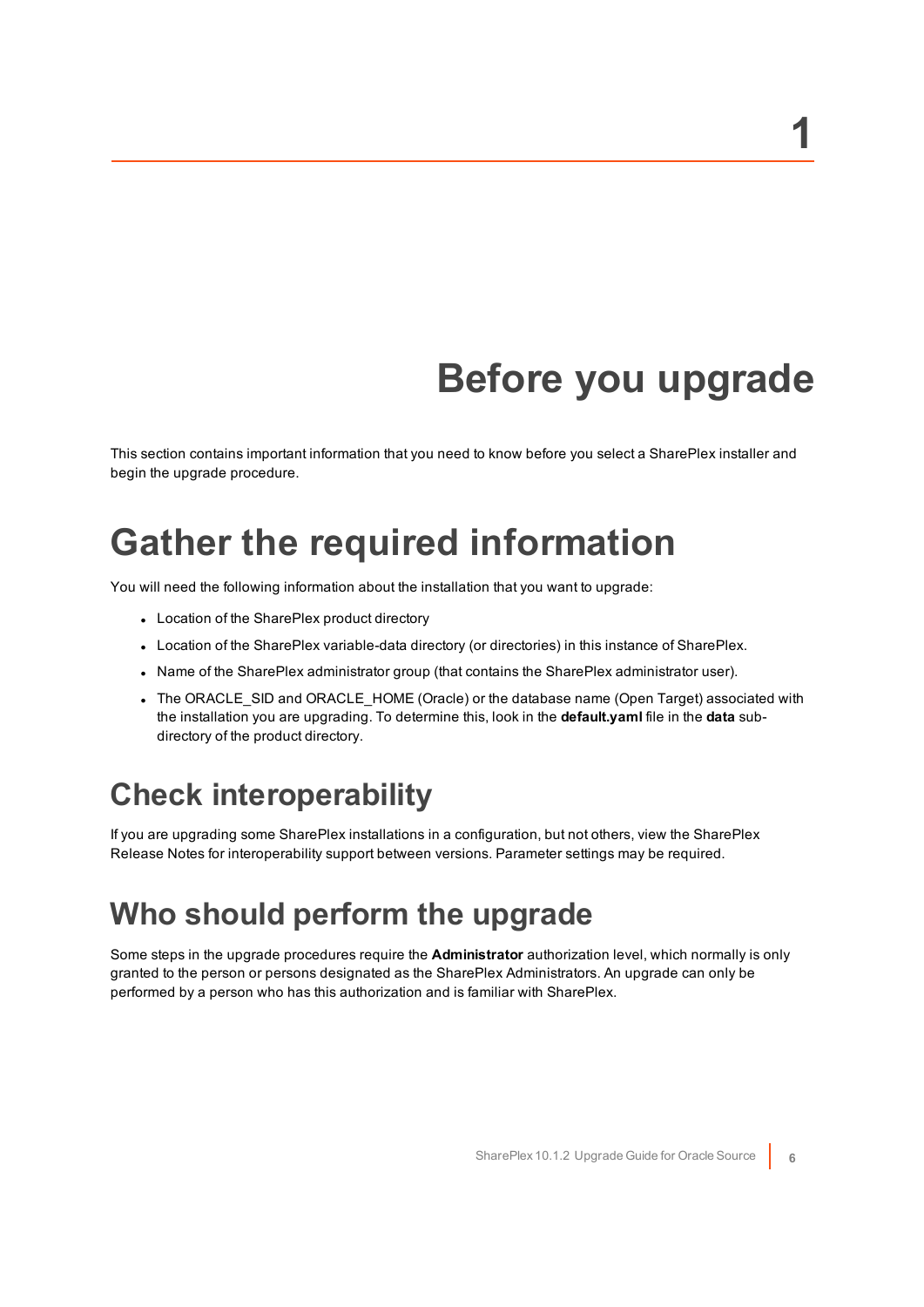## <span id="page-6-0"></span>**Check for new and deprecated parameters**

- Review the release notes and Deprecated Parameters section of the SharePlex [Reference](https://support.quest.com/shareplex) Guide to determine if any of the parameters that you are using were deprecated in this release. SharePlex retains backward compatibility of your current parameter settings, including those that are newly deprecated, so that you do not need to stop processes to reconfigure settings. However, you should familiarize yourself with the new parameter or default functionality that replaces a deprecated parameter to determine whether any configuration changes are appropriate.
- Review the New features in this release and Enhancements in this release sections of the Release Notes for any new parameters that affect your current configuration. If any upgrade steps are required, they will be noted.

## <span id="page-6-1"></span>**Upgrade on an Oracle source system**

<span id="page-6-2"></span>These requirements apply to SharePlex when it captures from an Oracle source database.

### **Requirements to support character set conversion**

When replicating to an Open Target target (non-Oracle target), SharePlex supports replication from any Oracle Unicode character set and the US7ASCII character set. SharePlex posts data to Open Target in the Unicode character set, and therefore if the source data is Unicode or US7ASCII, no conversion on the target is required. However, if the following are true, conversion is required on the target:

- If the character set of the source data is anything other than Oracle Unicode or US7ASCII, you must install an Oracle client on the target to perform the conversion to Unicode for posting to the target.
- If the data must be posted to the target database in any character set other than Unicode, you must install an Oracle client on the target to perform the conversion and use the **target** command to identify the target character set for Post to use.
- If you are replicating LOB data, conversion is required regardless of what the source character set is.

### *To perform conversion with an Oracle client on Linux*

- 1. Install an Oracle *Administrator* client on the target system. The client must be the Administrator installation type. The Instant Client and Runtime installation types are not supported.
- 2. Set ORACLE HOME to the client installation. Set ORACLE SID to an alias or a non-existing SID. SharePlex does not use them and a database does not have to be running.
- 3. Upgrade SharePlex using the Linux/Unix installer for your operating system.
- 4. Make certain the SP\_OPX\_NLS\_CONVERSION parameter is set to the default of 1.

### *To perform conversion with an Oracle client on Windows*

1. Install an Oracle *Administrator* client on the target system. The client must be the Administrator installation type. The Instant Client and Runtime installation types are not supported.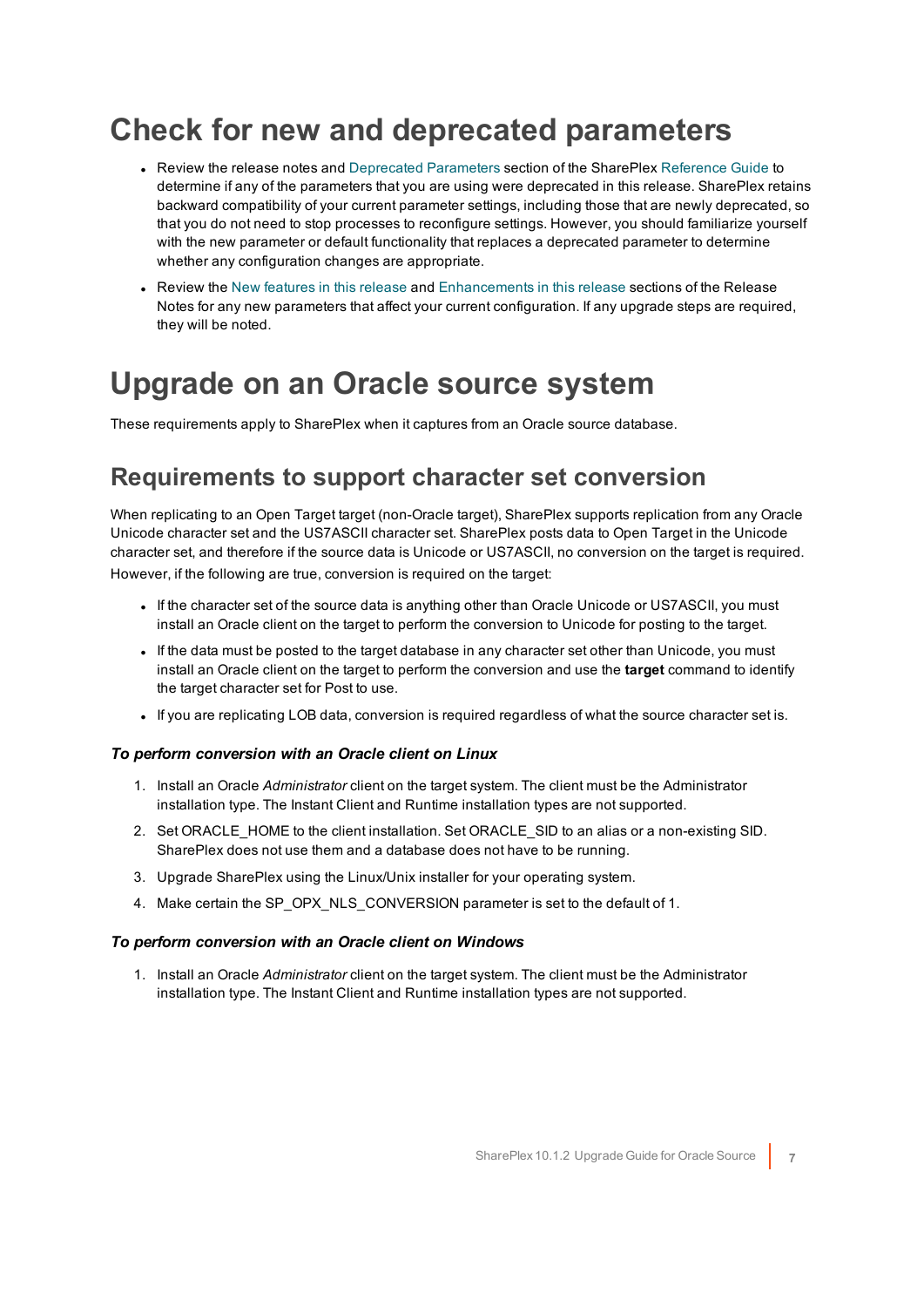- 2. In the SharePlex Registry key **\HKEY\_LOCAL\_ MACHINE\SOFTWARE\Wow6432Node\QuestSoftware\SharePlex\***port\_number*, set ORACLE\_HOME to the Oracle client installation location, and set ORACLE SID to an alias or a non-existing SID. No Oracle database is required. SharePlex only needs to use the client libraries.
- 3. Upgrade SharePlex using the Windows installer.
- 4. Make certain the SP\_OPX\_NLS\_CONVERSION parameter is set to the default of 1.

### *To apply Unicode and US7ASCII data without conversion*

If the source data is Unicode or US7ASCII and you are not replicating LOB data, no conversion or Oracle client is needed. Set the SP\_OPX\_NLS\_CONVERSION parameter to 0 to disable conversion, and then restart Post if it is running.

### <span id="page-7-0"></span>**Verify inclusion of one-off builds**

If you have received one-off builds of SharePlex, confirm that those builds are included as fixes in the new release that you are installing. This applies to Linux/Unix only.

### *To verify one-offs*

1. Run the **sp-bininfo** utility from the **util** subdirectory of the product directory of your current SharePlex installation.

\$ **cd** *path\_to\_SharePlex\_proddir***/util** \$ ./**sp-bininfo**

- 2. Compare the CRs of each one-off shown in the **sp-bininfo** output with the CRs in the Resolved Issues section of the Release Notes that are included with the new SharePlexversion.
- 3. If any CRs of your one-offs are not shown in the Resolved Issues, the new version does not include that functionality, and you should not proceed with the upgrade. Contact SharePlex support to obtain the missing fixes.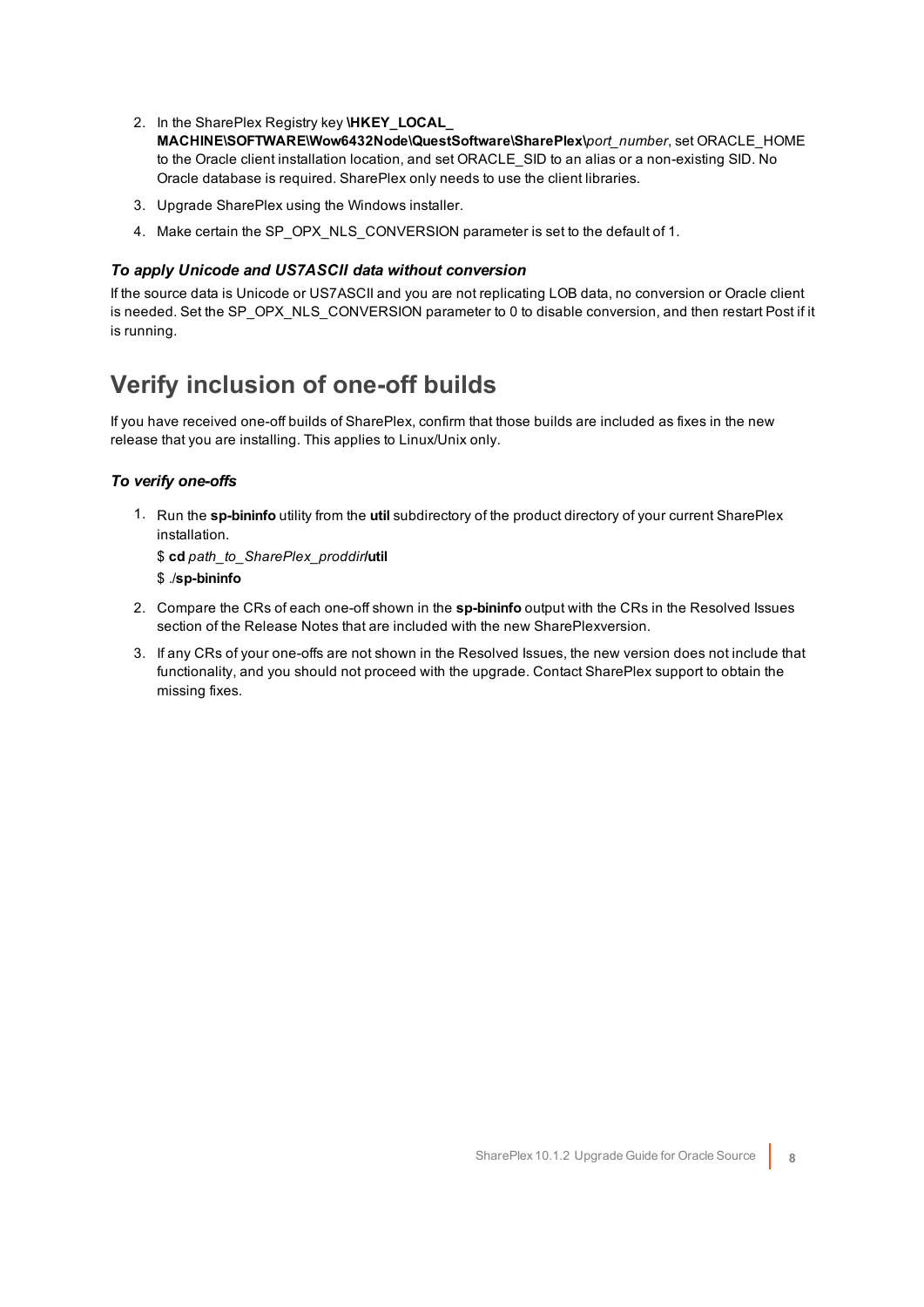# <span id="page-8-0"></span>**Download the SharePlex installer**

There are different installers for SharePlex based on the type of operating system. This topic helps you understand the differences and the naming conventions used.

### <span id="page-8-1"></span>**Linux and Unix**

The SharePlex installer on Linux and Unix is a self-extracting installation file with the extension **.tpm**.

### **Oracle and Open Target:**

There is a separate SharePlex installer build for each supported platform.

#### SharePlex-*release#*-*build#*-*platform*-*chipset*.tpm

For Oracle Solaris (Sun), there is a separate SharePlex installer build for each supported operating system version. If the operating system version that you have is not listed, choose the highest number that is *below* your version.

SharePlex-*release#*-*build#*-*platform*-*version*-*chipset*.tpm

The installer creates a temporary target directory, within the current directory, for extraction. This temporary target directory is removed upon installation completion. You can extract the files to a file system that is separate from the SharePlex installation location by using the -t option when running the **.tpm** file. For additional options, see Advanced SharePlex installer options on page 1.

### <span id="page-8-2"></span>**Windows**

On Windows, the SharePlex installer is named **sp\_setup\_***version***.exe.** It is a bundle that contains SharePlex binaries for all of the supported databases and versions.

The installer installs the following items:

- The SharePlex binaries and files
- <sup>l</sup> The **SharePlex for** *database* program
- <sup>l</sup> The **MKS Platform Components** program from Parametric Technology Corporation (default **C:\Program Files\MKS Toolkit**)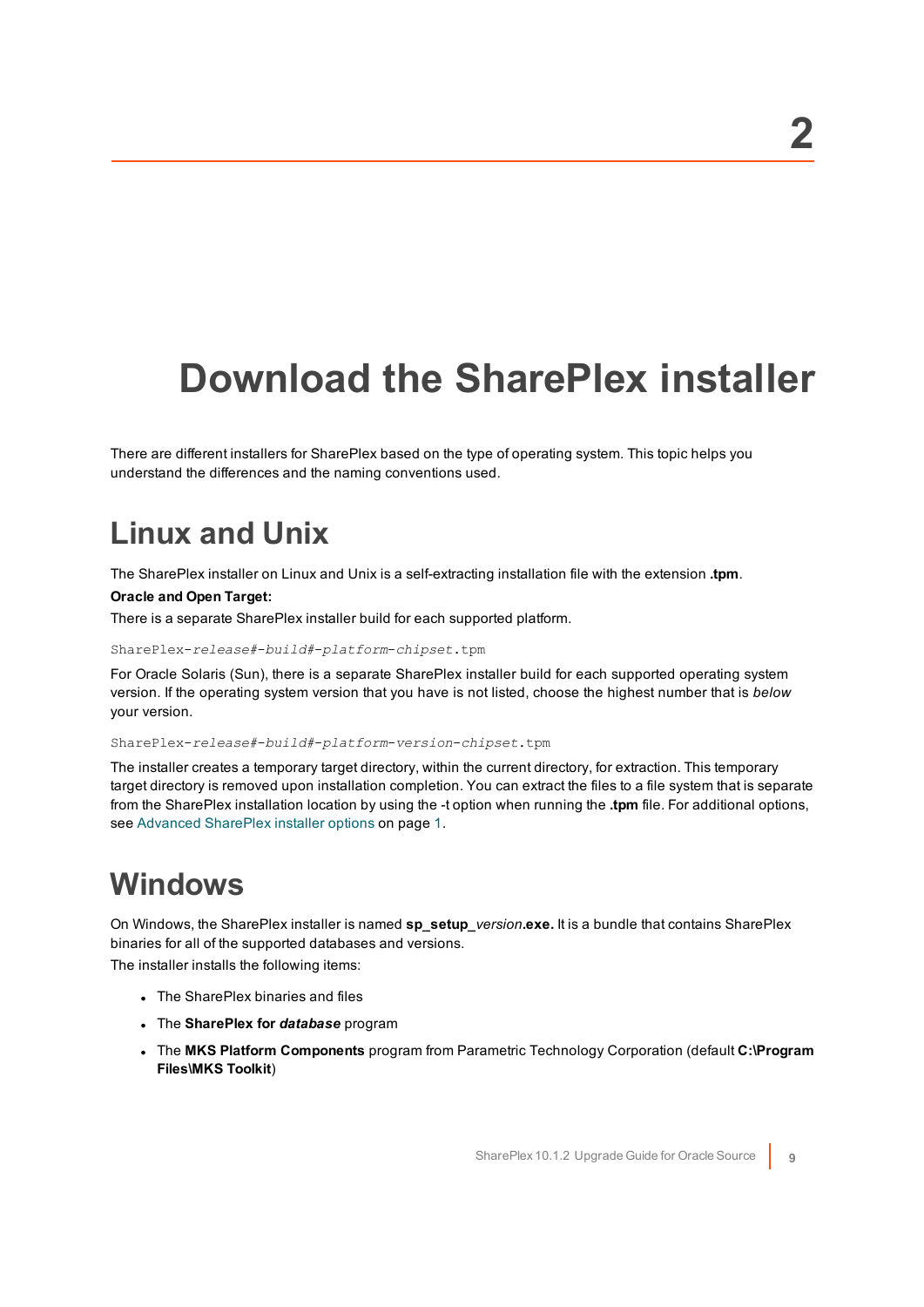- Windows registry entries under \HKEY\_LOCAL\_MACHINE\SOFTWARE\Wow6432node.
- One or more **SharePlex** *port* number Windows services (depending on the installed configuration)

<span id="page-9-0"></span>Do not remove or modify any of these components while SharePlex is in production, including **SharePlex Installer**. These components all support SharePlex operation or upgrade.

## <span id="page-9-1"></span>**Where to get SharePlex installers**

Download the SharePlex installation package that matches the operating system you are using. Additionally, download any SharePlex patches, so that you can install them after you install the base software.

- 1. Go to the Quest Software Support page: <http://support.quest.com/>
- 2. Click **Download Software.**
- 3. In the search box, type **SharePlex** and press **Go**.
- 4. Click the arrow in the **Download** column for the version you need. You can also click the file name for access to more information and to download the file(s).
- 5. Transfer the file to system where you are installing SharePlex.
- 6. You are ready to begin the installation process. Be sure to thoroughly read the version specific Release Notes *prior* to running the installer.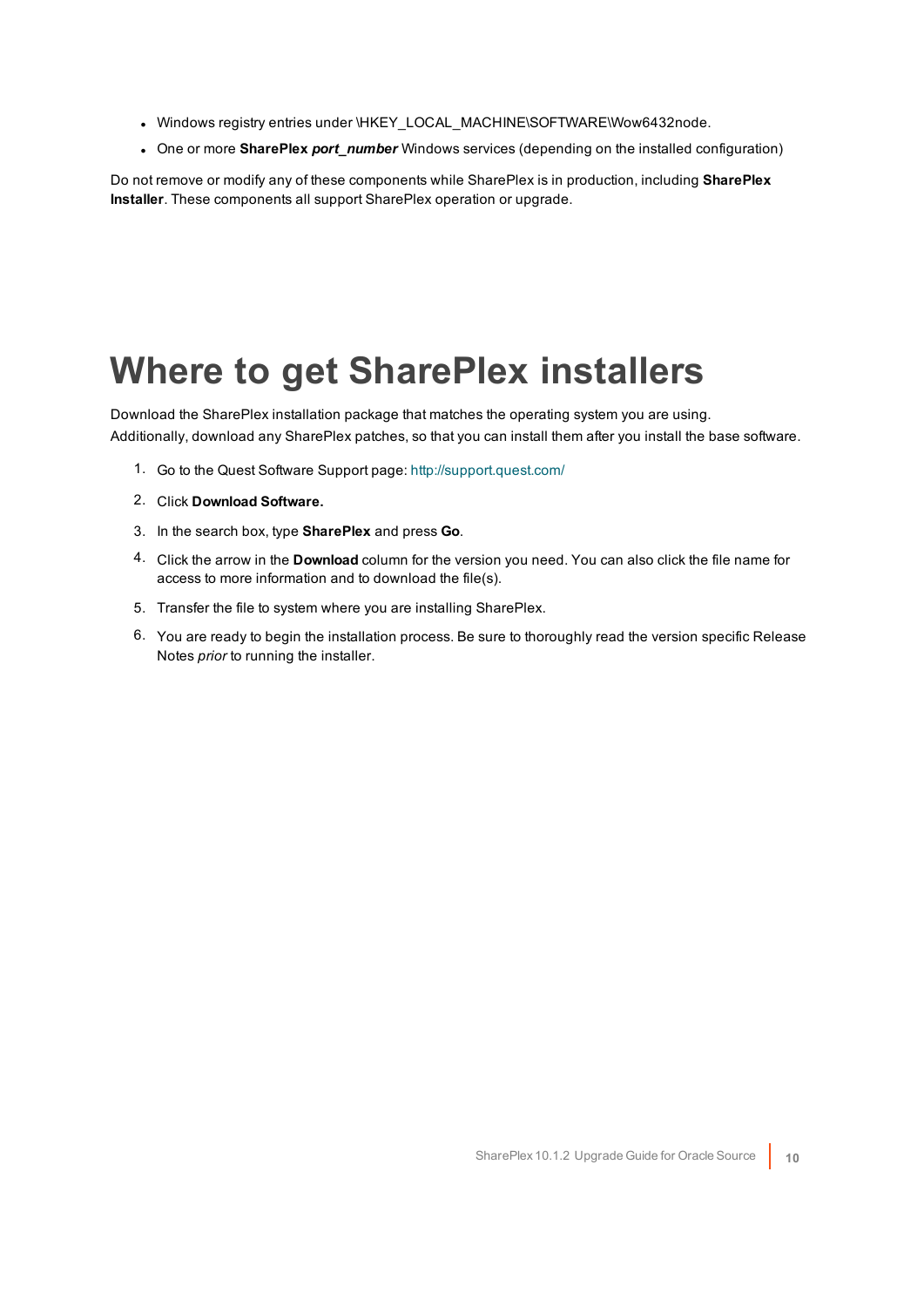# <span id="page-10-0"></span>**Upgrade on Linux/Unix for Oracle Database**

These instructions are for upgrading SharePlex when configured for an Oracle database running on a Linux or Unix system.

### **IMPORTANT!**:

- If you are upgrading some SharePlex installations in a configuration, but not others, view the SharePlex Release Notes for interoperability support between versions.
- Perform the upgrade on all Linux machines that host Oracle targets involved in SharePlex replication.
- See Before you [upgrade](#page-5-0) on page 6 for any pre-installation items that apply to your SharePlex installation.
- You can upgrade SharePlex in the product directory that is currently being used, or you can upgrade to a new product directory. Instructions are supplied for both scenarios.

### *To upgrade SharePlex in the current product directory*

- 1. Log in to the system as the SharePlex installation owner.
- 2. (If using **copy/append**) In **sp\_ctrl** on the target systems, stop **sp\_sync\_launcher** before applying the SharePlex upgrade.

sp\_ctrl> **stop launcher**

3. (If applicable) In **sp\_ctrl** on the source system, use the **set param** command to stop DDL replication by setting the SP\_OCT\_REPLICATE\_ALL\_DDL parameter to 0.

### sp\_ctrl> **set param SP\_OCT\_REPLICATE\_ALL\_DDL 0**

4. Shut down the SharePlex instance that you are upgrading.

### sp\_ctrl> **shutdown**

5. Verify that all SharePlex processes in that SharePlex instance are stopped, and stop any that are still running.

### # **ps -ef | grep sp\_**

sp\_ctl> **stop** *process*

**3**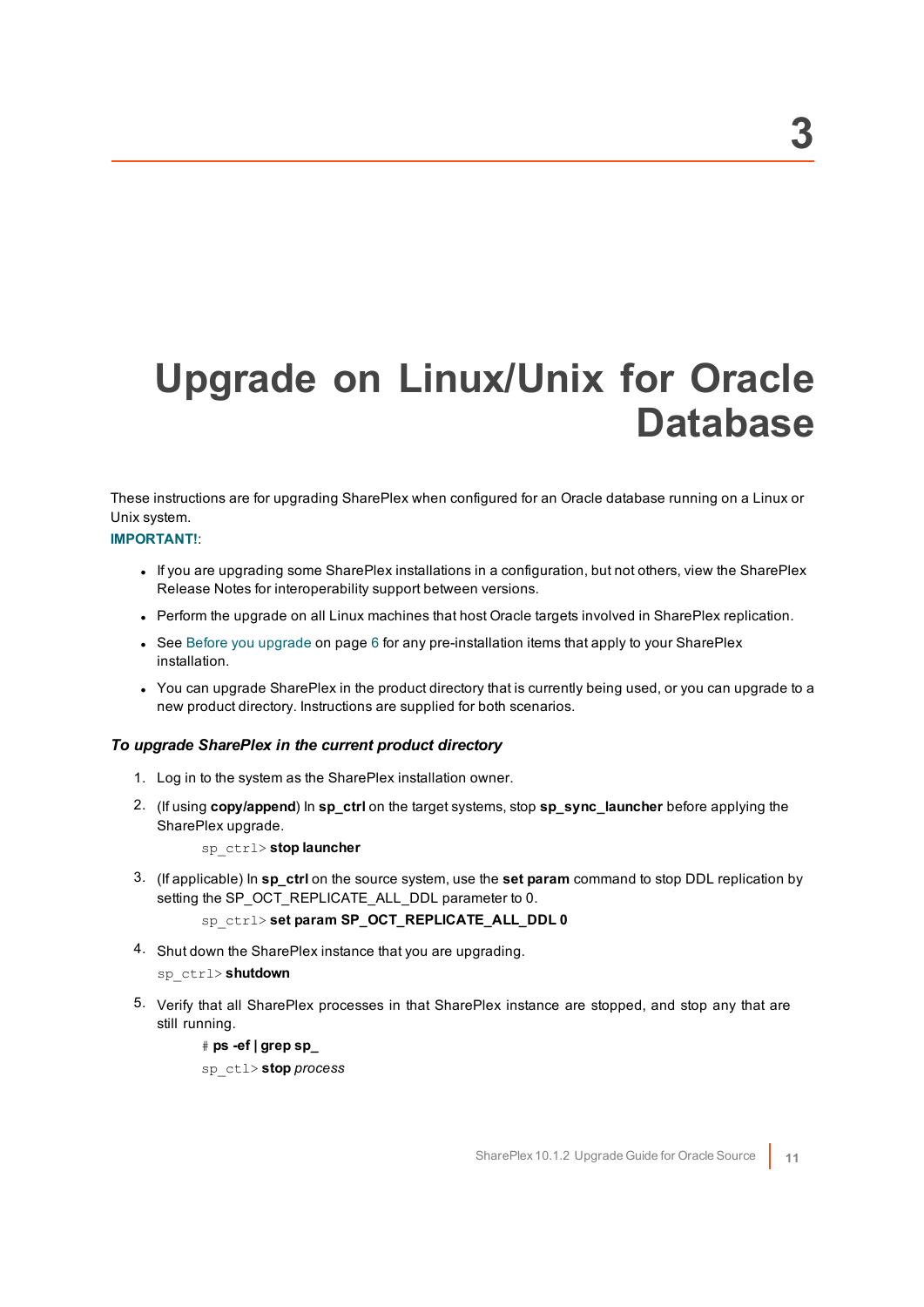- 6. (Optional) If you need to upgrade the Oracle database, do so now.
- 7. Tar up the existing SharePlex product directory and move the tar file to different location as a backup.
- 8. Run the SharePlex installation program.
	- a. Log in to the system as the user that will be named as the SharePlex Administrator during this installation. This user will own the installation files and binaries.
	- b. If **sp\_cop** is running, shut it down. sp\_ctrl> **shutdown**
	- c. Copy the installation file to a temporary directory where you have write permissions.
	- d. Grant executable permissions to the file. #**chmod 555***installation\_file*
	- e. Run the .tpm file. If installing SharePlex in a cluster, run the installer from the primary node (the one to which the shared disk is mounted) # **./***installation\_file*
	- f. Verify that the information shown on the first screen corresponds to the Oracle version and platform you are upgrading.
- 9. Verify that the information shown on the first prompt corresponds to the Oracle version and platform that you are upgrading.
- 10. Follow the prompts to supply the following information:

| Prompt                                | <b>Input</b>                                                                                                                                                   |
|---------------------------------------|----------------------------------------------------------------------------------------------------------------------------------------------------------------|
| Installation type                     | Select the current product directory of the SharePlex<br>installation you are upgrading.                                                                       |
| SharePlex Admin group                 | Select the DBA-privileged group to which the SharePlex<br>Administrator user belongs.                                                                          |
| Proceed with upgrade?                 | Press Enter to confirm the SharePlex environment and<br>proceed with the upgrade.                                                                              |
| License key (do you want to upgrade?) | Press <b>Enter</b> to accept the default of $N$ (no) to keep the<br>existing license, or enter Y to specify a new license key if<br>required for this upgrade. |
| License key                           | (If Y was selected) Enter the new license key that you<br>received from Quest.                                                                                 |
| Customer name                         | If you added the license key, enter the SiteMessage text<br>string provided by Quest with the license key.                                                     |

**NOTE**: The installer will upgrade the default variable-data directory that is listed in the **default.yaml** file, which is located in the **data** sub-directory of the product directory.

11. Run the **ora\_setup** Database Setup utility for each variable-data directory in the installation of SharePlex that you upgraded. See [Database](#page-27-0) Setup for Oracle on page 28.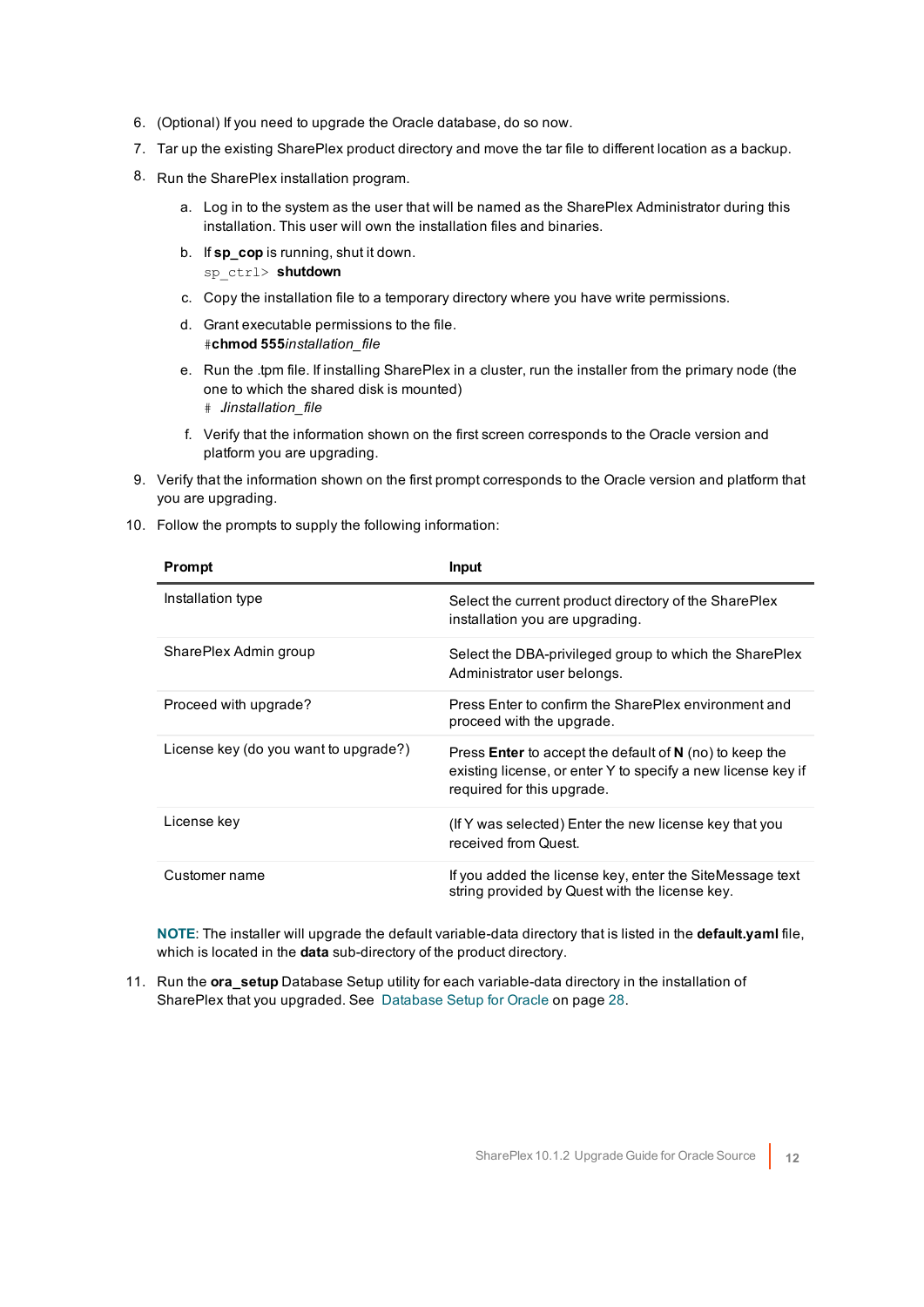- 12. Start SharePlex using the following syntax with options as appropriate.
	- \$ **cd** /*productdir*/**bin**
	- \$ **./sp\_cop** [-**u***identifier*] **&**

*where:*

- **-** -uidentifier starts sp\_cop with the unique identifier for the instance you are upgrading, and is only needed if there are multiple instances of **sp\_cop** running on the system.
- 13. (If applicable) In **sp\_ctrl** on the source system, set the the SP\_OCT\_REPLICATE\_ALL\_DDL parameter to 1.

sp\_ctrl> **set param SP\_OCT\_REPLICATE\_ALL\_DDL 1**

### *To upgrade SharePlex to a new product directory*

1. Shut down **sp\_cop**.

sp\_ctrl> **shutdown**

- 2. (Optional) If you need to upgrade the Oracle database, do so now.
- 3. Tar up the existing SharePlex product directory and move the tar file to different location as a backup.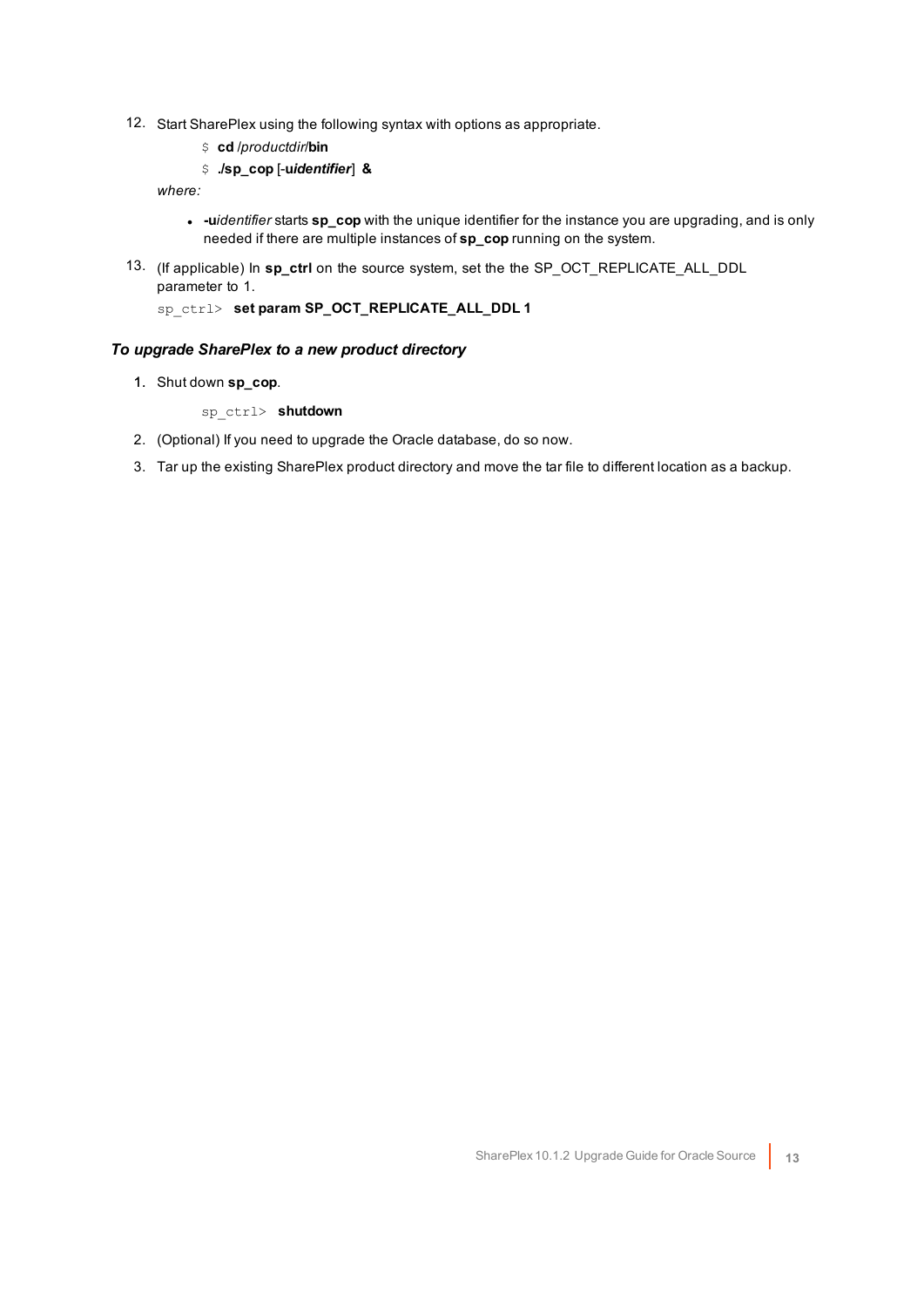4. Run the SharePlex installer and, when prompted to specify the product directory location, select **New Installation**.

You are prompted for the following:

| Prompt                            | Input                                                                                                                                                                                                                                                                                                                                                                                                             |
|-----------------------------------|-------------------------------------------------------------------------------------------------------------------------------------------------------------------------------------------------------------------------------------------------------------------------------------------------------------------------------------------------------------------------------------------------------------------|
| Installation type                 | Select <new installation="">.</new>                                                                                                                                                                                                                                                                                                                                                                               |
| Product directory location (path) | Enter the path to the SharePlex installation directory.<br>If the specified directory does not exist, the installer<br>creates it. If the directory exists, it must be empty. The<br>installer quits if the directory contains prior SharePlex<br>installations or other files.<br>In a cluster, install on the shared disk. For more<br>information, see Installation and setup for Oracle cluster<br>on page 1. |
| Variable data directory location  | Specify an empty directory. The installer creates the<br>specified directory if it does not exist. IMPORTANT! Do<br>not install this directory into the SharePlex product<br>directory.<br>In a cluster, install the variable-data directory on the<br>shared disk. For more information, see Installation and<br>setup for Oracle cluster on page 1.                                                             |
| SharePlex Admin group             | Enter the DBA-privileged group to which the SharePlex<br>Administrator user belongs, which will own the<br>SharePlex binaries. If the default group of the<br>SharePlex Administrator is <b>oinstall</b> , select any option,<br>and make certain this user is listed under oinstall in the<br>etc/group file. For more information, see Installer<br>checklist on page 1.                                        |
| TCP/IP port for SharePlex         | Enter the port number to use for SharePlex TCP/IP<br>communications.                                                                                                                                                                                                                                                                                                                                              |
| License key (do you have?)        | Press Enter to accept the default of Y (yes). If you do not<br>have a license, enter no.<br>For licensing on a cluster, see Installation and setup for<br>Oracle cluster on page 1<br>At any point before you run SharePlex you can add the<br>license key with the splex_add_key utility. For more<br>information, see SharePlex license utilities on page 1.                                                    |
| License key                       | Enter the license key you received from Quest.                                                                                                                                                                                                                                                                                                                                                                    |
| Customer name                     | Enter the SiteMessage text string provided by Quest<br>with the license key.                                                                                                                                                                                                                                                                                                                                      |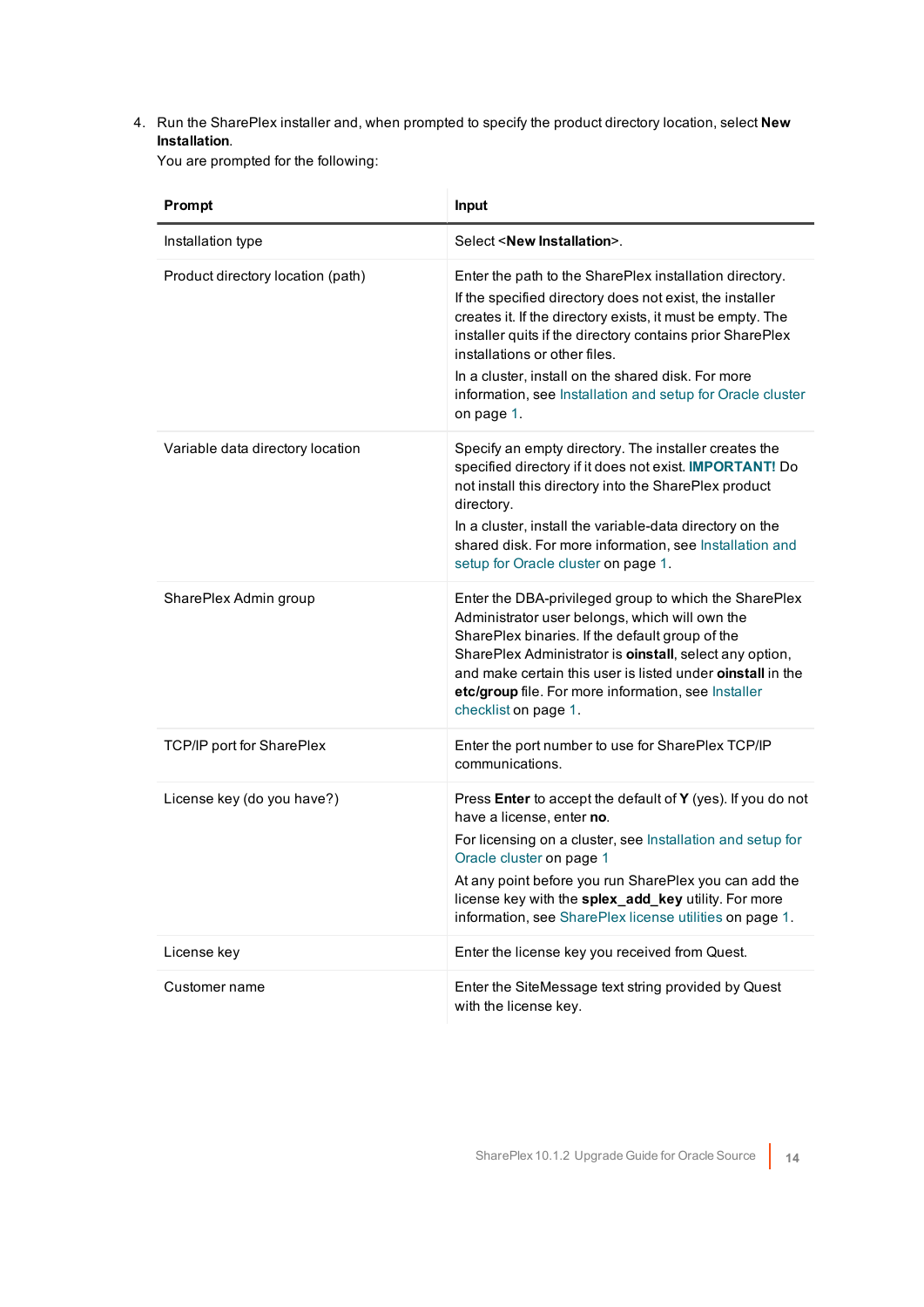- 5. Export the SP\_SYS\_VARDIR environment variable to the *existing* variable-data directory (*not* the temporary one) that you want to upgrade.
- 6. Run the **ora\_setup** Database Setup utility using the existing SharePlex Oracle database user. See [Database](#page-27-0) Setup for Oracle on page 28.
- 7. Start **sp\_cop**.
	- \$ /*productdir*/**bin**/**sp\_cop** [**-u***identifier*] [**-s**] **&**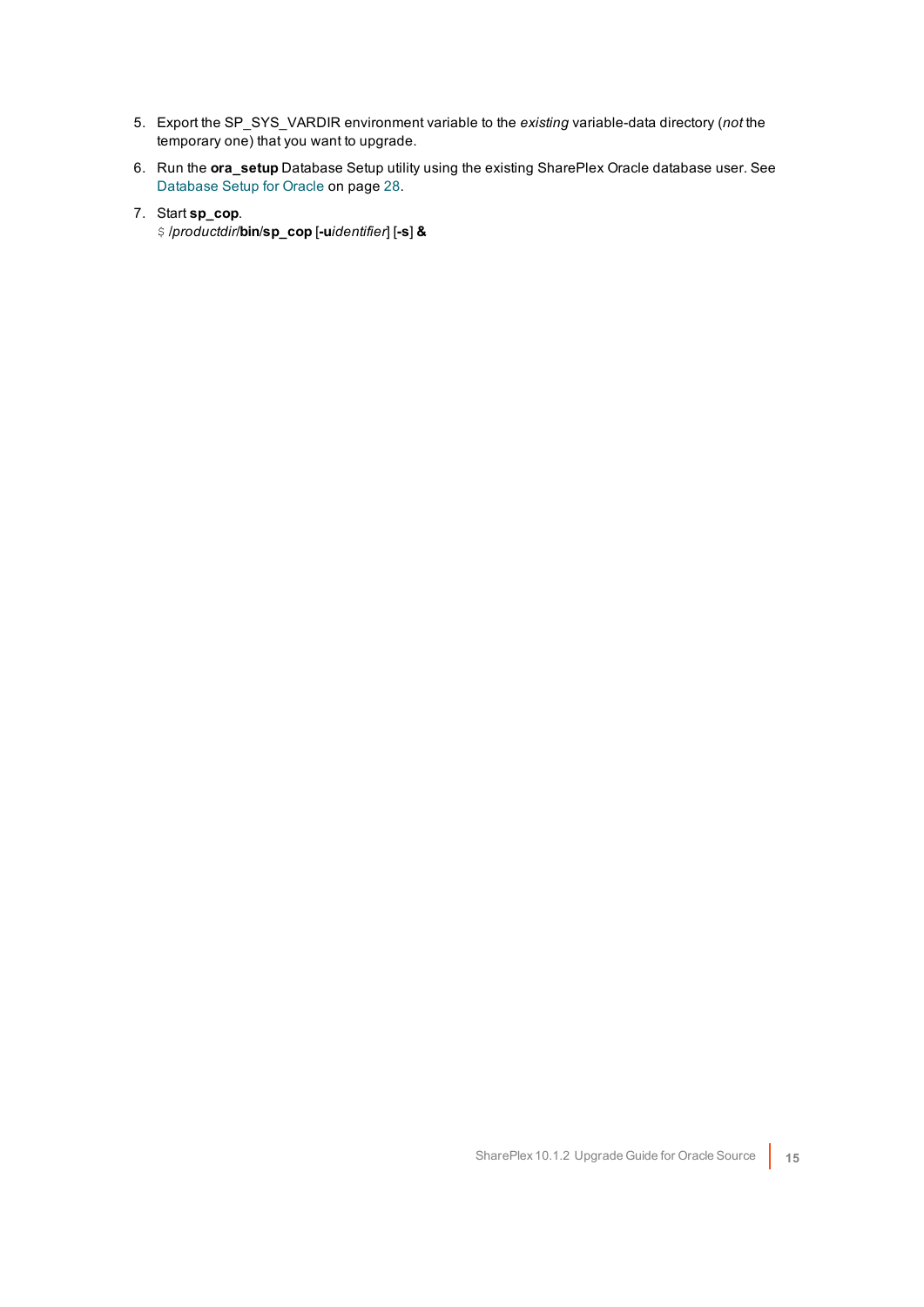# <span id="page-15-0"></span>**Upgrade on Linux/Unix for Open Target Databases**

These instructions are for upgrading SharePlex when configured for an Open Target database running on a Linux or Unix system.

### **IMPORTANT!**

- If you are upgrading some SharePlex installations in a configuration, but not others, view the SharePlex Release Notes for interoperability support between versions.
- Perform the upgrade on all Linux machines that host Open Target targets involved in SharePlex replication.
- See Before you [upgrade](#page-5-0) on page 6 for any pre-installation items that apply to your SharePlex installation.

#### *To run the upgrade*

- 1. Log in to the system as the user that will be named as the SharePlex Administrator during this installation. This user will own the installation files and binaries.
- 2. (Reinstallations) If **sp\_cop** is running, shut it down.
- 3. Copy the installation file to a temporary directory where you have write permissions.
- 4. Grant executable permissions to the file.
	- # **chmod 555** *installation\_file*
- 5. Run the .tpm file. If installing SharePlex in a cluster, run the installer from the primary node (the one to which the shared disk is mounted)
	- # **./***installation\_file*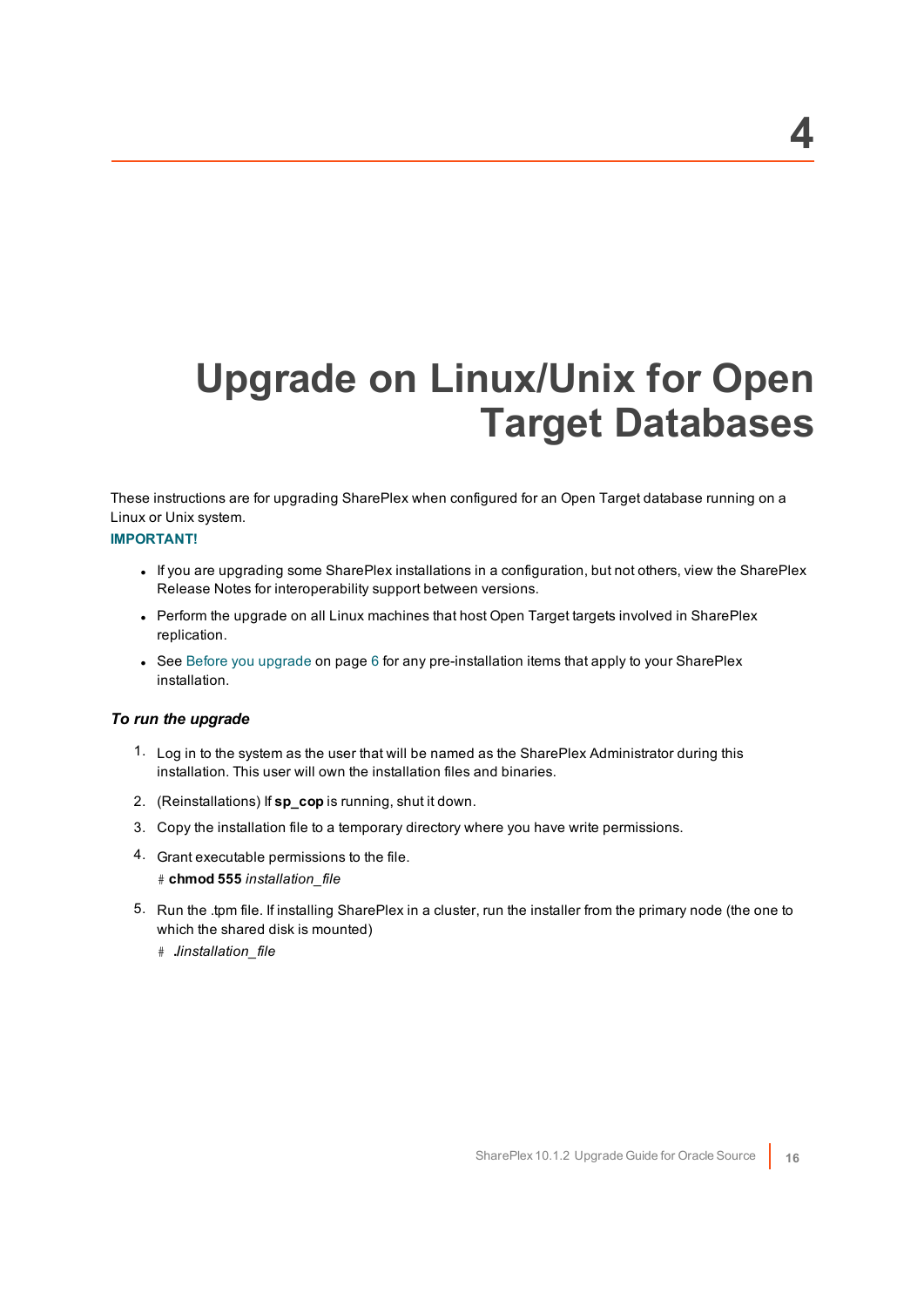6. You are prompted for the following:

| Prompt for:                           | Input                                                                                                                                                          |
|---------------------------------------|----------------------------------------------------------------------------------------------------------------------------------------------------------------|
| Installation type                     | Select <new installation="">.</new>                                                                                                                            |
| Product directory location (path)     | Enter the path to the existing SharePlex installation<br>directory.                                                                                            |
| Variable data directory location      | Enter the name of the existing variable-data directory.                                                                                                        |
| SharePlex Admin group                 | Enter the DBA-privileged group to which the SharePlex<br>Administrator user belongs, which owns the SharePlex<br>binaries.                                     |
| <b>TCP/IP port for SharePlex</b>      | Enter the port number of the SharePlex instance you<br>are upgrading.                                                                                          |
| License key (do you want to upgrade?) | Press <b>Enter</b> to accept the default of $N$ (no) to keep the<br>existing license, or enter Y to specify a new license key<br>if required for this upgrade. |
| License key                           | (If Y was selected) Enter the new license key that you<br>received from Quest.                                                                                 |
| Customer name                         | If you added the license key, enter the SiteMessage text<br>string provided by Quest with the license key.                                                     |

The installer displays the location of the install log file and then quits.

- 7. Run the appropriate Database Setup utility for your database to upgrade the SharePlex database account. See [SharePlex](#page-20-0) utilities on page 21.
- 8. Repeat all of the installation procedures for all Unix and Linux machines that host an Open Target database.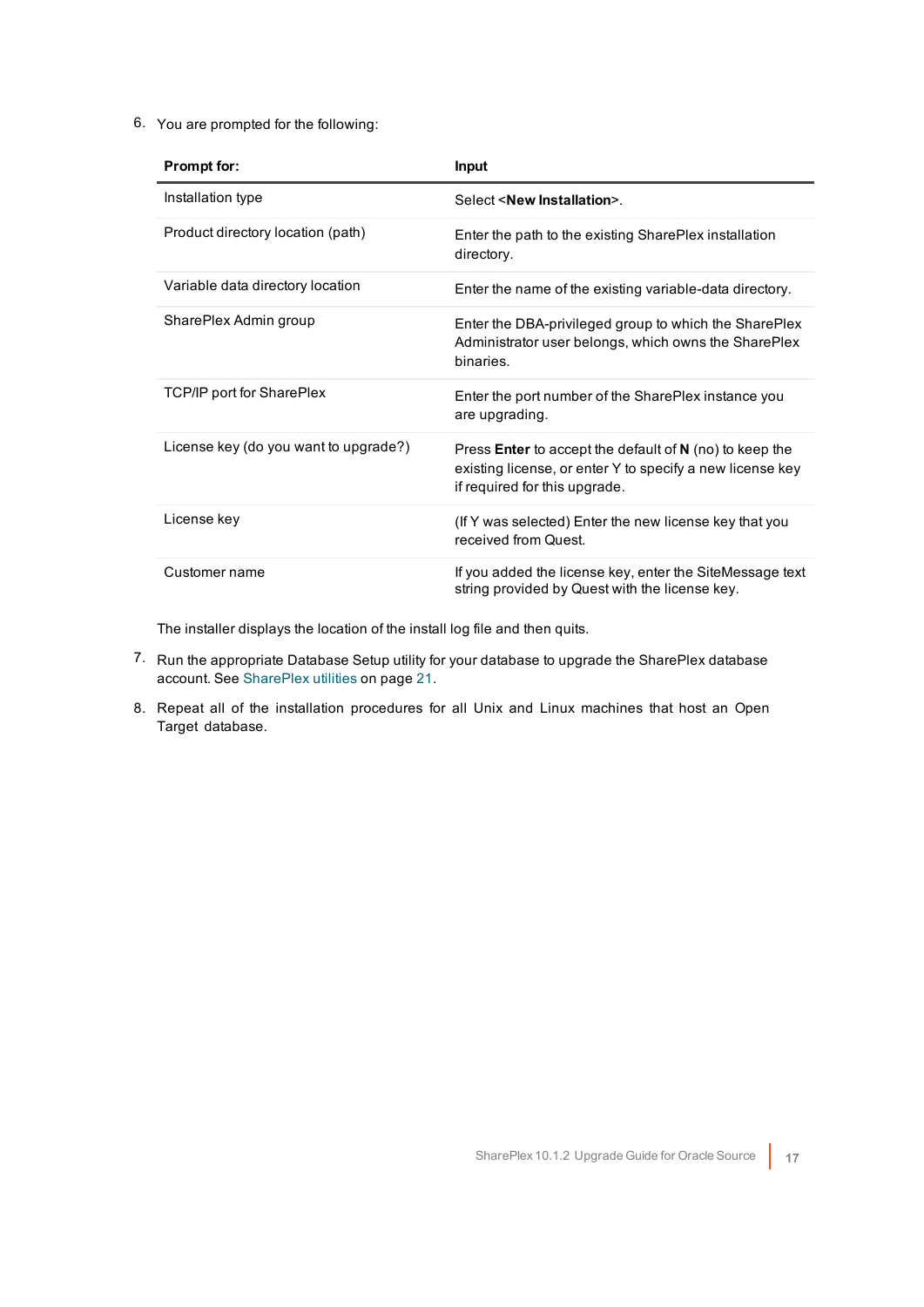# **Upgrade on Windows**

<span id="page-17-0"></span>These instructions are for upgrading SharePlex on the Windows platform. **IMPORTANT!**

- If you are upgrading some SharePlex installations in a configuration, but not others, view the SharePlex Release Notes for interoperability support between versions.
- Perform the upgrade on all Windows machines that host databases involved in SharePlex replication.
- <sup>l</sup> *Do not* uninstall SharePlex or the MKS Toolkit® environment before upgrading. Install the upgrade over the existing version.
- <sup>l</sup> On Windows, install SharePlex on **all nodes** of each cluster, on the same port number, with identical path names. This is required to make the binaries and the required MKS Toolkit components available to all nodes, and to establish Registry entries.
- See Before you [upgrade](#page-5-0) on page 6 for any pre-installation items that apply to your SharePlex installation.

### *To run the upgrade*

- 1. Log into Windows as the SharePlex Administrator.
- 2. (If using **copy/append**) Stop **sp\_sync\_launcher** on the target systems before applying the SharePlex upgrade.

sp\_ctrl> **stop launcher**

3. (Oracle as source only) In **sp\_ctrl**, use the **set param** command to stop DDL replication (if active) by setting the SP\_OCT\_REPLICATE\_ALL\_DDL parameter to 0.

sp\_ctrl>**set param SP\_OCT\_REPLICATE\_ALL\_DDL 0**

**IMPORTANT!** Keep the setting at 0 until prompted otherwise.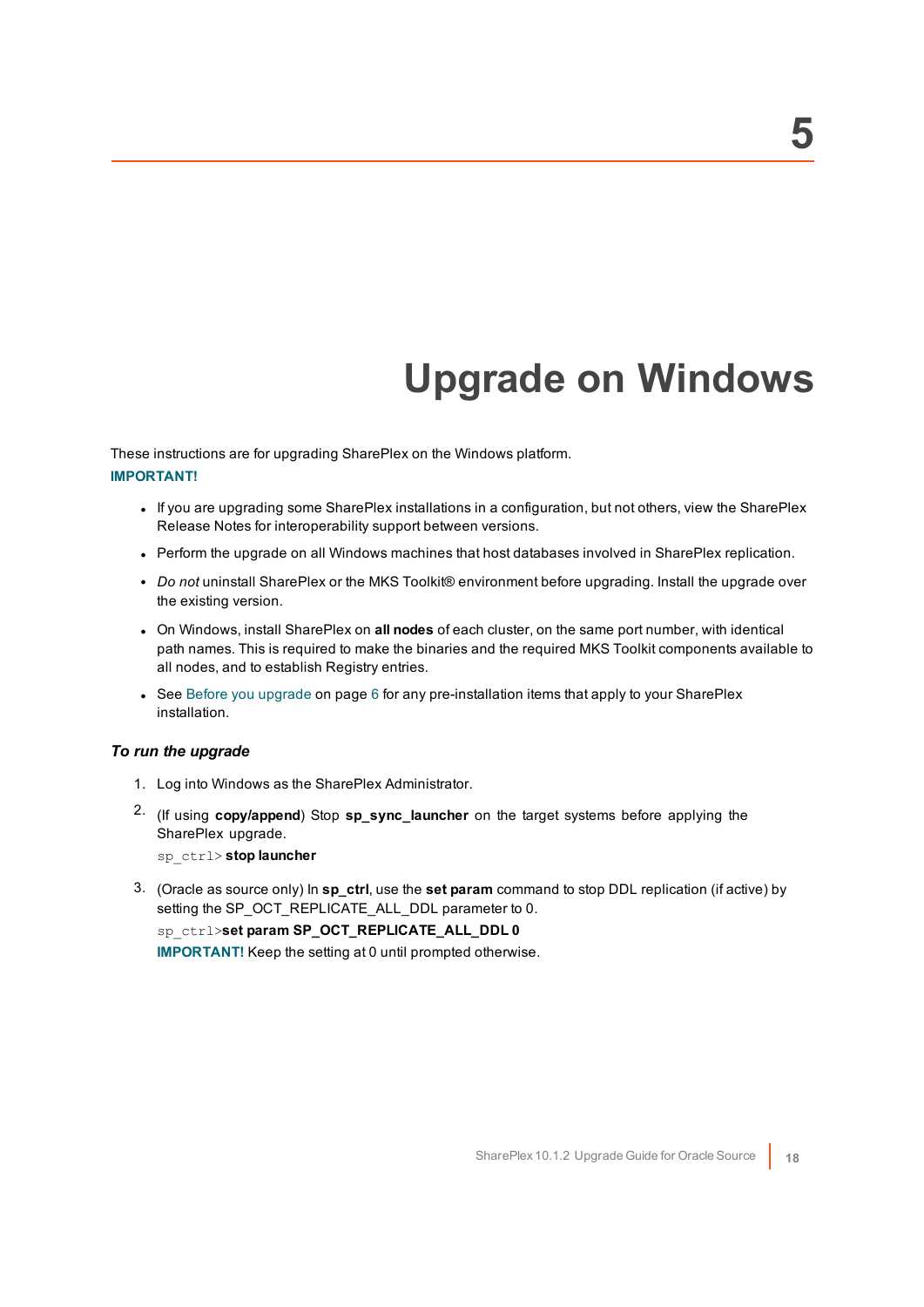- 4. Stop the SharePlex service:
	- a. Run **SpUtils** from the shortcut on the Windows desktop.
	- b. Select the **SharePlex Services** tab**.**
	- c. Select the correct port, and then stop the SharePlex service.
	- d. Close the utility.
- 5. Run the **sp\_setup** installation program and follow the prompts:

| Prompt                            | <b>Input</b>                                                                                                                                    |
|-----------------------------------|-------------------------------------------------------------------------------------------------------------------------------------------------|
| Destination Folder                | Install the upgrade into the existing SharePlex product directory.                                                                              |
| Port number                       | Select the port that this instance of SharePlex currently uses.                                                                                 |
| Variable Data<br>directory        | Specify the existing SharePlex variable-data directory.                                                                                         |
| Program Manager<br>group          | Specify the existing Programs menu location.                                                                                                    |
| <b>MKS Platform</b><br>Components | Appears if this version of SharePlex contains a new version of MKS Toolkit®.<br>Accept the default Program Files location.                      |
|                                   | If prompted to restart your system, you can postpone the restart until after you<br>finish this installation.                                   |
| Confirm installation              | Confirm the installation information.                                                                                                           |
| SharePlex license                 | Accept the existing license shown or enter a new one if applicable.                                                                             |
| Finish                            | If you were prompted to restart the system after you installed the MKS Toolkit<br>files, you may do so at any time after exiting the installer. |

- 6. Run the appropriate Database Setup utility:
	- **Oracle**: see [Database](#page-27-0) Setup for Oracle on page 28
	- **SQL Server**: see [Database](#page-42-0) Setup for SQL Server on page 43
- 7. From **SpUtils**, start the SharePlex service.
- 8. (Source only) To enable DDL replication again, set the the SP\_OCT\_REPLICATE\_ALL\_DDL parameter to 1.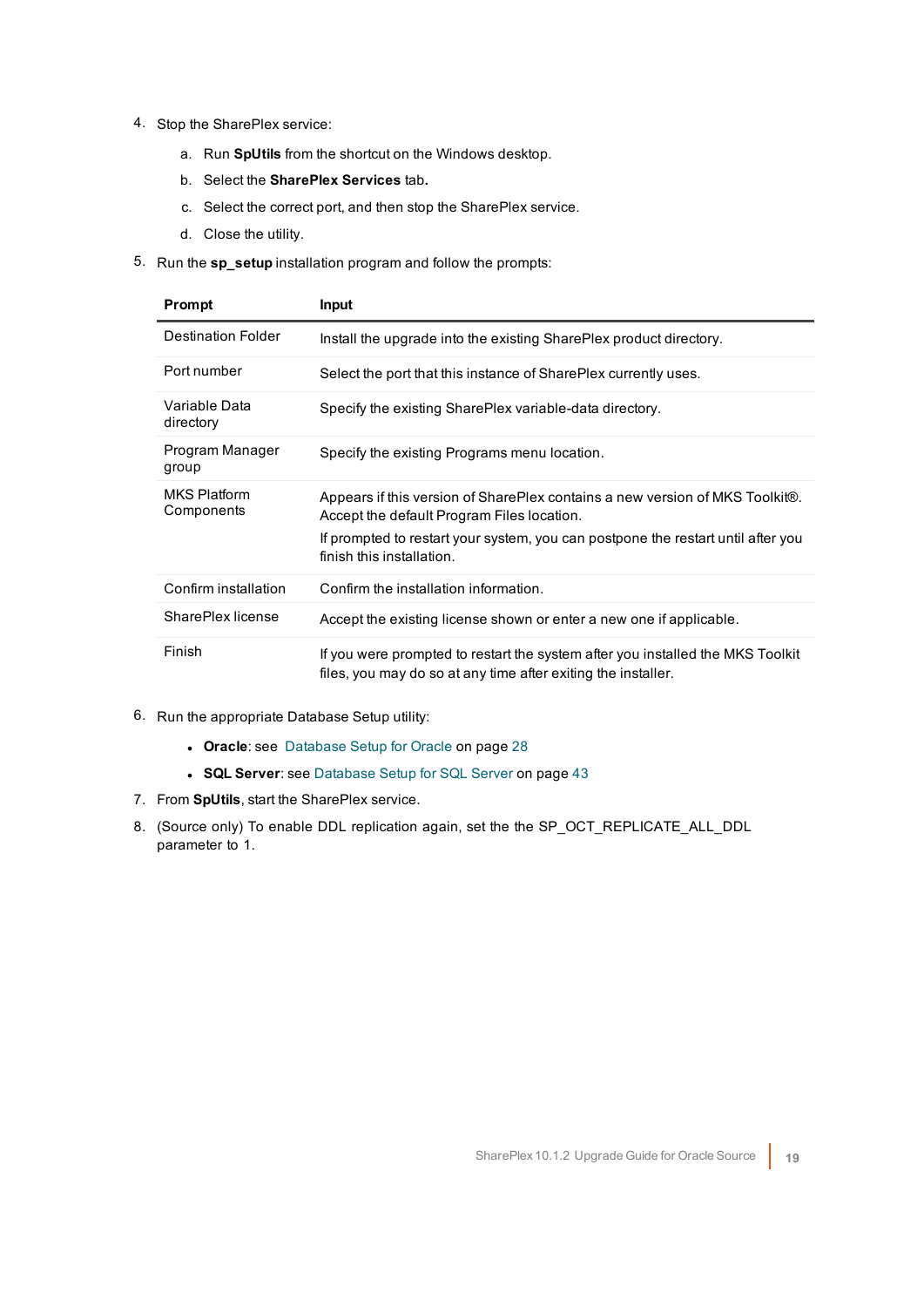# **Verify Partition Schemes**

<span id="page-19-0"></span>If you are upgrading from a SharePlex version earlier than 9.0, the method of creating and storing partition schemes and row partitions for horizontal partitioning has changed. This information no longer is stored in the database.

When you run database setup during an upgrade, it converts the data from the SHAREPLEX\_PARTITION table to the new internal storage format. After the conversion, you can view the partitions with the **view partitions** command in **sp\_ctrl** to ensure that the partitions converted properly.

**NOTE:** For more information about the **view partitions** command, see the SharePlex [Reference](https://support.quest.com/shareplex) Guide.

#### *To view row partitions*

- 1. Run sp\_ctrl on the source system.
- 2. Issue the following command with either option, depending on whether you want to view all partitions or just those for a particular partition scheme.

sp\_ctrl> view partitions for {*scheme\_name* | **all**}

The following is an example of converted partition schemes. Note that the conversion program populates the **Name** field with the name of the queue from the **Route** column.

| Scheme  | Name       | Route                     | Hash | Condition       |
|---------|------------|---------------------------|------|-----------------|
|         |            |                           |      |                 |
| HASH4   | hash       | sys02:hash #@o.ora112     | 4    | ROWID           |
| TEST CT | highvalues | sys02:highvalues@o.ora112 |      | $sales = 10000$ |
| TEST CT | lowyalues  | sys02:lowvalues@o.ora112  |      | sales<10000     |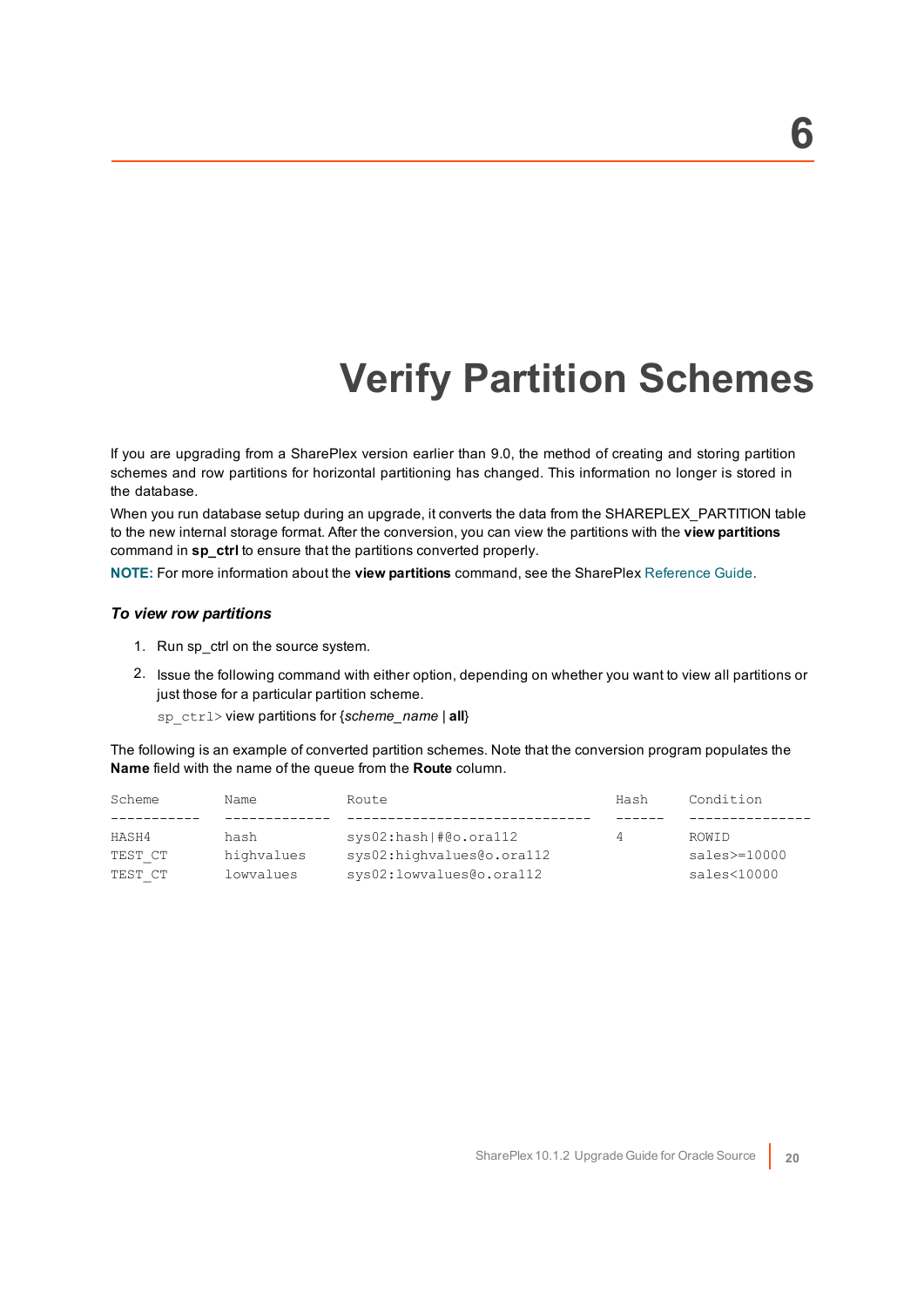## **SharePlex utilities**

### <span id="page-20-0"></span>**Contents**

[Database](#page-20-1) Setup for HANA [Database](#page-23-1) Setup for MySQL [Database](#page-27-0) Setup for Oracle Database Setup for [PostgreSQL](#page-38-0) [Database](#page-42-0) Setup for SQL Server

## <span id="page-20-1"></span>**Database Setup for HANA**

## <span id="page-20-2"></span>**Overview**

Run the Database Setup utility for HANA (**hana\_setup**) on a target HANA system to establish a user account, schema, and tables for use by SharePlex.

## <span id="page-20-3"></span>**Supported databases**

<span id="page-20-4"></span>HANA on supported platforms

## **Guidelines for use**

- Run the setup utility on all target HANA instances in the SharePlex replication configuration.
- Within a server cluster, run the setup utility on the node that has the mount point to the shared disk that contains the SharePlex variable-data directory.
- For consolidated replication, run the setup utility for each variable-data directory.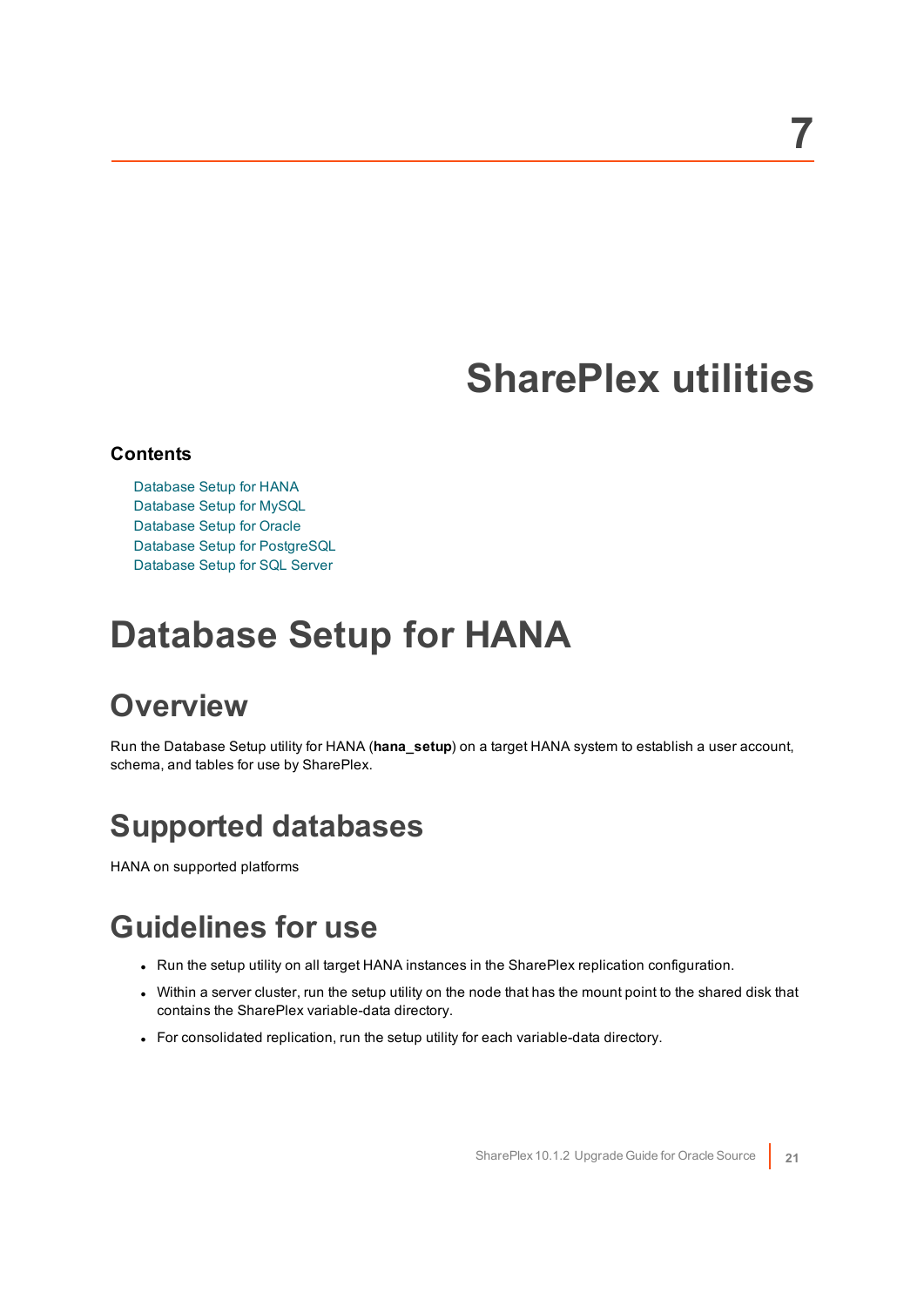- The only supported connection method to HANA is by connect string. Connection through a DSN is not supported.
- Make certain that you assign the required permissions that are shown in this setup process.

## <span id="page-21-0"></span>**Required privileges**

The setup utility must be run as a HANA Administrator in order to grant SharePlex the required privileges to operate on the database and to create the SharePlex database account.

## <span id="page-21-1"></span>**Run Database Setup for HANA**

- 1. Shut down any running SharePlex processes and **sp\_cop** on the target system.
- 2. Run the **hana\_setup** program from the **bin** subdirectory of the SharePlex product directory. **IMPORTANT!** If you installed the SharePlex instance on any port other than the default of 2100, use the  **p** option to specify the port number. For example, in the following command the port number is 9400.

### **\$ /users/splex/bin> hana\_setup -p9400**

#### **Table 1: Setup Prompts and Responses**

| <b>Prompt</b>                                                 | <b>Response</b>                                                                                                                                              |
|---------------------------------------------------------------|--------------------------------------------------------------------------------------------------------------------------------------------------------------|
| Enter the<br><b>HANA</b><br>connection<br>string [] :         | Enter a connection string that connects to the HANA database system. The required<br>components of a connection string for SharePlex to connect to HANA are: |
|                                                               | • SERVERNODE: The name of the target HANA server, then a colon, then the HANA<br>port number.                                                                |
|                                                               | • DRIVER: The path to the HANA ODBC driver.                                                                                                                  |
|                                                               | • CHAR AS UTF8: This must be passed as <b>CHAR AS UTF8=1</b> .                                                                                               |
|                                                               | Example:                                                                                                                                                     |
|                                                               | SERVERNODE=server1.dept.abc.corp:30015;DRIVER=/usr/sap/hdbclient/libodbcHDB.s<br>o;CHAR_AS_UTF8=1                                                            |
|                                                               | You do not have to supply a user, password, and default database, because the setup utility<br>prompts for those.                                            |
| Enter the<br><b>HANA</b><br>Administrat<br>or name :          | Enter the name of the HANA Administrator. This user will perform the work on the SharePlex<br>account.                                                       |
| Enter the<br>password<br>for the<br>Administrat<br>or account | Enter the password of the Administrator.                                                                                                                     |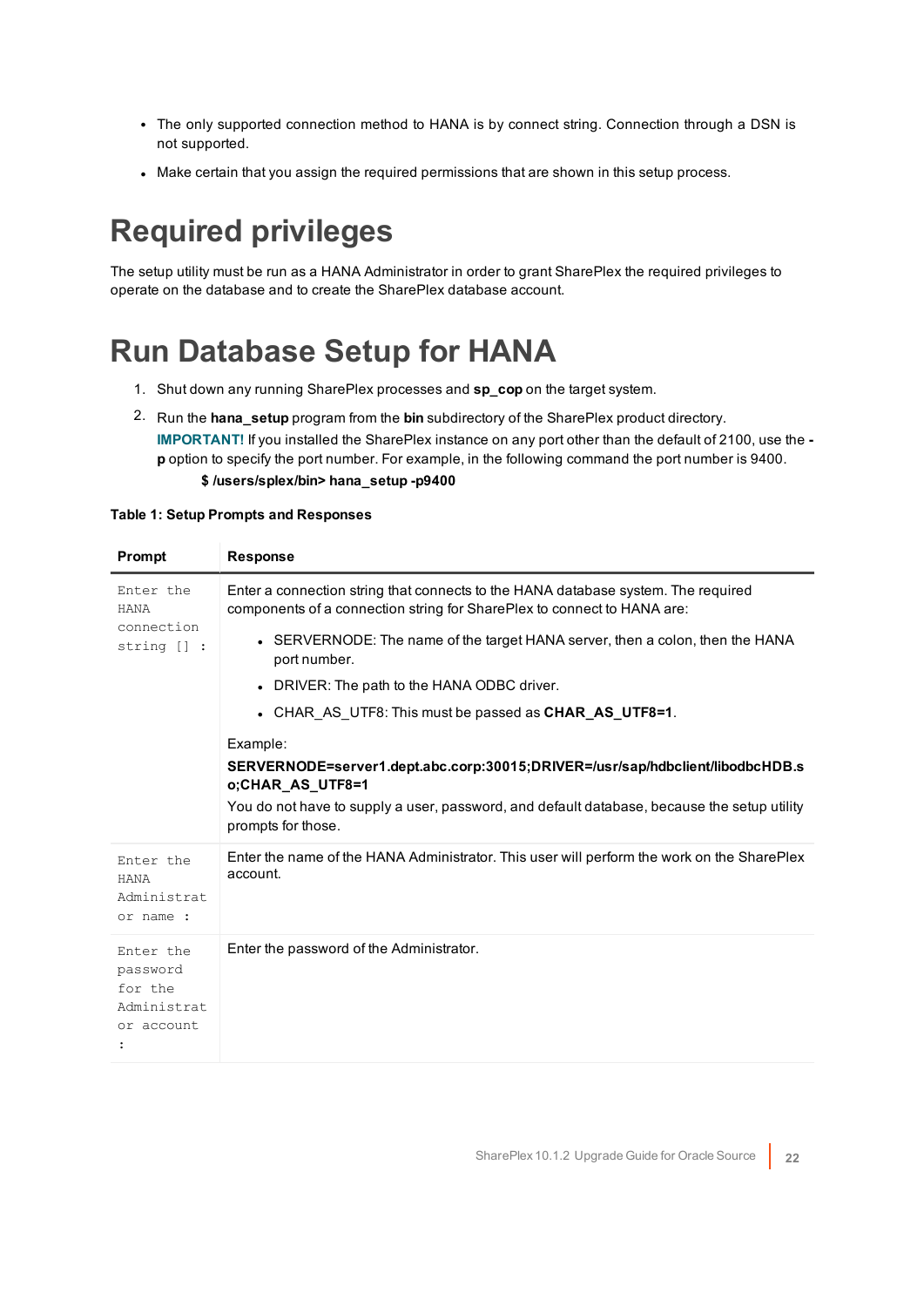| Prompt                                                                                                              | <b>Response</b>                                                                                                                                                                                 |
|---------------------------------------------------------------------------------------------------------------------|-------------------------------------------------------------------------------------------------------------------------------------------------------------------------------------------------|
| Enter the<br>name of the<br>database :                                                                              | Enter the name of the database that you want to contain the tables and other objects for use<br>by SharePlex. You can enter the name of a new or existing database.                             |
| Database<br>name<br>database<br>does not<br>exist.<br>Would you<br>like to<br>create it?<br>$[y]$ :                 | If this prompt is displayed, the specified database does not exist. Press Enter to have the<br>setup utility create it for you.                                                                 |
| Would you<br>like to<br>create a<br>new<br>SharePlex<br>user $[y]$ :                                                | Press Enter to accept the default to create a new SharePlex database user account and<br>schema of the same name in the specified database, or enter n to use an existing SharePlex<br>account. |
| Enter the<br>name of the<br>new<br>SharePlex<br>user:<br>Enter the<br>name of the<br>existing<br>SharePlex<br>user: | One of these prompts is displayed depending on whether you elected to create a new user<br>or use an existing user. Enter the name of the SharePlex user.                                       |
| Enter the<br>password of<br>the<br>SharePlex<br>user :                                                              | Enter the password of the SharePlex user account.                                                                                                                                               |
| Re-enter<br>the<br>password<br>for the<br>SharePlex<br>user :                                                       | This prompt is only shown if you created a new user. Enter the SharePlex password again.                                                                                                        |

### A successful setup terminates with a message similar to the following:

Completed SharePlex for HANA database configuration

SharePlex User name: splex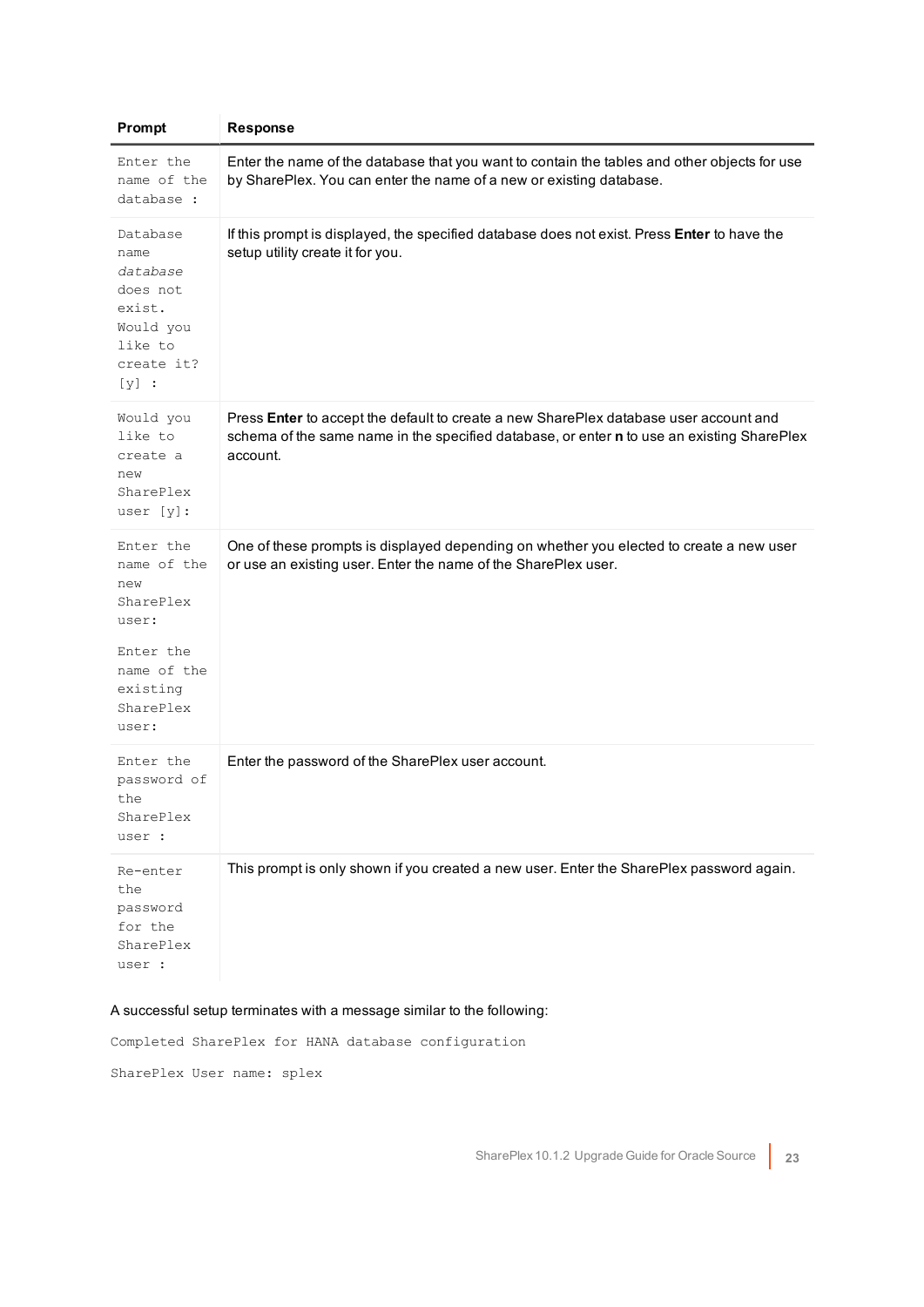Database name: ndb5

<span id="page-23-0"></span>Target specification in SharePlex configuration: r.ndb5

## **Grant privileges to SharePlex**

Before you start SharePlex replication to a HANA target, grant the following privileges to the SharePlex database user in that target (where *SP\_USER* is the name of the SharePlex database user):

- <sup>l</sup> GRANT USER ADMIN TO *sp\_user*;
- <sup>l</sup> GRANT TABLE ADMIN TO *sp\_user*;
- <sup>l</sup> GRANT CATALOG READ TO *sp\_user*;
- <sup>l</sup> GRANT DATA ADMIN TO *sp\_user* WITH ADMIN OPTION;
- <sup>l</sup> GRANT ROLE ADMIN TO *sp\_user* WITH ADMIN OPTION;

Additionally, log in as the owner of each schema that contains objects that you want to replicate, then make the following grants on the schema:

- <sup>l</sup> GRANT CREATE ANY ON SCHEMA *schema\_name* TO *sp\_user*;
- <sup>l</sup> GRANT DEBUG ON SCHEMA *schema\_name* TO *sp\_user*;
- <sup>l</sup> GRANT DELETE, DROP, EXECUTE, INDEX, INSERT, SELECT, UPDATE ON SCHEMA *schema\_name* TO *sp\_user*;

## <span id="page-23-1"></span>**Database Setup for MySQL**

## <span id="page-23-2"></span>**Overview**

Run the Database Setup utility for MySQL (**mysql\_setup**) on a MySQL system to establish SharePlex as a MySQL database user. This utility creates the following:

- A SharePlex user account with full DBA privileges
- Tables and indexes for use by SharePlex and owned by the SharePlex user in a database of your choosing
- <span id="page-23-3"></span>• A default database connection.

### **Supported databases**

MySQL on Linux. For supported Linux platforms and versions, see the SharePlex Release Notes.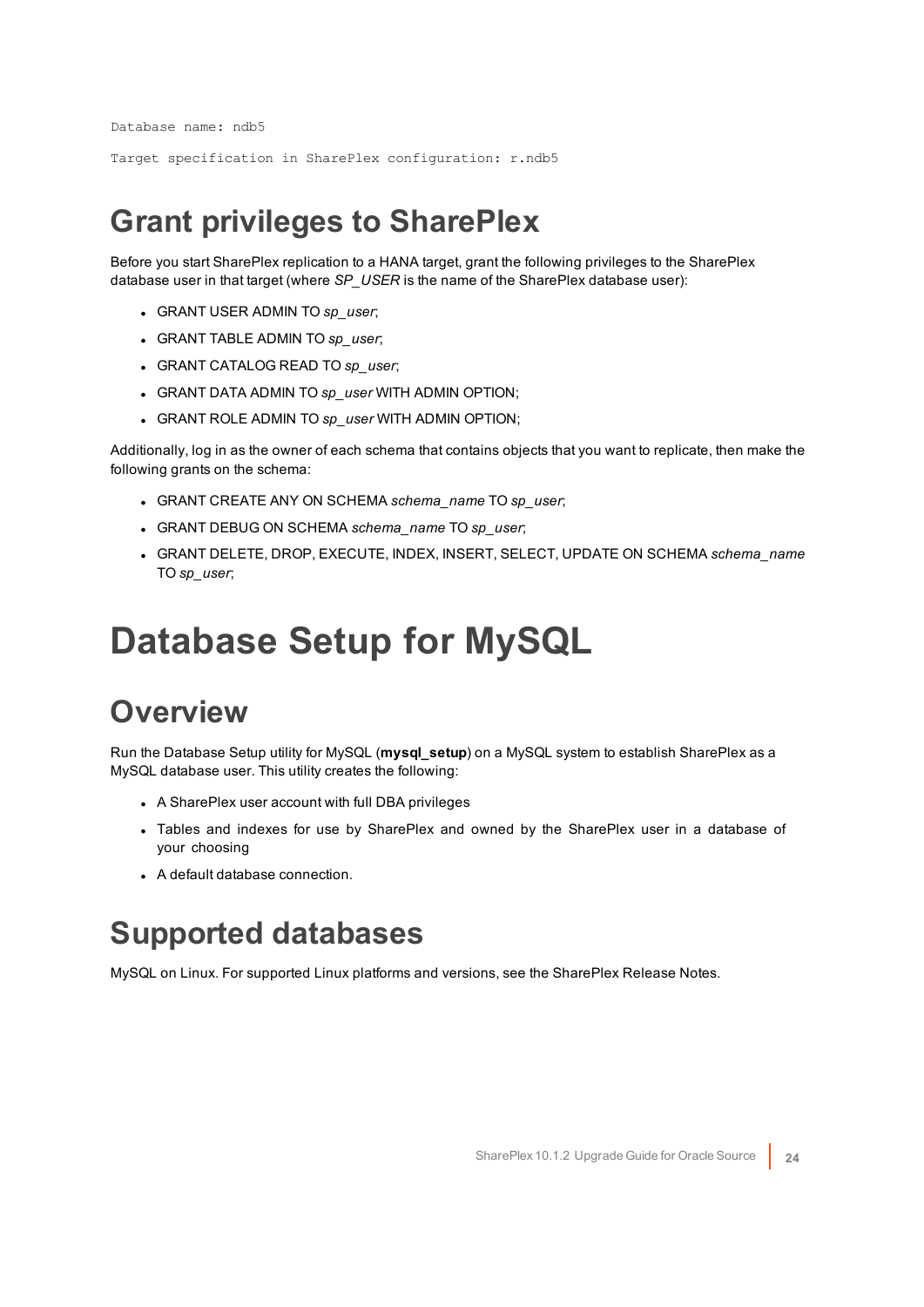## <span id="page-24-0"></span>**Guidelines for use**

- Run the setup utility on all MySQL instances in the SharePlex replication configuration.
- Within a cluster, run the setup utility on the node to which the shared disk that contains the SharePlex variable-data directory is mounted.
- For consolidated replication, run the setup utility for each variable-data directory.

## <span id="page-24-1"></span>**Required privileges**

Review the following requirements to ensure that the setup succeeds.

- The setup utility must be run as a MySQL Administrator that retains all of that user's default privileges. Both local and cloud MySQL Administrators should have the required privileges by default. The Administrator user is able to grant SharePlex the required privileges to operate on the database and to create the SharePlex database account and objects.
- <sup>l</sup> (Cloud installations) Common restrictions on privileges in cloud-hosted database services make it difficult for the setup utility to succeed in every possible type of scenario. To ensure that the database setup succeeds, *only* use the setup utility for the following purposes: To do a *first-time* database setup with a *new* SharePlex user, or, to *modify* an existing SharePlex user that either owns the database or has access to it.

## <span id="page-24-2"></span>**Run Database Setup for MySQL**

- 1. Shut down any running SharePlex processes and **sp\_cop** on the MySQL system.
- 2. Run the **mysql\_setup** program from the **bin** subdirectory of the SharePlex product directory. **IMPORTANT!** If you installed the SharePlex instance on any port other than the default of 2100, use the  **p** option to specify the port number. For example, in the following command the port number is 9400. C:\users\splex\bin> **mysql\_setup -p9400**

| Prompt                                    | <b>Response</b>                                                                                                                                                                                                                 |
|-------------------------------------------|---------------------------------------------------------------------------------------------------------------------------------------------------------------------------------------------------------------------------------|
| Enter the MySQL<br>connection string [] : | Enter a connection string that connects to the MySQL database.<br>Do not use a DSN.                                                                                                                                             |
|                                           | If you are replicating data larger than 500 MB to MySQL Aurora on Amazon<br>RDS, include the MySQL parameter max_allowed_packet in the connection<br>string and set its value to the maximum size of the data. See the example. |
|                                           | <b>Example connection string</b>                                                                                                                                                                                                |
|                                           | DRIVER=/usr/lib64/libmyodbc5.so;socket=/var/lib/mysql/mysql.sock;character-<br>set-server=utf8;collation-server=utf8 general ci;max allowed<br>packet=2G;wait_timeout= 6000;Server=servername.amazonaws.com                     |
| Enter the MySQL<br>Administrator name:    | Enter the name of the MySQL Administrator. This user will perform the setup<br>work on the SharePlex account and schema.                                                                                                        |

|  |  | Table 2: Setup prompts and responses |
|--|--|--------------------------------------|
|--|--|--------------------------------------|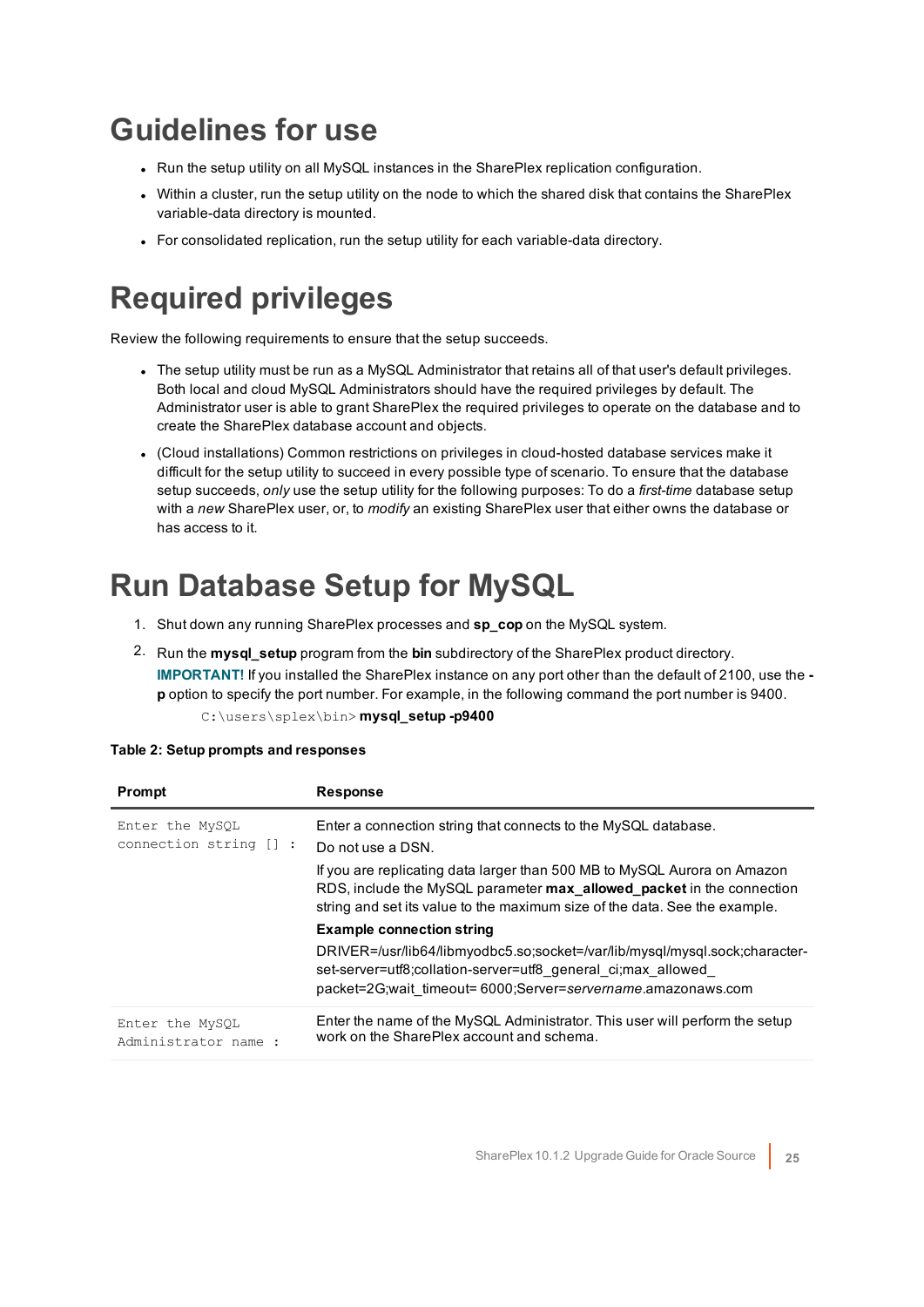| Prompt                                                                                               | <b>Response</b>                                                                                                                                                              |
|------------------------------------------------------------------------------------------------------|------------------------------------------------------------------------------------------------------------------------------------------------------------------------------|
| Enter the password for<br>the Administrator<br>account :                                             | Enter the password of the Administrator.                                                                                                                                     |
| Enter the replication<br>target database name :                                                      | Enter the name of the MySQL database where you want to install the<br>SharePlex objects.                                                                                     |
| Database name database<br>does not exist. Would<br>you like to create it?<br>$[y]$ :                 | If this prompt is displayed, the specified database does not exist. Press Enter<br>to have the setup utility create it for you.                                              |
| Would you like to<br>create a new SharePlex<br>user $[y]$ :                                          | Press <b>Enter</b> to accept the default to create a new SharePlex database user<br>account, or enter <b>n</b> to use an existing account as the SharePlex database<br>user. |
| Enter the name of the<br>new SharePlex user:<br>Enter the name of the<br>existing SharePlex<br>user: | One of these prompts is displayed depending on whether you elected to<br>create a new user or use an existing user. Enter the name of the SharePlex<br>user.                 |
| Enter the password for<br>the SharePlex user :                                                       | Enter the password of the SharePlex user account.                                                                                                                            |
| Re-enter the password<br>for the SharePlex user                                                      | Enter the SharePlex password again.                                                                                                                                          |

#### A successful setup terminates with a message similar to the following:

Completed SharePlex for MySQL database configuration SharePlex User name: mysql29 Database name: mysql29

<span id="page-25-0"></span>Target specification in SharePlex configuration: r.mysql29

### **Configure SharePlex to support MySQL database on Azure platform**

You can configure SharePlex to support the MySQL database on the Azure platform using the below steps:

- 1. Add the DSN entry along with Socket path (SOCKET=) in the Odbc.ini file at /etc/odbc.ini and the …/var/odbc directory.
- 2. Copy the /etc/odbcinst.ini file to the …/var/odbc directory.
- 3. Run the MySQL setup utility.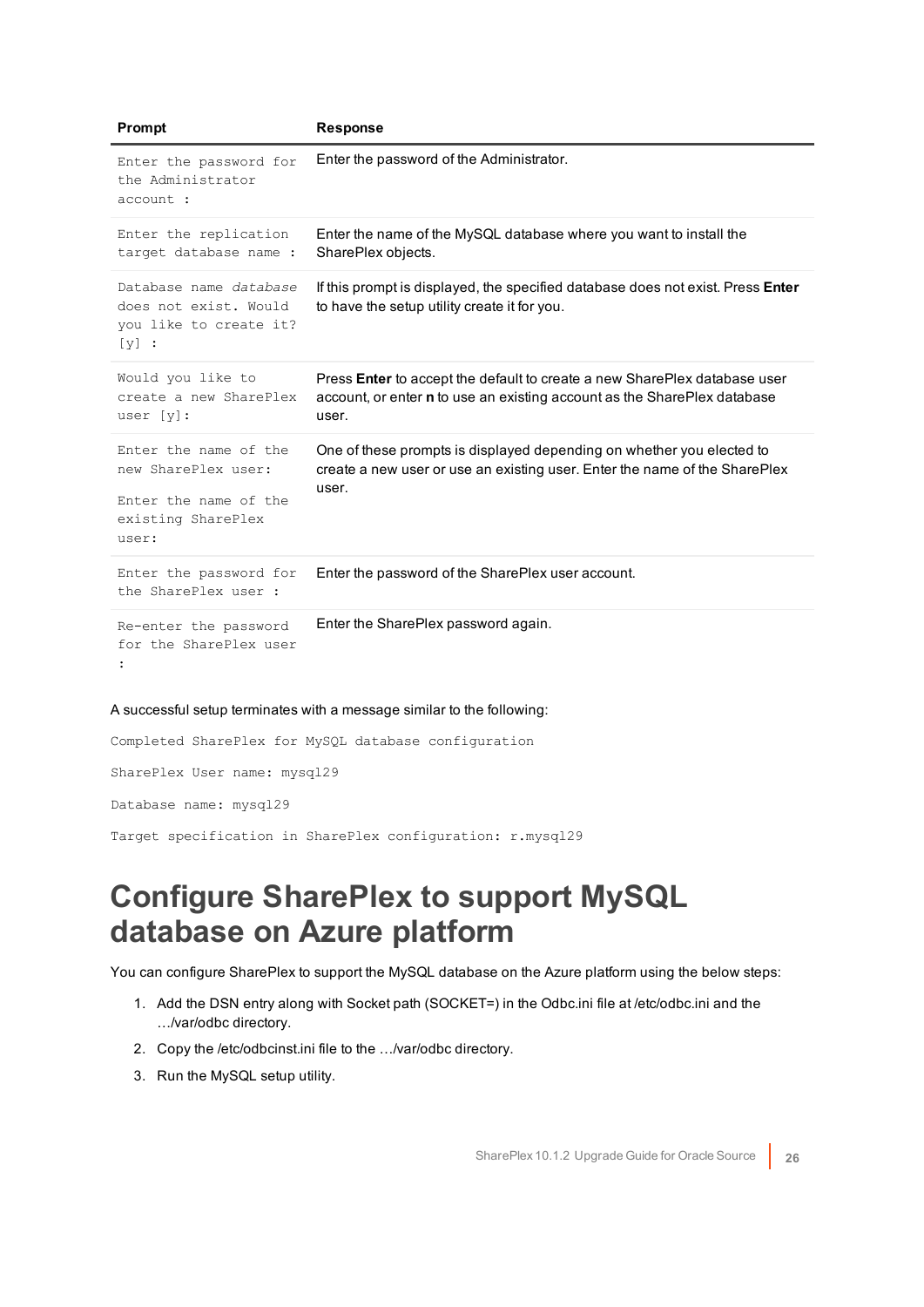This process creates the SharePlex tables, login and user accounts needed to run SharePlex replication.

**Table 3: Setup Prompts and Responses**

| Prompt                                                | <b>Response</b>                                                                                                                                                                                                                                                                                                                                                                                                                                                    |
|-------------------------------------------------------|--------------------------------------------------------------------------------------------------------------------------------------------------------------------------------------------------------------------------------------------------------------------------------------------------------------------------------------------------------------------------------------------------------------------------------------------------------------------|
| Enter the MySQL DSN name or<br>connection string [] : | Enter the MySQL DSN name or a connection string that connects to<br>the MySQL database system.<br>Example:<br>pslazpgdb02                                                                                                                                                                                                                                                                                                                                          |
| Is DB hosted over Azure ? :                           | Y                                                                                                                                                                                                                                                                                                                                                                                                                                                                  |
| Enter the Database hostname<br>$\ddot{\phantom{a}}$   | Enter the Azure database host name.<br>NOTE: MySQL Administrator name should be in the <username><br/>format (Do not mention the hostname)<br/>Example:<br/>pslazpgdb02.mysql.database.azure.com<br/>If a user already exists for SharePlex then it should be entered in the<br/><username@hostname> format.<br/>If a new user needs to be created for SharePlex then is should be<br/>entered in the <username> format.</username></username@hostname></username> |
| Enter the MySQL<br>Administrator name :               | Enter the name of the MySQL Administrator. This user will perform the<br>setup work on the SharePlex account and schema.<br>Example:<br>mysql                                                                                                                                                                                                                                                                                                                      |
| Enter the password for the<br>Administrator account:  | Enter the password of the Administrator.<br>NOTE: User 'mysql@pslazpgdb02.mysql.database.azure.com' got the<br>superuser role.                                                                                                                                                                                                                                                                                                                                     |
| Enter the replication target<br>database name :       | Enter the target database name on which replication needs to be<br>performed.<br>Example:<br>sp_mk                                                                                                                                                                                                                                                                                                                                                                 |
| Would you like to create a<br>new SharePlex user?     | N (If you want to create a user, enter "y")                                                                                                                                                                                                                                                                                                                                                                                                                        |
| Enter the name of the<br>existing SharePlex user:     | Enter the name of the SharePlex user.                                                                                                                                                                                                                                                                                                                                                                                                                              |
| Enter the password of the<br>SharePlex user :         | Enter the password of the SharePlex user account.                                                                                                                                                                                                                                                                                                                                                                                                                  |
| Re-enter the password for<br>the SharePlex user :     | This prompt is only shown if you created a new user. Enter the<br>SharePlex password again.                                                                                                                                                                                                                                                                                                                                                                        |

**A successful setup terminates with a message similar to the following:**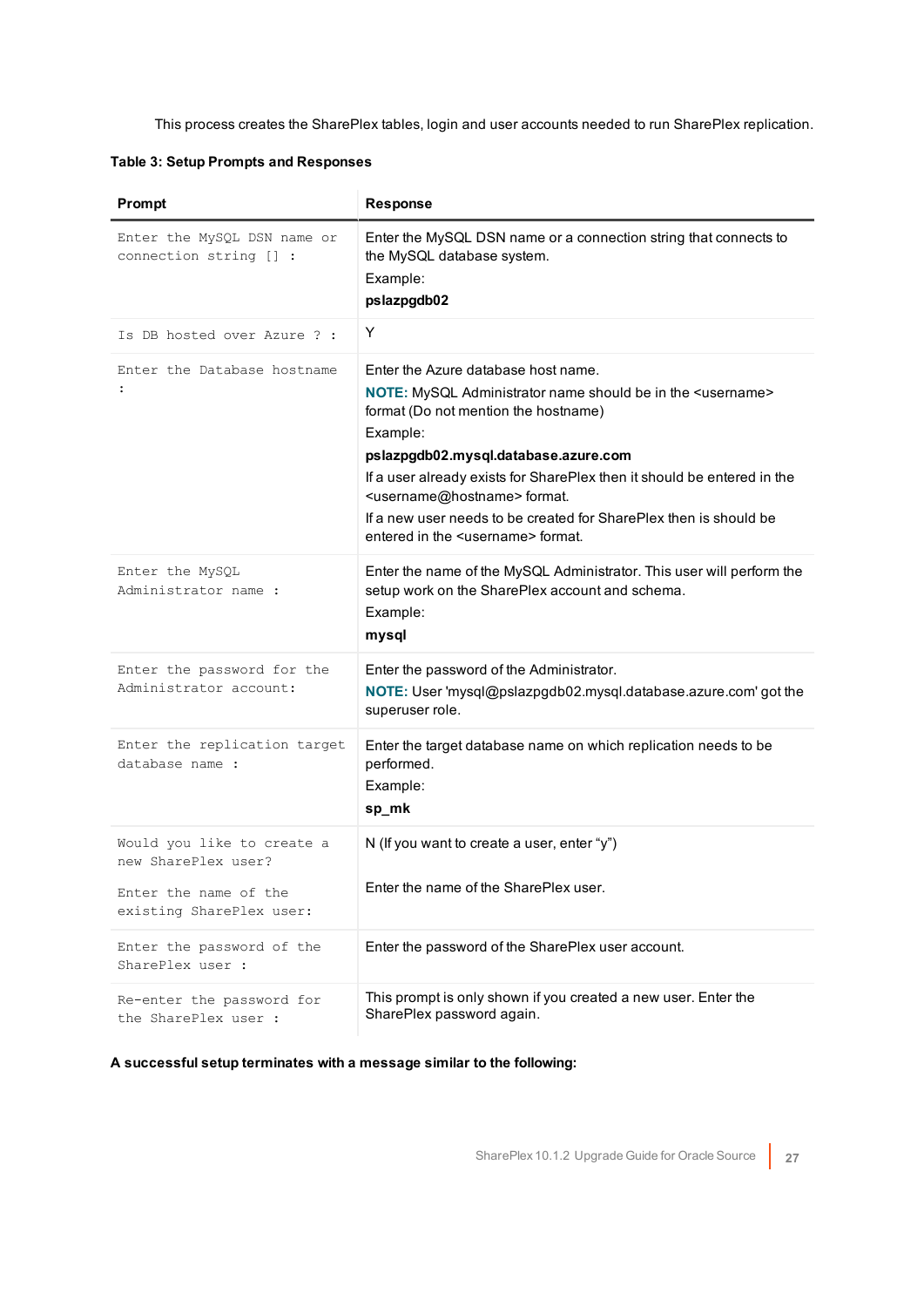```
Completed SharePlex for MySQL database configuration
SharePlex User name: mysql@pslazpgdb02.mysql.database.azure.com
Database name: sp_mk
The data source identifier in the SharePlex configuration is 'r.sp mk' -
```
## <span id="page-27-0"></span>**Database Setup for Oracle**

## <span id="page-27-1"></span>**Overview**

Use the Database Setup utility for Oracle (**ora\_setup**) to establish SharePlex as an Oracle user and create the required SharePlex database objects. This setup utility creates the following:

- A SharePlex account
- Tables and other objects for use by SharePlex and owned by the SharePlex account
- Default connection for the SharePlex user

<span id="page-27-2"></span>It is recommended that you review all of the content in this topic before running the setup utility.

## **Supported databases**

<span id="page-27-3"></span>Oracle source or target on supported platforms

## **When to run Oracle Setup**

Whether or not to run this utility at the time of SharePlex installation depends on whether the database is a source, intermediary, or target database, and on how you intend to synchronize the data. To view the initial synchronization procedures, see the SharePlex [Administration](https://support.quest.com/shareplex) Guide.

| <b>System Type</b>  | <b>When to run Oracle Setup</b>                                                                                                                                                                                                                                                                                                                                                                                                                                                                                                                                      |
|---------------------|----------------------------------------------------------------------------------------------------------------------------------------------------------------------------------------------------------------------------------------------------------------------------------------------------------------------------------------------------------------------------------------------------------------------------------------------------------------------------------------------------------------------------------------------------------------------|
| Source system       | During installation of SharePlex                                                                                                                                                                                                                                                                                                                                                                                                                                                                                                                                     |
| Intermediary system | An intermediary system is used in a cascading configuration, where<br>SharePlex replicates data to a remote system (or systems) and then<br>sends that data from the intermediary system to the final target. If<br>you intend to configure SharePlex to post data to a database on an<br>intermediary system, and you intend to use a hot backup to<br>establish the data on that system and the target, do not run the<br>Database Setup utility on the intermediary or target systems. You<br>will run it when you perform the initial synchronization procedure. |
| Target system       | Depends on the method that you will use to synchronize the source<br>and target data when you are ready to activate replication:                                                                                                                                                                                                                                                                                                                                                                                                                                     |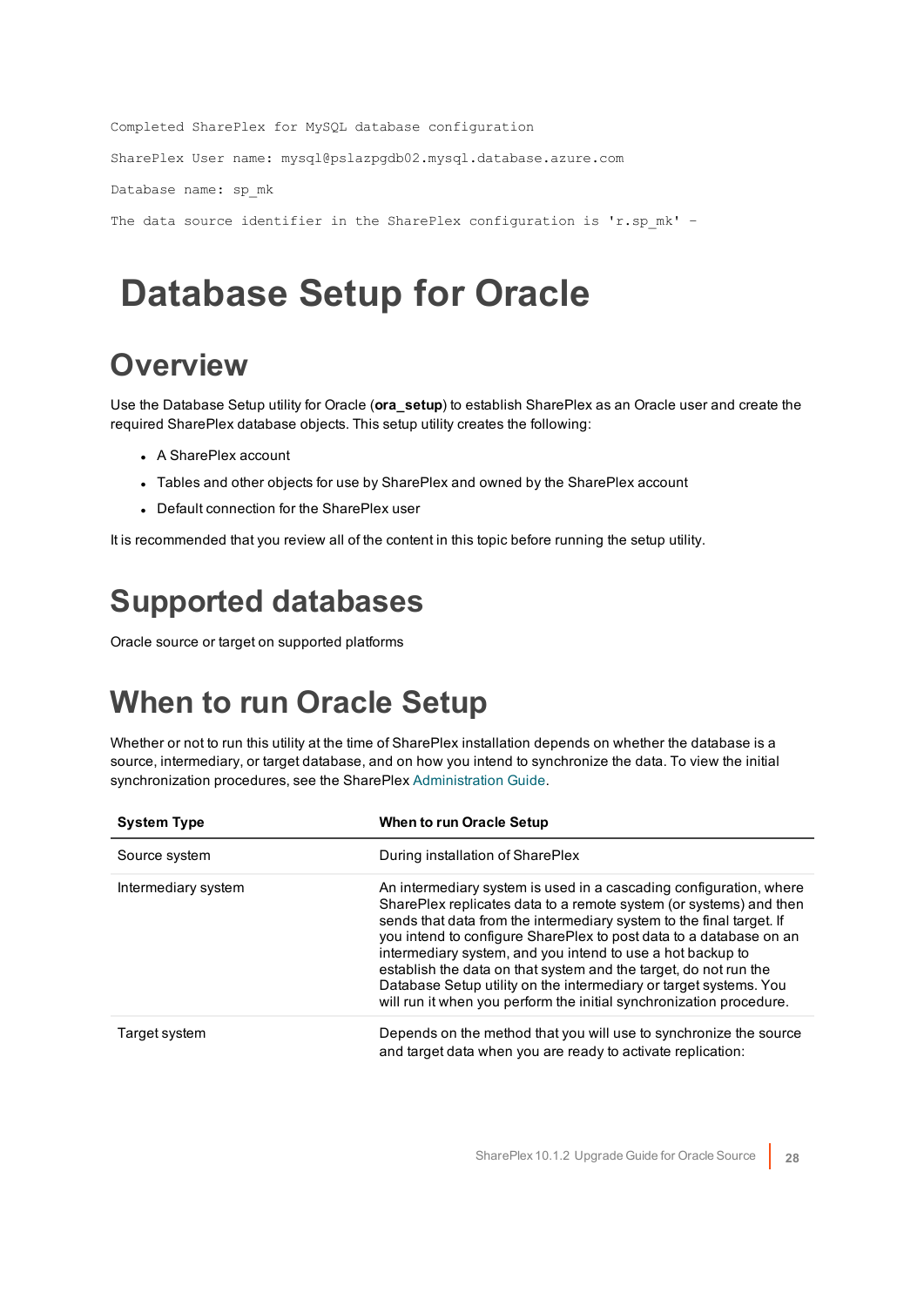#### **System Type When to run Oracle Setup**

- o If you intend to use transportable tablespaces or a cold copy (such as export/import, store/restore from tape, FTP), run the Database Setup utility during SharePlex installation.
- $\degree$  If you intend to use a hot backup to establish the target data, *do not* run the Database Setup utility. You will run it when you perform the initial synchronization procedure.

**NOTE:** If you run the Database Setup utility before the backup and recovery, the setup gets overwritten, and you will need to re-run it again after the backup and recovery.

### <span id="page-28-0"></span>**Supported Oracle Connections**

The setup utility can configure any of the following connections for the SharePlex user to use when connecting to the database.

| Database type                | <b>Connection</b>                                                                   |
|------------------------------|-------------------------------------------------------------------------------------|
| Database with or without ASM | Bequeath                                                                            |
| Database with or without ASM | TNS alias<br>(A TNS login is specified for both the database and the ASM instance.) |
| PDB with ASM                 | TNS alias for the PDB and either TNS or bequeath for the ASM instance.              |
| Amazon RDS                   | TNS alias                                                                           |

## <span id="page-28-1"></span>**Required run privileges**

The user who runs the Database Setup utility must have the following privileges:

#### *Amazon RDS source or target*

The user who runs the setup utility must be the primary user that was created when the Oracle RDS instance was created. You are prompted for this user during the setup.

#### *Non-multitenant (standard) database*

The user who runs the setup utility must have DBA privileges.

#### *Multitenant database*

The user who runs the setup utility should have SYSDBA privileges (recommended), but at minimum the user should be a DBA user with privileges for **sys.users\$** and **sys.enc\$**. The minimum following grants are required for the SharePlex user:

```
create user c##sp_admin identified by sp_admin;
```
grant dba to c##sp admin container=ALL;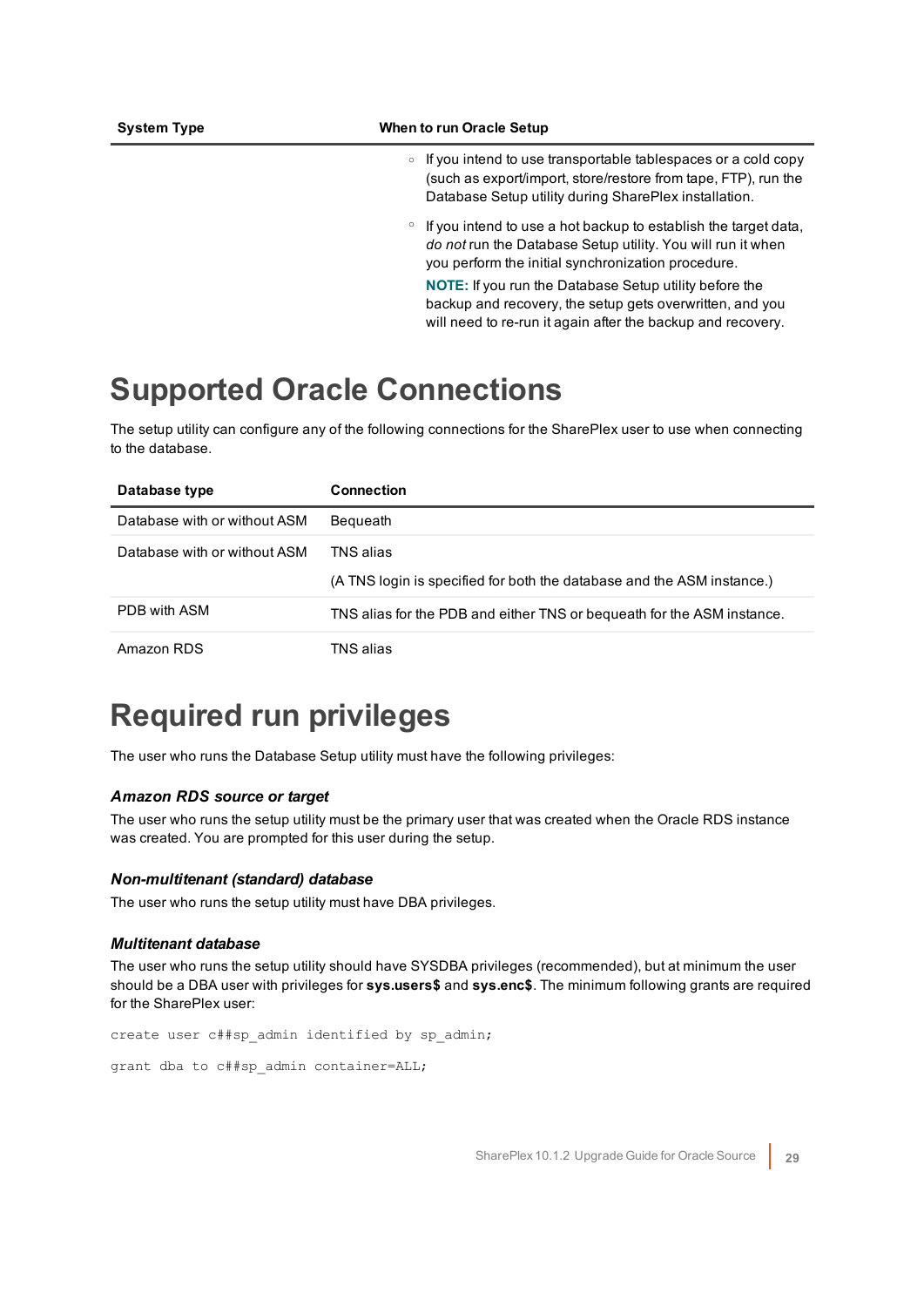<span id="page-29-0"></span>grant select on sys.user\$ to c##sp\_admin with grant option container=ALL;

## **Privileges granted to SharePlex**

The Database Setup utility grants to the SharePlex database user the following privileges.

| <b>Privilege</b><br>granted | <b>Description</b>                                                                                                                                                                                                                                                                                                                                                                |
|-----------------------------|-----------------------------------------------------------------------------------------------------------------------------------------------------------------------------------------------------------------------------------------------------------------------------------------------------------------------------------------------------------------------------------|
| DBA role                    | The Database Setup utility grants DBA role and unlimited resource privileges, tablespace<br>privileges, and read privileges to the redo logs.                                                                                                                                                                                                                                     |
| Default<br>Oracle profile   | By default this profile has the unlimited resource privileges originally assigned by Oracle.                                                                                                                                                                                                                                                                                      |
| Grants                      | The following grants are issued to SharePlex:<br>• To access the data dictionary (outside the DBA roles) if O7 DICTIONARY<br>ACCESSIBILITY is set to FALSE:<br>grant select any dictionary to Share PlexUser;<br>• To replicate DDL:<br>grant select any table to <i>Share Plex User</i> with admin option;<br>grant create any view to <i>Share Plex User</i> with admin option; |

### <span id="page-29-1"></span>**Requirements**

- Install the database client on the system where you are running Oracle Setup. Consult the Oracle documentation for the appropriate client version to use with the database.
- Run the Database Setup utility for all source and target Oracle instances in the SharePlex replication configuration.
- Within a cluster, run the Database Setup utility on all nodes of the cluster. This ensures that the SharePlex settings in the Windows Registry include the correct ORACLE\_SID.
- For a consolidated replication topography, or other topology with multiple variable-data directories, run the Database Setup utility for each variable-data directory.
- SharePlex supports local BEQUEATH connections or remote connections using a TNS alias. Be prepared to supply Oracle Setup the needed connection values for whichever connection you want to use. If using TNS, the **tnsnames.ora** file must be configured prior to running setup.
- If the Oracle database is a multitenant container database, run the Database Setup utility for each pluggable database involved in a replication scenario. A SharePlex user and schema objects must exist in each PDB.
- If you run the Database Setup utility when there is an active configuration, the DDL that the setup performs to install or update the SharePlex internal tables will be replicated to the target. To work around this issue, set the **SP\_OCT\_REPLICATE\_ALL\_DDL** parameter to **0** before running the utility, then return the parameter to its previous setting after the setup is complete. This parameter takes effect immediately.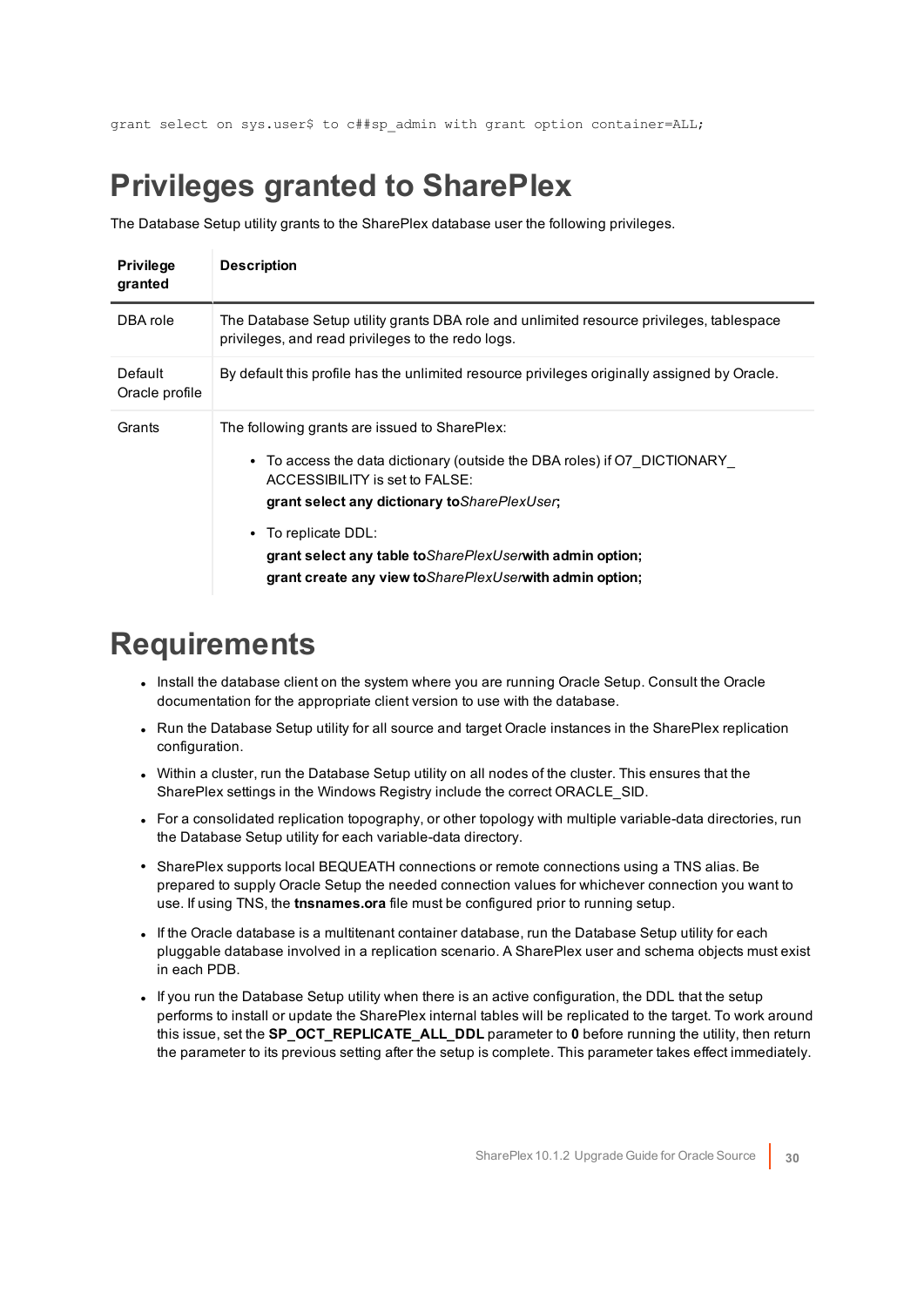## <span id="page-30-0"></span>**SharePlex schema storage requirements**

The Database Setup utility for Oracle installs some database objects for use by SharePlex. The storage requirements for these objects should be satisfied before running Oracle Setup. See the following table.

| <b>Storage</b>                            | <b>Description</b>                                                                                                                                                                                                                                                                                                                                                                                                                                  |
|-------------------------------------------|-----------------------------------------------------------------------------------------------------------------------------------------------------------------------------------------------------------------------------------------------------------------------------------------------------------------------------------------------------------------------------------------------------------------------------------------------------|
| <b>SharePlex</b><br>objects<br>tablespace | The Database Setup utility installs some tables into a tablespace of your choosing. All but the<br>SHAREPLEX_LOBMAP table use the default storage settings of the tablespace.<br>The SHAREPLEX_LOBMAP table contains entries for LOBs stored out-of-row. It is created with a                                                                                                                                                                       |
|                                           | 1 MB INITIAL extent, 1 MB NEXT extent, and PCTINCREASE of 10. The MAXEXTENTS is 120,<br>allowing the table to grow to 120 MB.                                                                                                                                                                                                                                                                                                                       |
|                                           | Preferred action: If you enable supplemental logging for primary and unique keys, you can set<br>the SP_OCT_ENABLE_LOBMAP parameter to 0, and nothing will be stored in the<br>SHAREPLEX LOBMAP table. In this case, you do not have to consider its size growth. It is<br>recommended that you enable supplemental logging for primary and unique keys to maximize<br>the performance of the Read process.                                         |
|                                           | Alternate action: The default storage usually is sufficient for SHAREPLEX LOBMAP, permitting<br>more than 4 million LOB entries. If the Oracle tables to be replicated have numerous LOB<br>columns that are inserted or updated frequently, consider increasing the size the SharePlex<br>tablespace accordingly. Take into account that this table shares the tablespace with other<br>SharePlex tables                                           |
|                                           | If the database uses the cost-based optimizer (CBO) and the tables that SharePlex processes<br>include numerous LOBs, incorporate the SHAREPLEX_LOBMAP table into the analysis<br>schedule.                                                                                                                                                                                                                                                         |
|                                           | NOTE: A new installation of SharePlex does not change storage parameters from a previous<br>installation.                                                                                                                                                                                                                                                                                                                                           |
| SharePlex<br>temporary<br>tablespace      | The Database Setup utility prompts for a temporary tablespace for SharePlex to use for sorts and<br>other operations, including sorts performed by the compare commands. The default temporary<br>tablespace is the one where the SharePlex objects are installed. If you plan to use the compare<br>commands to compare large tables, especially those without a primary or unique key, specify a<br>dedicated temporary tablespace for SharePlex. |
| SharePlex<br>index<br>tablespace          | The Database Setup utility prompts for a tablespace to store the indexes for the SharePlex<br>tables. The default index tablespace is the one where the SharePlex objects are installed. To<br>minimize I/O contention, specify a different index tablespace from the one where the tables are<br>installed.                                                                                                                                        |
|                                           | NOTE: If indexes from a previous version of SharePlex are installed in the SharePlex objects<br>tablespace, you can move them to a different tablespace and then specify that tablespace when<br>you run the setup utility.                                                                                                                                                                                                                         |

## <span id="page-30-1"></span>**Run Database Setup for Oracle**

**IMPORTANT!** The Oracle instance must be open before this procedure is performed.

1. (Unix and Linux only) If you are using multiple variable-data directories, export the environment variable that points to the variable-data directory for the SharePlex instance for which you are running Database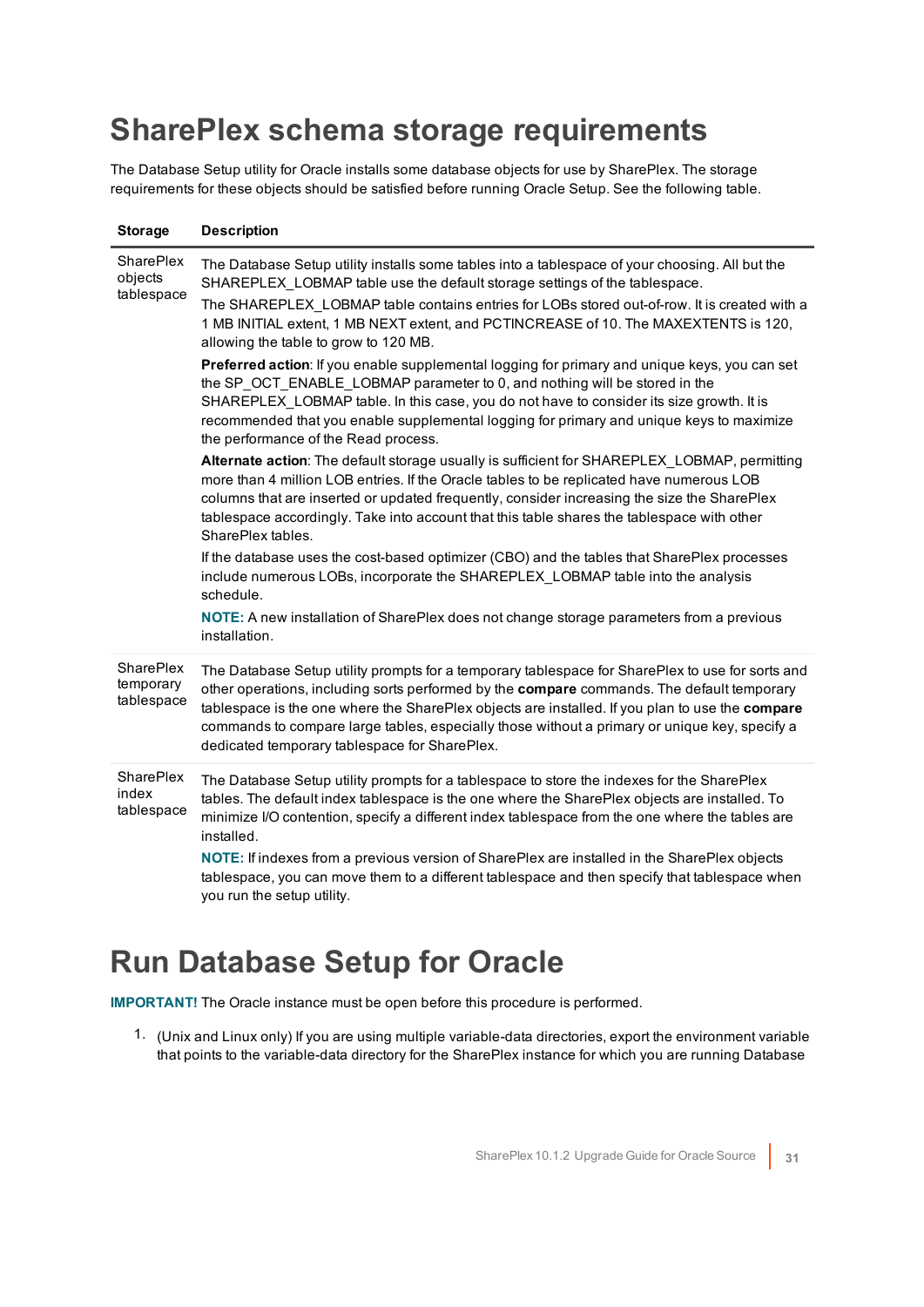Setup.

**ksh** shell:

**export SP\_SYS\_VARDIR=/***full\_path\_of\_variable-data\_directory*

**csh** shell:

**setenv SP\_SYS\_VARDIR=/***full\_path\_of\_variable-data\_directory*

- 2. Shut down any SharePlex processes that are running, including **sp\_cop**.
- 3. Run the Database Setup program from the command prompt of the operating system, using the full path from the SharePlex **bin** subdirectory.

**IMPORTANT!** On Windows, if you installed SharePlex on any port other than the default of 2100, use the **-p** option to specify the port number. For example, in the following command the port number is 9400:

C:\users\splex\bin>**ora\_setup -p9400**

4. Specify whether the system is a source system, a target system, or both a source and target system in the SharePlex configuration.

**NOTE**: This prompt only appears the first time that you run setup for this database.

- 5. For connection type, select **Oracle**.
- 6. Refer to the following table for the prompts and responses to configure SharePlex correctly for the desired connection type.

#### **Table 4: Setup prompts and response**

| <b>Prompt</b>                                                                                                                                | <b>Response</b>                                                                                                                                                                                                                                                                                                                                    |
|----------------------------------------------------------------------------------------------------------------------------------------------|----------------------------------------------------------------------------------------------------------------------------------------------------------------------------------------------------------------------------------------------------------------------------------------------------------------------------------------------------|
| Will SharePlex install be using a BEQUEATH<br>connection? (Entering 'n' implies a<br>SQL*net connection):                                    | Press Y to use a local BEQUEATH connection, or<br>press N to use a TNS alias connection.<br><b>NOTE:</b> Press N to use a TNS alias if:<br>• the database is a multitenant database<br>• SharePlex is capturing from, or posting to, a<br>remote database, such as one on Amazon<br>RDS.<br>• the database is in a cluster (such as Oracle<br>RAC) |
| Are you configuring SharePlex for an AWS<br>RDS database?                                                                                    | Press N if you are not configuring SharePlex for an<br>Oracle database on RDS.<br>Press Y if you are configuring SharePlex for an<br>Amazon AWS RDS database.                                                                                                                                                                                      |
| One of the following prompts is shown:<br>• If you selected BEQUEATH= Y:<br>Enter the Oracle SID for which<br>SharePlex should be installed: | <b>Non-multitenant database:</b> Accept the default or<br>type the correct SID or TNS alias.<br>On RAC, the TNS alias must be a global alias.<br><b>Multitenant database:</b> Type the TNS alias of the                                                                                                                                            |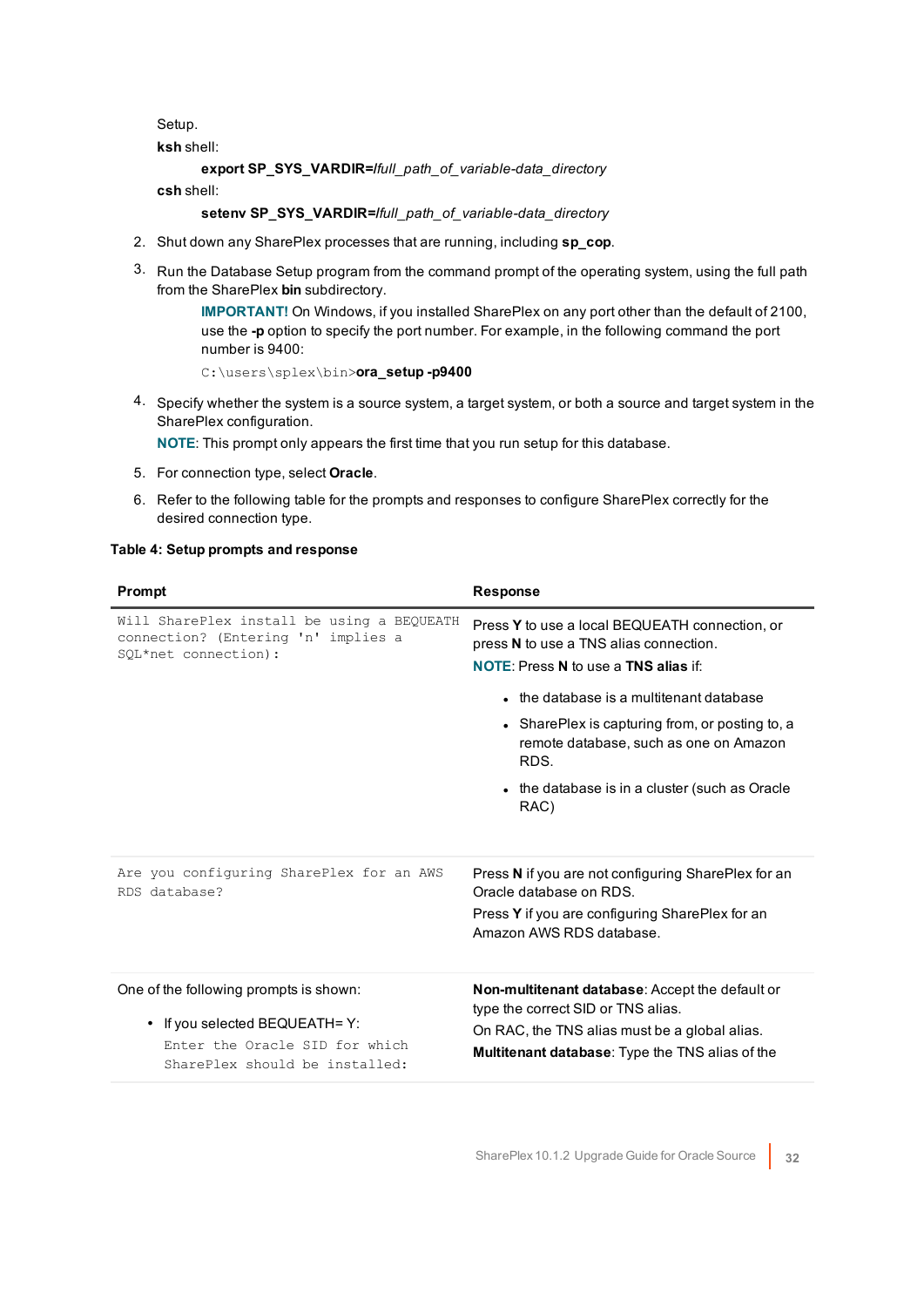| Prompt                                                                                                                                                                                                                                                                        | <b>Response</b>                                                                                                                                                                                                                                                                                                                                                                                                                                                           |
|-------------------------------------------------------------------------------------------------------------------------------------------------------------------------------------------------------------------------------------------------------------------------------|---------------------------------------------------------------------------------------------------------------------------------------------------------------------------------------------------------------------------------------------------------------------------------------------------------------------------------------------------------------------------------------------------------------------------------------------------------------------------|
| • If you selected BEQUEATH = $N$ :<br>Enter the TNS alias for which<br>SharePlex should be installed:                                                                                                                                                                         | PDB.<br>Amazon RDS: Type the TNS alias of the RDS<br>database.                                                                                                                                                                                                                                                                                                                                                                                                            |
| One of the following prompts is shown:<br>• If the database is not on RDS:<br>Enter a DBA user for SID:<br>• If the database is on RDS:<br>In order to create the SharePlex<br>tables and user account, we must<br>connect to the RDS database using<br>the RDS primary user. | Non-multitenant database: Type the name of a<br>database user that has DBA privileges.<br>Multitenant database: Type the name of a common<br>user who has the required privileges to install the<br>account and objects.<br>Amazon RDS database: Type the name of the RDS<br>primary user.                                                                                                                                                                                |
| One of the following prompts is shown:<br>$\bullet$ If the database is not on RDS:<br>Enter password for the DBA account,<br>which will not echo:<br>If the database is on RDS:<br>Enter the password for the RDS<br>primary user, which will not echo.                       | Non-multitenant database: Type the password of<br>the DBA user.<br>Multitenant database: Type the password of the<br>common user. Omit the @ and the rest of the connect<br>string. SharePlex constructs the connect string in the<br>proper format.<br>Amazon RDS database: Type the password of the<br>RDS primary user.                                                                                                                                                |
| Current SharePlex user is user.<br>Would you like to create a new SharePlex<br>user?                                                                                                                                                                                          | Press N to update an existing SharePlex account or<br>Y to create a new SharePlex account. Type the<br>credentials when prompted.<br>You are allowed five attempts to type a valid<br>password for an existing SharePlex user. Passwords<br>are obfuscated.<br><b>IMPORTANT!If there is an active configuration and</b><br>you changed the SharePlex schema, copy the<br>SharePlex objects from the old schema to the new<br>one to preserve the replication environment. |
| Do you want to enable replication of<br>tables with TDE?                                                                                                                                                                                                                      | Press N since TDE is not supported for RDS.                                                                                                                                                                                                                                                                                                                                                                                                                               |
| Enter the default tablespace for use by                                                                                                                                                                                                                                       | Press Enter to accept the default or type the name of                                                                                                                                                                                                                                                                                                                                                                                                                     |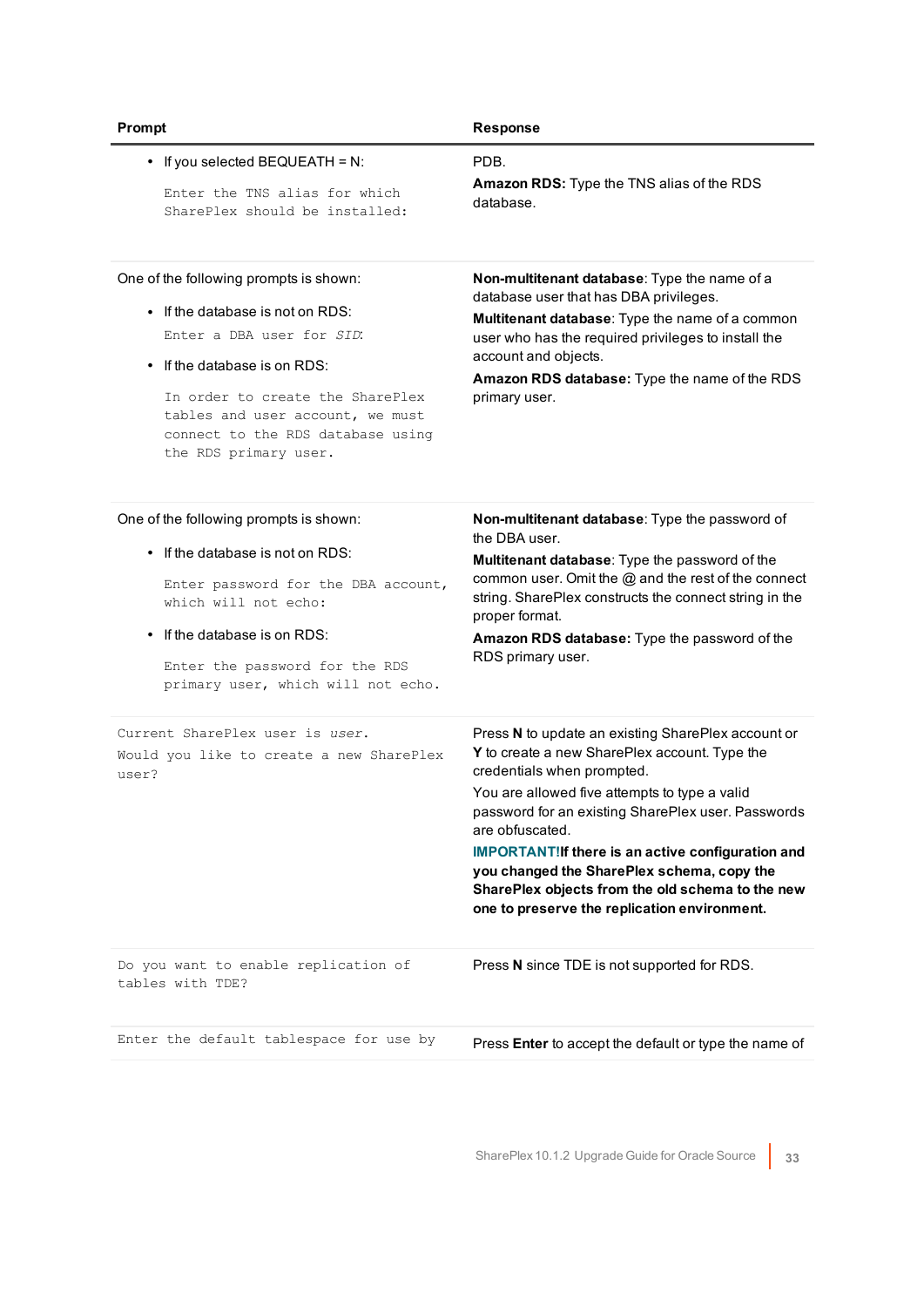| Prompt                                                                                                                               | <b>Response</b>                                                                                                                                                                                                                                                                                           |
|--------------------------------------------------------------------------------------------------------------------------------------|-----------------------------------------------------------------------------------------------------------------------------------------------------------------------------------------------------------------------------------------------------------------------------------------------------------|
| SharePlex:                                                                                                                           | a different tablespace.                                                                                                                                                                                                                                                                                   |
| Enter the temporary tablespace for use by<br>SharePlex:                                                                              | Press <b>Enter</b> to accept the default or type the name of<br>a different tablespace.                                                                                                                                                                                                                   |
| Enter the index tablespace for use by<br>$Shar$ Plex:                                                                                | Press <b>Enter</b> to accept the default or type the name of<br>a different tablespace.                                                                                                                                                                                                                   |
| Will the current setup for sid: SID be<br>used as a source (including cases as<br>source for failover or primary-primary<br>setups)? | Press Y if this is a source system or press N if this is<br>a target system. <b>IMPORTANT:</b> All systems in a<br>primary-primary configuration (peer-to-peer) and in a<br>high-availability configuration are considered to be<br>source systems due to the bidirectional nature of the<br>replication. |

### **NOTE:**

- The following prompts are only shown if the database is a source on ASM.
- If this is an Oracle target, the setup is now complete.

| ASM detected. Do you wish to connect to<br>ASM using BEQUEATH connection?                                                                            | Press Y for SharePlex to use a BEQUEATH<br>connection to connect to the ASM instance, or press<br>N to use a TNS alias.<br><b>IMPORTANT!</b> If the database uses ASM and the<br>database TNS alias is configured with a SCAN IP,<br>then you must specify connection through an ASM<br>TNS alias in order for SharePlex to connect to the<br>ASM instance.                                                                 |
|------------------------------------------------------------------------------------------------------------------------------------------------------|-----------------------------------------------------------------------------------------------------------------------------------------------------------------------------------------------------------------------------------------------------------------------------------------------------------------------------------------------------------------------------------------------------------------------------|
| The following prompt is displayed if you did not select<br>a BEQUEATH connection:<br>Do you wish to keep connecting using the<br>same user/password? | Press Y to use the same user and password as the<br>login user, or press N to be prompted for a different<br>user and password.<br>Normally the user running SharePlex must be a<br>member of the OSASM group. This does not apply if<br>SP OCT OLOG USE OCI is set to the non-default<br>value of 1.<br>Also if you are using a BEQUEATH connection, the<br>user running SharePlex must be a member of the<br>OSDBA group. |

**NOTE:** If you selected to use a BEQUEATH connection to connect to ASM, the database setup is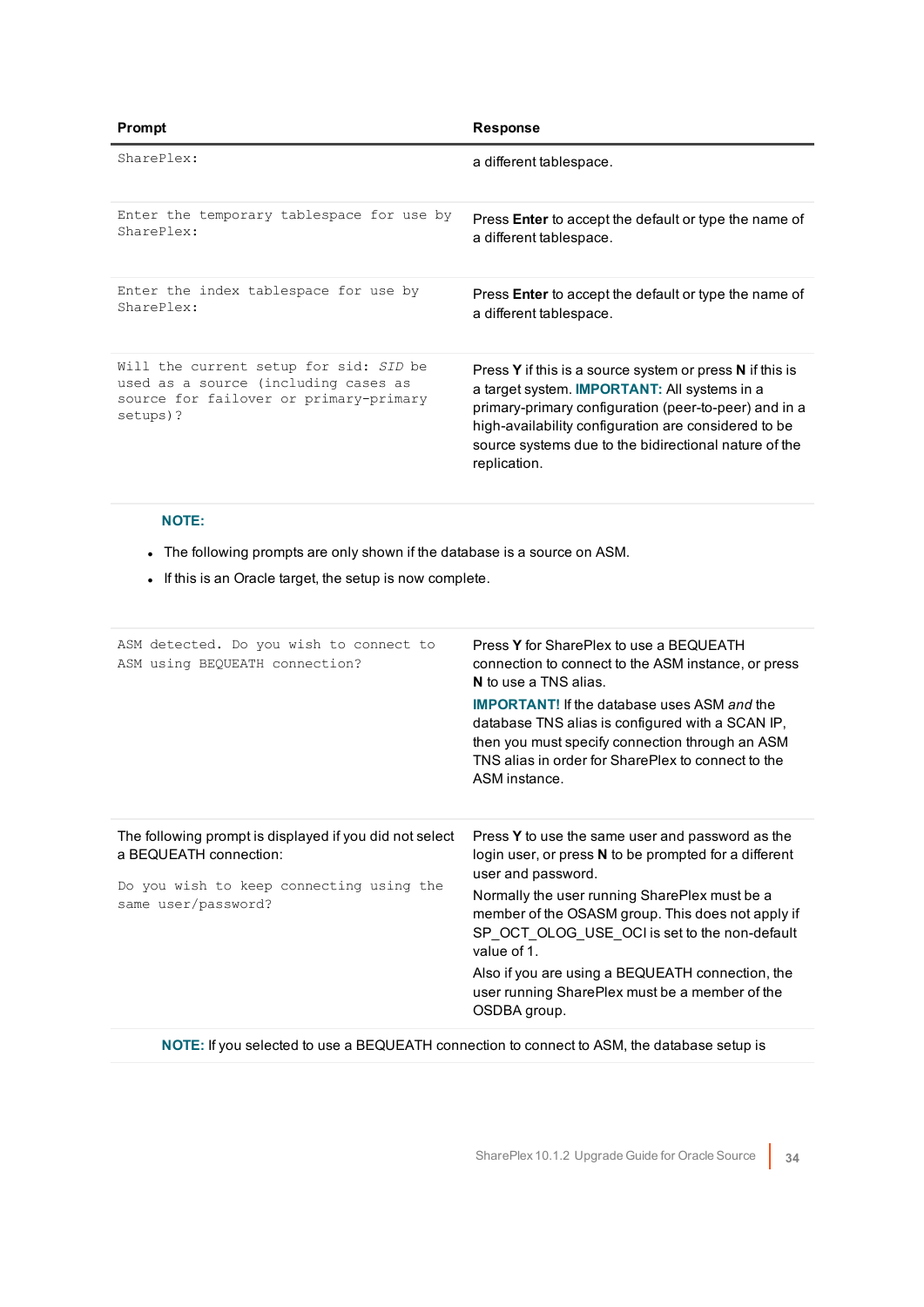| Prompt                                                                                                                                                                                                                                         | <b>Response</b>                                                                                                   |
|------------------------------------------------------------------------------------------------------------------------------------------------------------------------------------------------------------------------------------------------|-------------------------------------------------------------------------------------------------------------------|
| complete. Continue to Note about the thsnames file.<br>If you selected N, you need to supply a TNS alias, and the prompts continue.                                                                                                            |                                                                                                                   |
| Enter the ASM tns alias to be used by<br>SharePlex:                                                                                                                                                                                            | Type the name of the TNS alias.                                                                                   |
| Enter an ASM admin (has both sysdba and<br>sysasm privilege) username for alias:                                                                                                                                                               | Type the name of a user with sysasm and sysdba<br>privileges to the ASM instance.                                 |
| Enter user password for user:                                                                                                                                                                                                                  | Type the password of the user.                                                                                    |
| SharePlex installs internal objects that include a<br>package to support the SDO_GEOMETRY data type of<br>the Oracle Spatial and Graph option. If this option is<br>not installed in the database, the following prompt is<br>shown:           | Press Y to continue the database setup without<br>support for SDO_GEOMETRY, or press N to<br>terminate ora_setup. |
| The SharePlex object that supports<br>replication of SDO GEOMETRY cannot be<br>installed because the Oracle Spatial and<br>Graph feature is not installed. Do you<br>want to continue with the setup without<br>support for SDO GEOMETRY? [n]: |                                                                                                                   |

#### <span id="page-34-1"></span>**Note about the tnsnames file**

When you set up SharePlex for database connection through a TNS alias and ASM connection locally through a BEQUEATH connection (through OS authentication), it is important to set up the **tnsnames.ora** file correctly on each node. Assuming a SharePlex database account exists on the primary node, SharePlex will always connect to the primary ASM\_SID automatically because it was provided when SharePlex was installed. However, upon failover, SharePlex must query the local **v\$asm\_client** view to get the correct ASM\_SID of the failover instance. Therefore, ensure that the IP address of a given node is always listed first in the local **tnsnames.ora** file on that node.

## <span id="page-34-0"></span>**Run Database Setup for Oracle Remote Capture**

**IMPORTANT!** The Oracle instance must be open before this procedure is performed.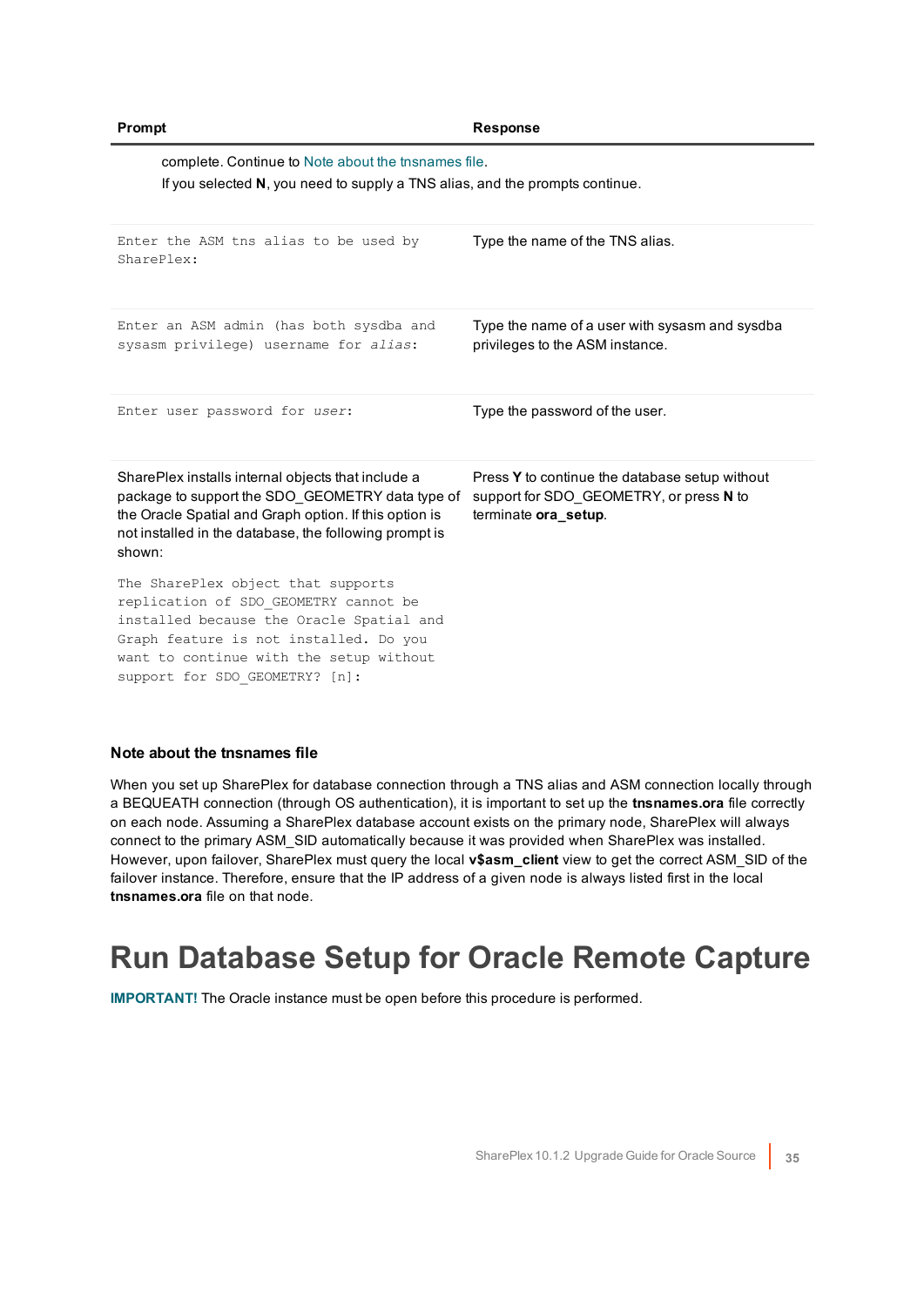1. (Unix and Linux only) If you are using multiple variable-data directories, export the environment variable that points to the variable-data directory for the SharePlex instance for which you are running Database Setup.

**ksh** shell:

#### **export SP\_SYS\_VARDIR=/***full\_path\_of\_variable-data\_directory*

**csh** shell:

#### **setenv SP\_SYS\_VARDIR=/***full\_path\_of\_variable-data\_directory*

- 2. Set the SP\_OCT\_OLOG\_USE\_OCI parameter to 1 and restart the Capture process. For more information, see SP\_OCT\_OLOG\_USE\_OCI.
- 3. Shut down any SharePlex processes that are running, including **sp\_cop**.
- 4. Run the Database Setup program from the command prompt of the operating system, using the full path from the SharePlex **bin** subdirectory.

**IMPORTANT!** On Windows, if you installed SharePlex on any port other than the default of 2100, use the **-p** option to specify the port number. For example, in the following command the port number is 9400: C:\users\splex\bin>**ora\_setup -p9400**

5. Specify whether the system is a source system, a target system, or both a source and target system in the SharePlex configuration.

**NOTE**: This prompt only appears the first time that you run setup for this database.

- 6. For connection type, select **Oracle**.
- 7. Refer to the following table for the prompts and responses to configure SharePlex correctly for the desired connection type.

| Prompt                                                                                                                                                                                                                                                | <b>Response</b>                                                                                                                                                                                                                                                            |
|-------------------------------------------------------------------------------------------------------------------------------------------------------------------------------------------------------------------------------------------------------|----------------------------------------------------------------------------------------------------------------------------------------------------------------------------------------------------------------------------------------------------------------------------|
| Will SharePlex install be using a<br>BEQUEATH connection? (Entering 'n'<br>implies a SQL*net connection):                                                                                                                                             | Press N to use a TNS alias connection.                                                                                                                                                                                                                                     |
| Are you configuring SharePlex for an<br>AWS RDS database?                                                                                                                                                                                             | Press N if you are not configuring SharePlex for an Oracle<br>database on RDS.                                                                                                                                                                                             |
| One of the following prompts is shown:<br>• If you selected BEQUEATH= $Y$ :<br>Enter the Oracle SID for which<br>SharePlex should be installed:<br>• If you selected BEQUEATH = N:<br>Enter the TNS alias for which<br>SharePlex should be installed: | <b>Non-multitenant database:</b> Accept the default or type the<br>correct SID or TNS alias.<br>On RAC, the TNS alias must be a global alias.<br><b>Multitenant database:</b> Type the TNS alias of the PDB.<br><b>Amazon RDS:</b> Type the TNS alias of the RDS database. |

#### **Table 5: Setup prompts and response**

| One of the following prompts is shown: |  |
|----------------------------------------|--|
|----------------------------------------|--|

Non-multitenant database: Type the name of a database user that has DBA privileges.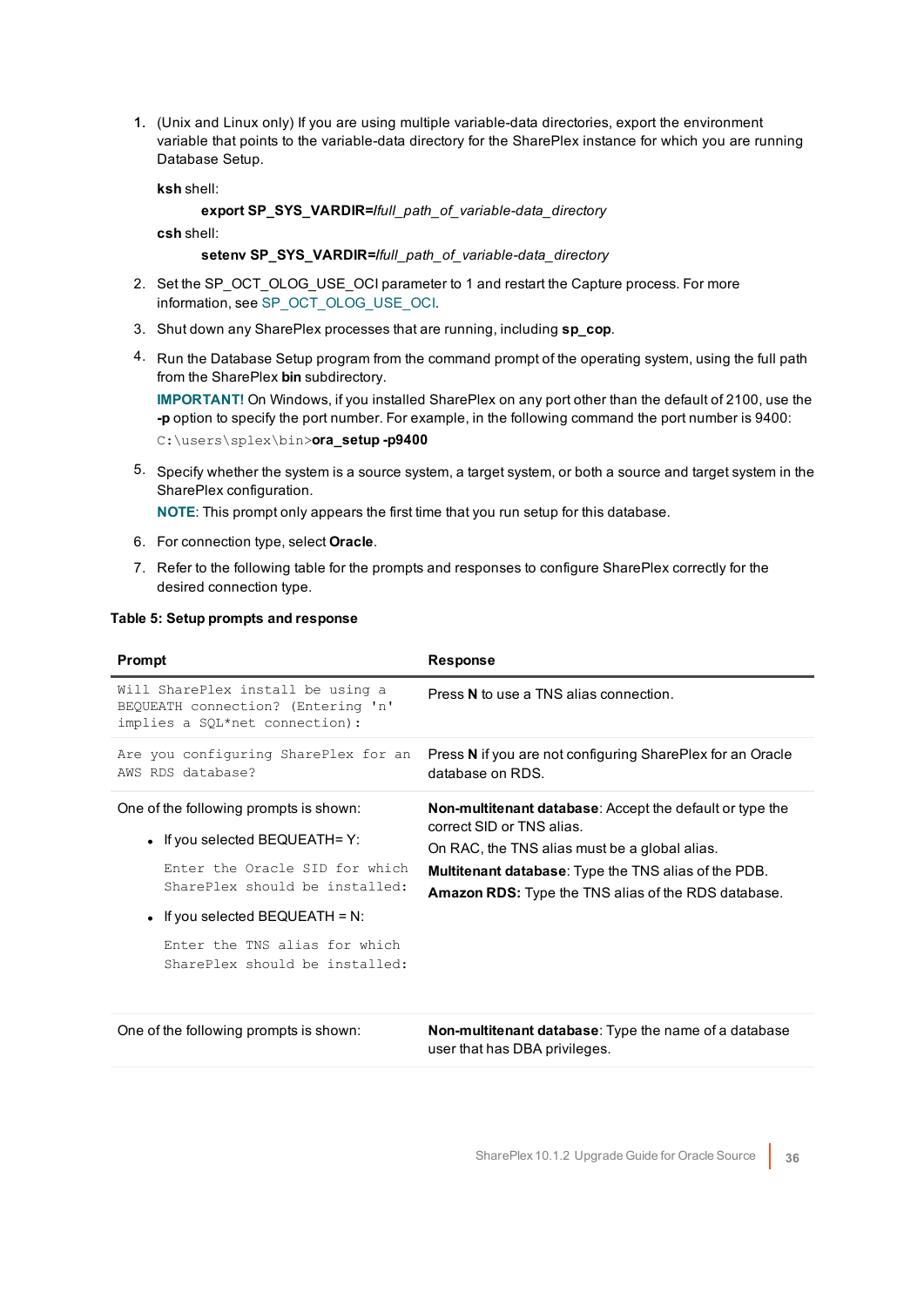| Prompt                                                                                                                                                                                                                                               | <b>Response</b>                                                                                                                                                                                                                                                                                                                                                                                                                                                         |
|------------------------------------------------------------------------------------------------------------------------------------------------------------------------------------------------------------------------------------------------------|-------------------------------------------------------------------------------------------------------------------------------------------------------------------------------------------------------------------------------------------------------------------------------------------------------------------------------------------------------------------------------------------------------------------------------------------------------------------------|
| • If the database is not on RDS:<br>Enter a DBA user for SID:<br>• If the database is on RDS:<br>In order to create the<br>SharePlex tables and user<br>account, we must connect to<br>the RDS database using the RDS<br>primary user.               | Multitenant database: Type the name of a common user<br>who has the required privileges to install the account and<br>objects.<br>Amazon RDS database: Type the name of the RDS primary<br>user.                                                                                                                                                                                                                                                                        |
| One of the following prompts is shown:<br>• If the database is not on RDS:<br>Enter password for the DBA<br>account, which will not echo:<br>• If the database is on RDS:<br>Enter the password for the RDS<br>primary user, which will not<br>echo. | Non-multitenant database: Type the password of the DBA<br>user.<br>Multitenant database: Type the password of the common<br>user. Omit the @ and the rest of the connect string.<br>SharePlex constructs the connect string in the proper format.<br>Amazon RDS database: Type the password of the RDS<br>primary user.                                                                                                                                                 |
| Enter the Local Oracle Client<br>Library directory:                                                                                                                                                                                                  | Enter the Oracle Client Home directory path.<br>Example:<br>/u01/app/oracle/product/19.0.0/clienthome_1                                                                                                                                                                                                                                                                                                                                                                 |
| Enter the TNS alias for which<br>SharePlex should be installed (Blank<br>to abort) :                                                                                                                                                                 | Enter the name of the TNS alias                                                                                                                                                                                                                                                                                                                                                                                                                                         |
| Current SharePlex user is user.<br>Would you like to create a new<br>SharePlex user?                                                                                                                                                                 | Press N to update an existing SharePlex account or Y to<br>create a new SharePlex account. Type the credentials when<br>prompted.<br>You are allowed five attempts to type a valid password for<br>an existing SharePlex user. Passwords are obfuscated.<br><b>IMPORTANT!</b> If there is an active configuration and you<br>changed the SharePlex schema, copy the SharePlex<br>objects from the old schema to the new one to preserve<br>the replication environment. |
| Do you want to enable replication of<br>tables with TDE?                                                                                                                                                                                             | Press N since TDE is not supported for RDS.                                                                                                                                                                                                                                                                                                                                                                                                                             |
| Enter the default tablespace for use                                                                                                                                                                                                                 | Press Enter to accept the default or type the name of a                                                                                                                                                                                                                                                                                                                                                                                                                 |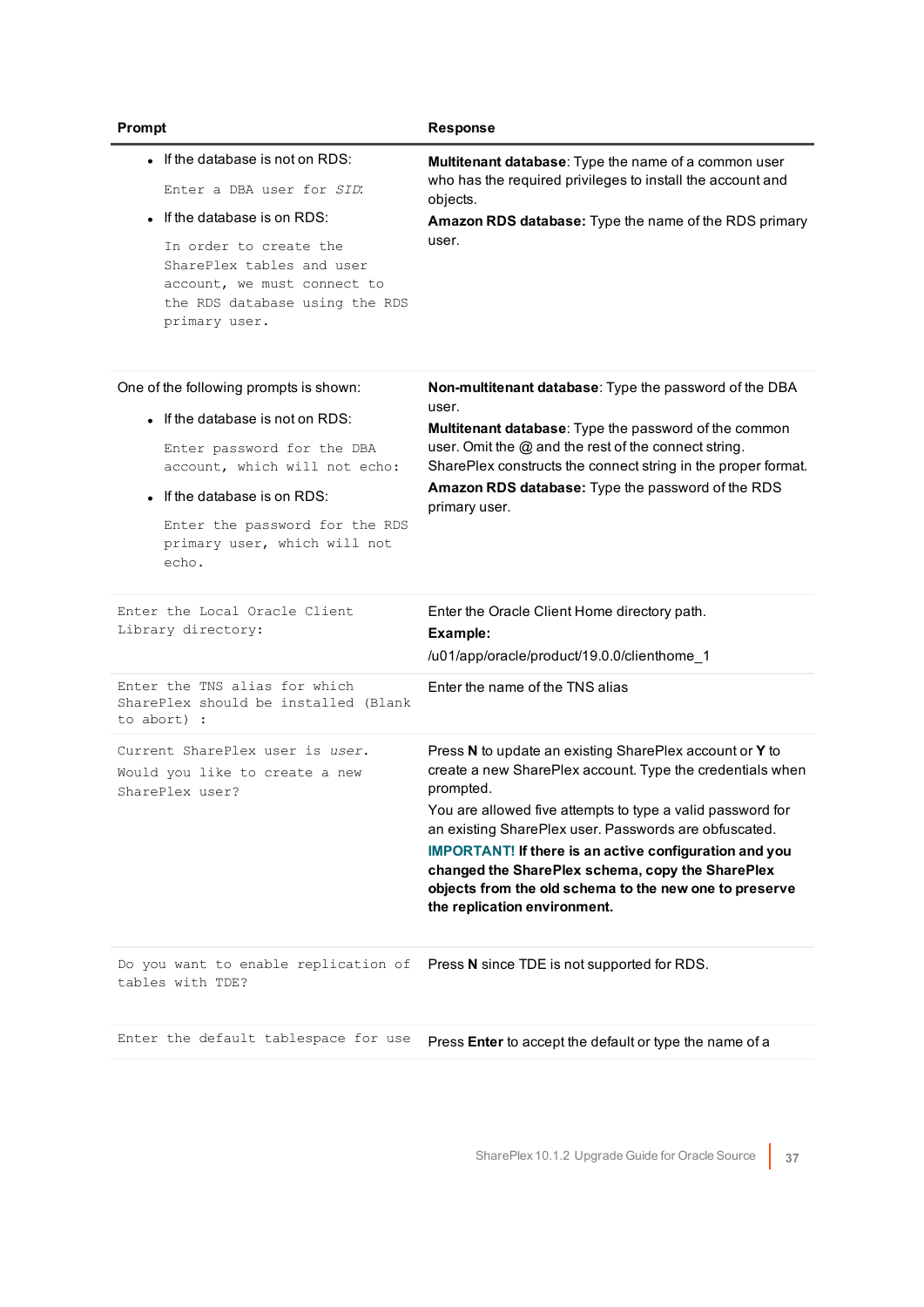| Prompt                                                                                                                                                                                                                                                                                                                                                                                                                                                                                    | <b>Response</b>                                                                                                                                                                                                                                                                                                                                                                                                        |
|-------------------------------------------------------------------------------------------------------------------------------------------------------------------------------------------------------------------------------------------------------------------------------------------------------------------------------------------------------------------------------------------------------------------------------------------------------------------------------------------|------------------------------------------------------------------------------------------------------------------------------------------------------------------------------------------------------------------------------------------------------------------------------------------------------------------------------------------------------------------------------------------------------------------------|
| by SharePlex:                                                                                                                                                                                                                                                                                                                                                                                                                                                                             | different tablespace.                                                                                                                                                                                                                                                                                                                                                                                                  |
| Enter the temporary tablespace for<br>use by SharePlex:                                                                                                                                                                                                                                                                                                                                                                                                                                   | Press <b>Enter</b> to accept the default or type the name of a<br>different tablespace.                                                                                                                                                                                                                                                                                                                                |
| Enter the index tablespace for use<br>by SharePlex:                                                                                                                                                                                                                                                                                                                                                                                                                                       | Press Enter to accept the default or type the name of a<br>different tablespace.                                                                                                                                                                                                                                                                                                                                       |
| Will the current setup for sid: SID<br>be used as a source (including cases<br>as source for failover or primary-<br>primary setups)?                                                                                                                                                                                                                                                                                                                                                     | Press Y if this is a source system or press N if this is a target<br>system.<br><b>IMPORTANT:</b> All systems in a primary-primary configuration<br>(peer-to-peer) and in a high-availability configuration are<br>considered to be source systems due to the bidirectional<br>nature of the replication.                                                                                                              |
| The following prompt is displayed if you did not<br>select a BEQUEATH connection:<br>Do you wish to keep connecting using<br>the same user/password?                                                                                                                                                                                                                                                                                                                                      | Press Y to use the same user and password as the login<br>user, or press N to be prompted for a different user and<br>password.<br>Normally the user running SharePlex must be a member of<br>the OSASM group. This does not apply if SP_OCT_OLOG_<br>USE OCI is set to the non-default value of 1.<br>Also if you are using a BEQUEATH connection, the user<br>running SharePlex must be a member of the OSDBA group. |
| SharePlex installs internal objects that include<br>a package to support the SDO_GEOMETRY<br>data type of the Oracle Spatial and Graph<br>option. If this option is not installed in the<br>database, the following prompt is shown:<br>The SharePlex object that supports<br>replication of SDO GEOMETRY cannot<br>be installed because the Oracle<br>Spatial and Graph feature is not<br>installed. Do you want to continue<br>with the setup without support for<br>SDO GEOMETRY? [n]: | Press Y to continue the database setup without support for<br>SDO_GEOMETRY, or press N to terminate ora_setup.                                                                                                                                                                                                                                                                                                         |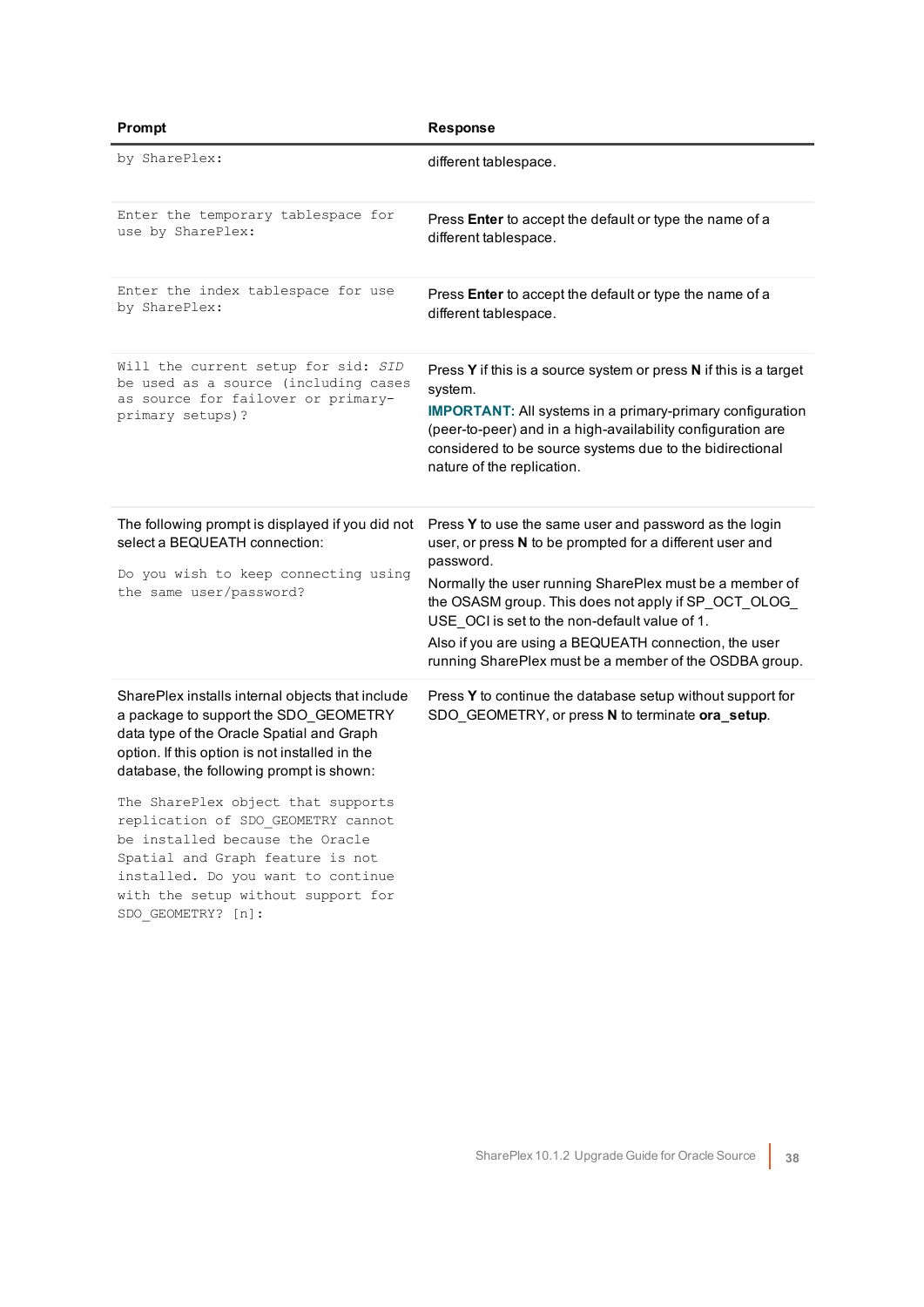<span id="page-38-0"></span>**NOTE:** While running the **ora\_cleansp** utility, enter the TNS alias provided while performing **ora\_setup**.

## **Database Setup for PostgreSQL**

## <span id="page-38-1"></span>**Overview**

Run the Database Setup utility for Postgres (**pg\_setup**) to establish a user account, schema, and tables for use by SharePlex.

## <span id="page-38-2"></span>**Supported databases**

<span id="page-38-3"></span>All implementations of the Postgres open-source database on supported platforms

### **Fujitsu Enterprise Postgres Prerequisite**

Fujitsu Postgres contains a customized ODBC driver designed to run with the shared libraries supplied by Fujitsu Postgres. In order to ensure the proper configuration, you must create a symbolic link to ensure that the correct libraries are found at runtime.

### **Issue Description**

If you attempt to run the pg\_setup program prior to creating the symbolic link, pg\_setup will fail with the following error message:

Error: [unixODBC]invalid connection option "target\_server"

### *To create a symbolic link*

To ensure that the proper library gets loaded, first locate the path to the directory where the Fujitsu Postgres libraries are installed (for example /opt/fsepv95server64/lib). Then create a symbolic link in the SharePlex OPTDIR/lib/hooks directory pointing to the **libpq.so.5** library in the Fujitsu Postgres library directory. For example:

```
cd /opt/splex/lib/hooks
ln –s /opt/fsepv95server64/lib/libpq.so.5
```
### <span id="page-38-4"></span>**Guidelines for use**

- Run the Database Setup utility on all target Postgres instances in the SharePlex replication configuration.
- Within a server cluster, run the Database Setup utility on the node to which the shared disk that contains the SharePlex variable-data directory is mounted.
- For consolidated replication, run the Database Setup utility for each variable-data directory.
- **.** On Windows, you must supply a DSN (data source name) as the connection method.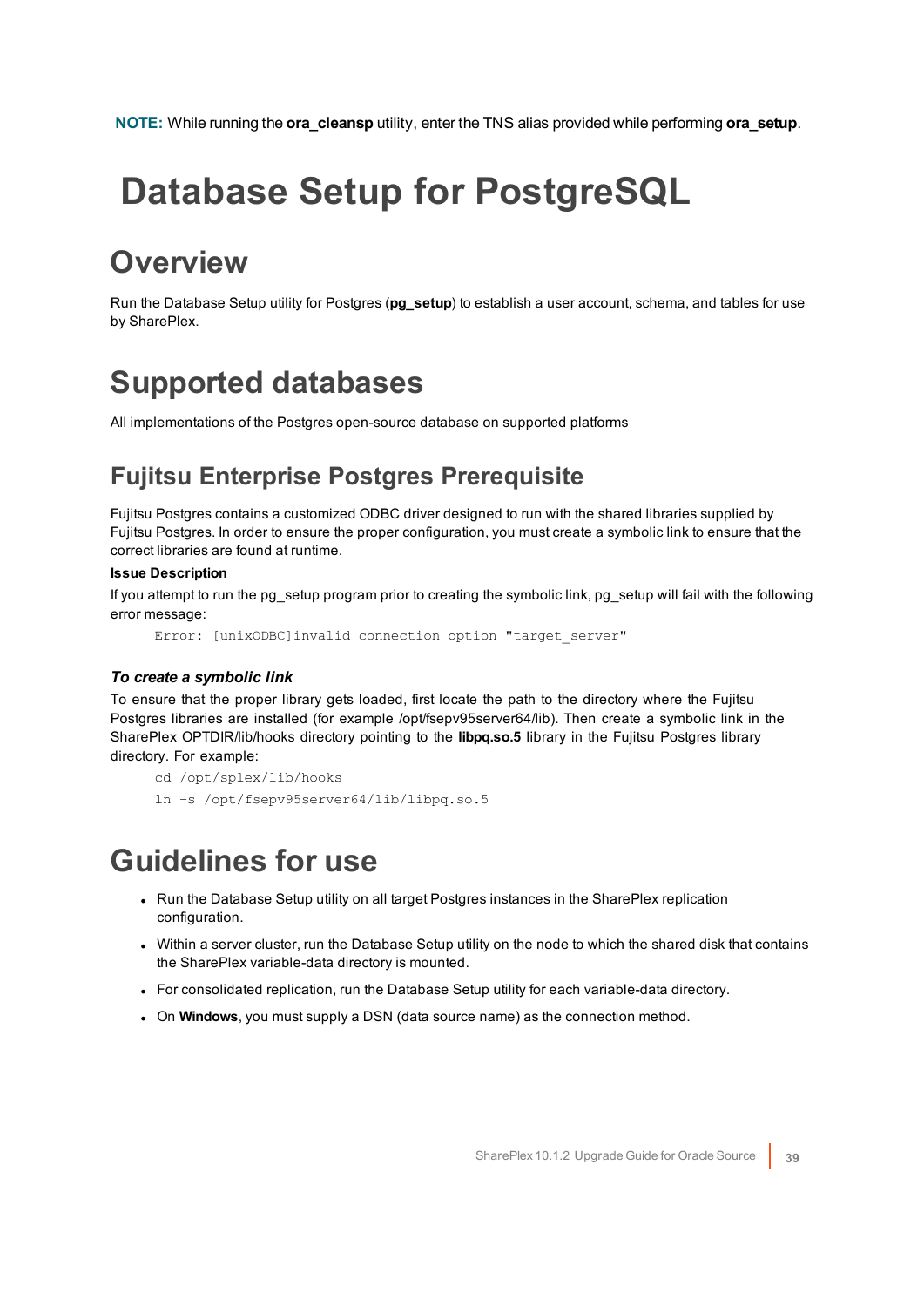• On Linux, you can provide a connection string or a DSN (data source name). Note the following when deciding on the connection method on Linux:

| <b>Connection</b><br>Type on<br>Linux | What to do                                                                                                                                                                                                                                                                                                                                                                                                                                                                                  |
|---------------------------------------|---------------------------------------------------------------------------------------------------------------------------------------------------------------------------------------------------------------------------------------------------------------------------------------------------------------------------------------------------------------------------------------------------------------------------------------------------------------------------------------------|
| Connection<br>string                  | You <b>do not</b> need to provide a user, password, or default database in a connection<br>string. The connection string must have the port, server and driver defined. This is an<br>example from EDB Postgres Plus Advanced Server; your connection string will probably<br>be different based on your own database setup:<br>Port=5444;server=localhost;driver=/u01/PostgresPlus/connectors/odbc/lib/edb-<br>odbc.so;database=edb;                                                       |
| <b>DSN</b>                            | If you have a DSN defined, and you want to use it for the SharePlex connection, copy or<br>link the ODBC files in which that DSN is defined (odbc.ini and odbcinst.ini) to the <b>odbc</b><br>subdirectory of the SharePlex variable-data directory. This prevents connection errors<br>when the SharePlex processes connect to the database.<br>If you do not have a DSN defined but want to use one, you can create it in the template<br>files provided in the <b>odbc</b> subdirectory. |

## <span id="page-39-0"></span>**Required privileges**

Review the following requirements to ensure that the setup succeeds.

- The Database Setup utility must be run as a Postgres Administrator in order to grant SharePlex the required privileges to operate on the database and to create the SharePlex database account.
- <sup>l</sup> (Symfoware only) If the person who is running the setup utility is not a Fujitsu Enterprise Postgres owner, set the environment variable LD\_LIBRARY\_PATH to include the path to the **lib** subdirectory in the Fujitsu Enterprise Postgres installation directory. The LD\_LIBRARY\_PATH is set in the **.bash\_profile** file of the Fujitsu Enterprise Postgres owner.

Example:

### **export LD\_LIBRARY\_PATH= /opt/symfoserver64/lib:\$LD\_LIBRARY\_PATH**

If you do not set this path, the following error occurs:

```
symbol lookup error: /opt/fsepv95client64/odbc/lib/psqlodbca.so: undefined
symbol: PQconnectdbParams
```
- Cloud installations:
	- Common restrictions on privileges in cloud-hosted database services make it difficult for the setup utility to succeed in every possible type of scenario. To ensure that the database setup succeeds, *only* use the setup utility for the following purposes: To do a *first-time* database setup with a *new* SharePlex user, or, to *modify* an existing SharePlex user that either owns the database or has access to it.
	- On Amazon RDS, you might need to grant usage/privileges on the target schema and tables to the SharePlex user, as shown in the following example: Log in as the schema owner, then issue the following commands: grant usage on schema *schema\_name* to *user\_name*; grant all privileges on all tables in schema *schema\_name* to *user\_name*;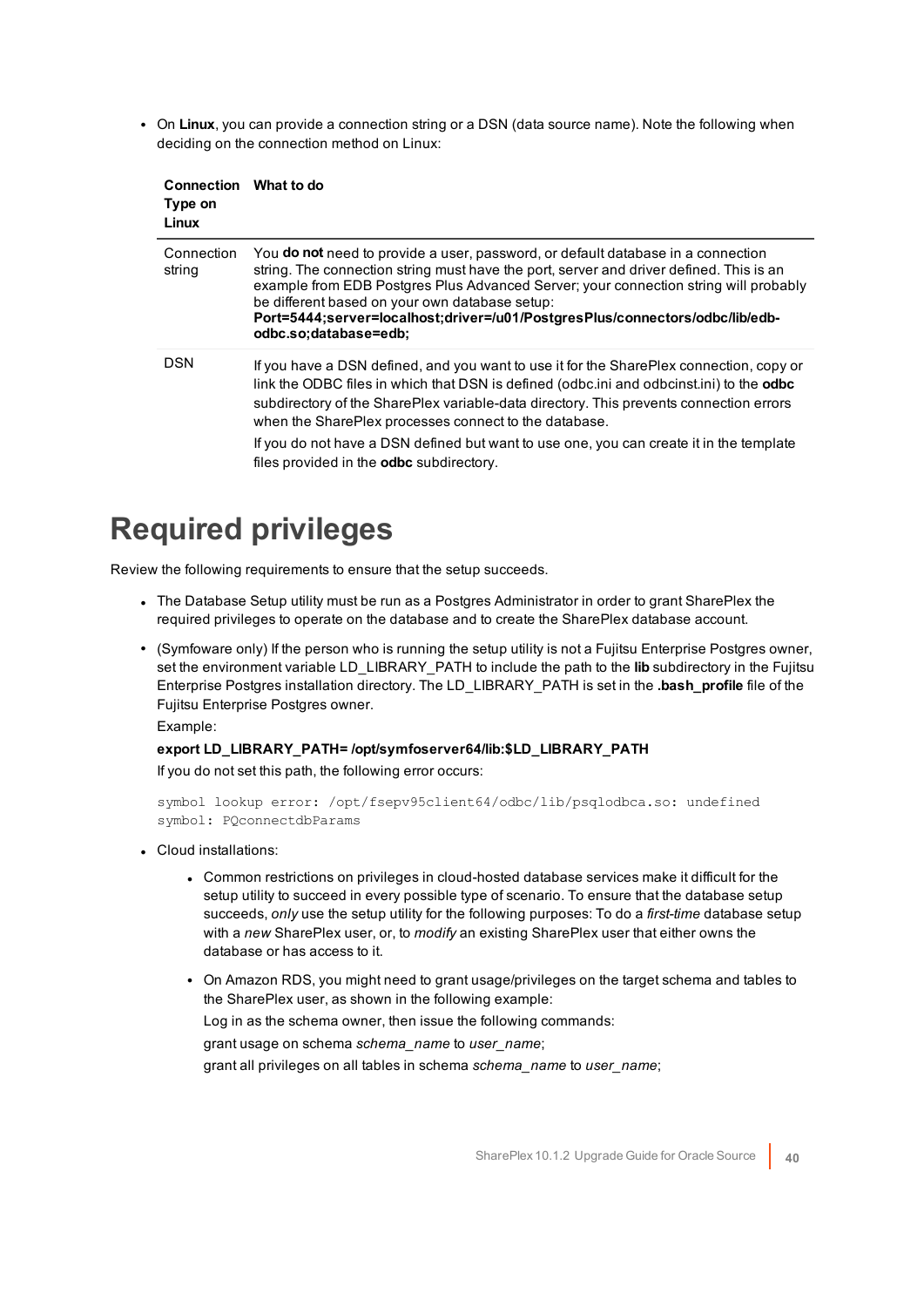## <span id="page-40-0"></span>**Run Database Setup for PostgreSQL**

- 1. Shut down any running SharePlex processes and **sp\_cop** on the target system.
- 2. Run the **pg\_setup** program from the **bin** subdirectory of the SharePlex product directory. **IMPORTANT!** If you installed the SharePlex instance on any port other than the default of 2100, use the  **p** option to specify the port number. For example, in the following command the port number is 9400. **\$ /users/splex/bin> pg\_setup -p9400**

### **Table 6: Setup prompts and responses**

| Prompt                                                                                                                                          | <b>Response</b>                                                                                                                                                                                 |
|-------------------------------------------------------------------------------------------------------------------------------------------------|-------------------------------------------------------------------------------------------------------------------------------------------------------------------------------------------------|
| (Linux)<br>Enter the PostgreSQL DSN<br>name or connection string<br>$\Box$ :<br>$(\texttt{Windows})$<br>Enter the PostgreSQL DSN<br>$name []$ : | Enter a DSN or a connection string if the system is Linux, or enter a DSN<br>if the system is Windows.                                                                                          |
| Enter the PostgreSQL<br>Administrator name :                                                                                                    | Enter the name of the Postgres Administrator. This user will perform the<br>work on the SharePlex account.                                                                                      |
| Enter the password for the<br>Administrator account :                                                                                           | Enter the password of the Administrator.                                                                                                                                                        |
| Enter the replication<br>target database name:                                                                                                  | Enter the name of the database that you want to contain the SharePlex<br>tables and other objects for use by SharePlex. You can enter the name<br>of a new or existing database.                |
| Database name database does<br>not exist. Would you like<br>to create it? $[y]$ :                                                               | If this prompt is displayed, the specified database does not exist. Press<br>Enter to have the setup utility create it for you.                                                                 |
| Would you like to create a<br>new SharePlex user [y]:                                                                                           | Press Enter to accept the default to create a new SharePlex database<br>user account and schema of the same name in the specified database,<br>or enter n to use an existing SharePlex account. |
| Enter the name of the new<br>SharePlex user:<br>Enter the name of the<br>existing SharePlex user:                                               | One of these prompts is displayed depending on whether you elected to<br>create a new user or use an existing user. Enter the name of the<br>SharePlex user.                                    |
| Enter the password of the<br>SharePlex user :                                                                                                   | Enter the password of the SharePlex user account.                                                                                                                                               |
| Re-enter the password for<br>the SharePlex user :                                                                                               | This prompt is only shown if you created a new user. Enter the<br>SharePlex password again.                                                                                                     |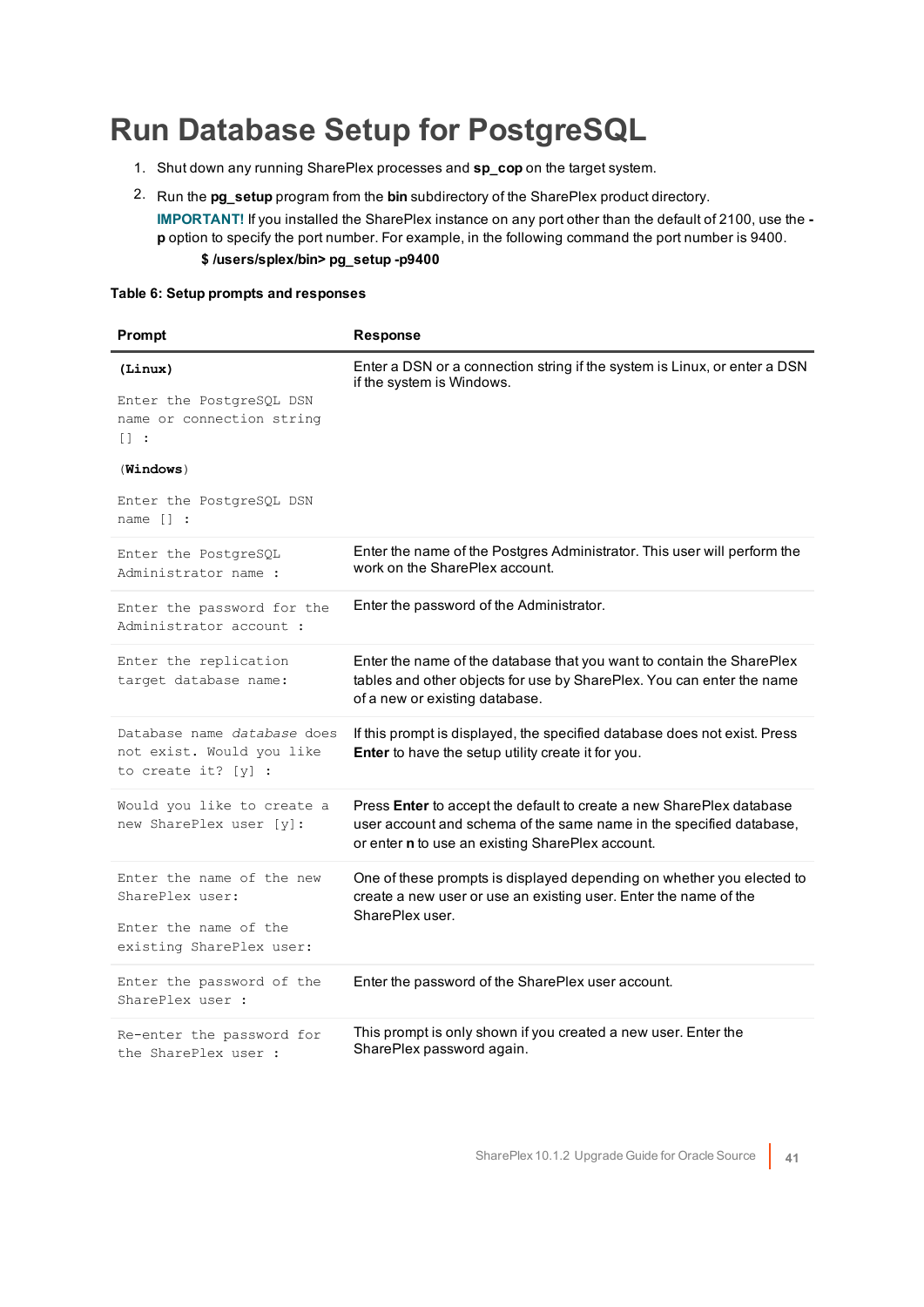#### A successful setup terminates with a message similar to the following:

Completed SharePlex for PostgreSQL database configuration SharePlex User name: splex Database name: ndb5 Target specification in SharePlex configuration: r.ndb5

### <span id="page-41-0"></span>**Configure SharePlex to support PostgreSQL database on Azure platform**

You can configure SharePlex to support the PostgreSQL database on the Azure platform using the below steps:

- 1. Add the DSN entry in the Odbc.ini file at /etc/odbc.ini and the …/var/odbc directory.
- 2. Copy the /etc/odbcinst.ini file to the …/var/odbc directory.
- 3. Run the PostgreSQL setup utility.

This process creates the SharePlex tables, login and user accounts needed to run SharePlex replication.

#### **Table 7: Setup Prompts and Responses**

| Prompt                                                     | <b>Response</b>                                                                                                                                                                                                                                                                                                                                                                                                                                           |
|------------------------------------------------------------|-----------------------------------------------------------------------------------------------------------------------------------------------------------------------------------------------------------------------------------------------------------------------------------------------------------------------------------------------------------------------------------------------------------------------------------------------------------|
| Enter the PostgreSQL DSN name<br>or connection string [] : | Enter the PostgreSQL DSN name or a connection string that<br>connects to the PostgreSQL database system.<br>Example:<br>pslazpgdb02                                                                                                                                                                                                                                                                                                                       |
| Is DB hosted over Azure ? :                                | Υ                                                                                                                                                                                                                                                                                                                                                                                                                                                         |
| Enter the Database hostname:                               | Fnter the Azure database host name.<br>NOTE: PGsetup Administrator name should be in the <username><br/>format (Don't mention hostname)<br/>Example:<br/>pslazpgdb02.postgres.database.azure.com<br/>If a user already exists for SharePlex then it should be entered in the<br/><username@hostname> format.<br/>If a new user needs to be created for SharePlex then is should be<br/>entered in the susername&gt; format</username@hostname></username> |
| Enter the PostgreSQL<br>Administrator name:                | Enter the name of the PostgreSQL Administrator. This user will<br>perform the setup work on the SharePlex account and schema.<br>Example:<br>postgres                                                                                                                                                                                                                                                                                                     |
| Enter the password for the                                 | Enter the password of the Administrator.                                                                                                                                                                                                                                                                                                                                                                                                                  |
|                                                            |                                                                                                                                                                                                                                                                                                                                                                                                                                                           |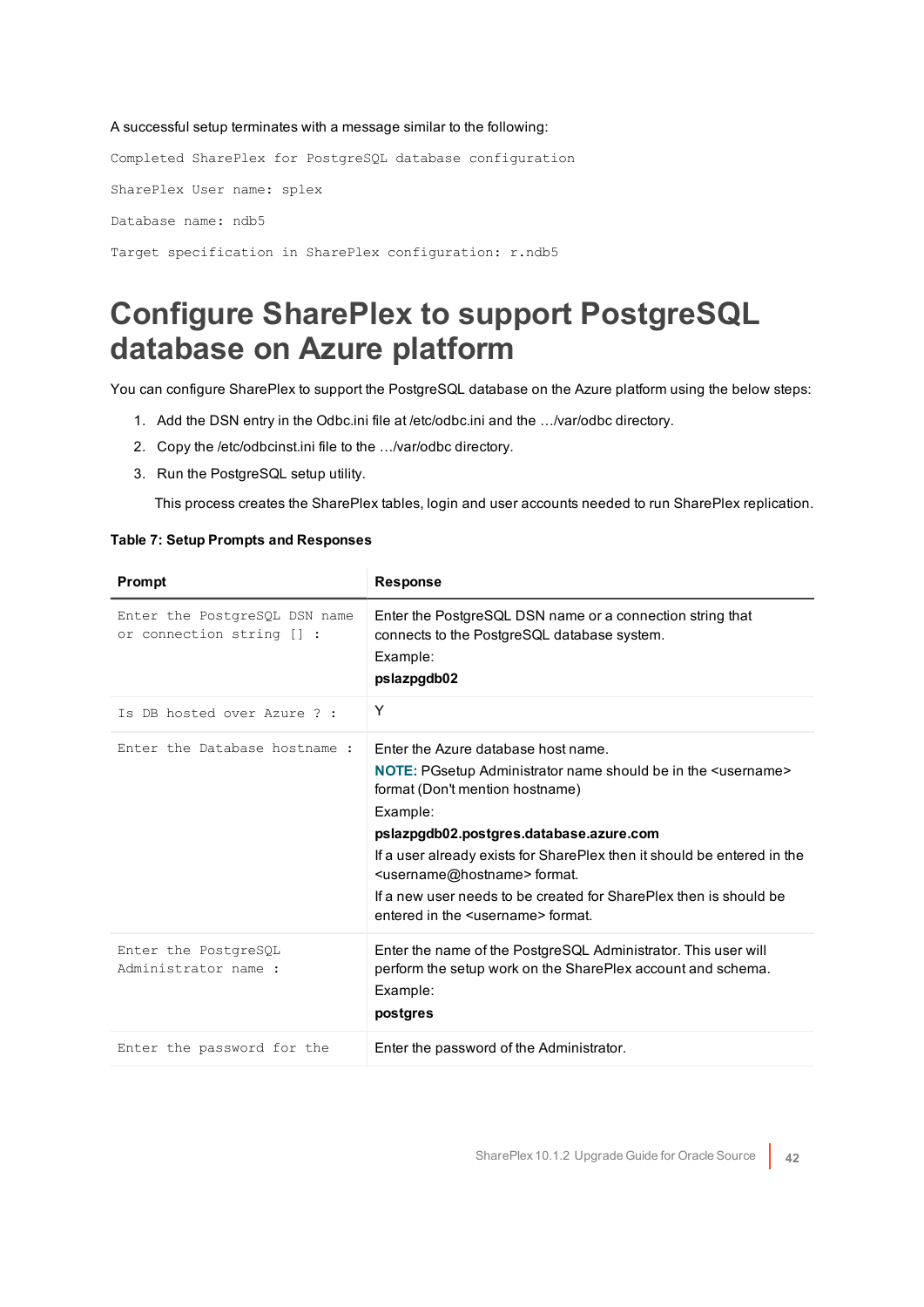| Prompt                                            | <b>Response</b>                                                                                    |
|---------------------------------------------------|----------------------------------------------------------------------------------------------------|
| Administrator account:                            | <b>NOTE:</b> User 'postgres@pslazpgdb02.postgres.database.azure.com'<br>got the superuser role.    |
| Enter the replication target<br>database name :   | Enter the target database name on which replication needs to be<br>performed.<br>Example:<br>sp_mk |
| Would you like to create a<br>new SharePlex user? | N (If you want to create a user, enter "y")                                                        |
| Enter the name of the<br>existing SharePlex user: | Enter the name of the SharePlex user.                                                              |
| Enter the password of the<br>SharePlex user :     | Enter the password of the SharePlex user account.                                                  |
| Re-enter the password for the<br>SharePlex user : | This prompt is only shown if you created a new user. Enter the<br>SharePlex password again.        |

### **A successful setup terminates with a message similar to the following:**

Completed SharePlex for PostgreSQL database configuration

SharePlex User name: postgres@pslazpgdb02.postgres.database.azure.com

Database name: sp\_mk

<span id="page-42-0"></span>The data source identifier in the SharePlex configuration is 'r.sp mk' -

## **Database Setup for SQL Server**

## <span id="page-42-1"></span>**Overview**

Run the Database Setup utility for SQL Server (**mss\_setup**) on a Microsoft SQL Server system to establish SharePlex as a SQL Server database user. This utility creates the following:

- A SharePlex user account with the db\_owner role
- Tables and indexes for use by SharePlex and owned by the SharePlex user in a database of your choosing
- A default database connection.

## <span id="page-42-2"></span>**Supported databases**

For supported SQL Server platforms and versions, see the SharePlex Release Notes.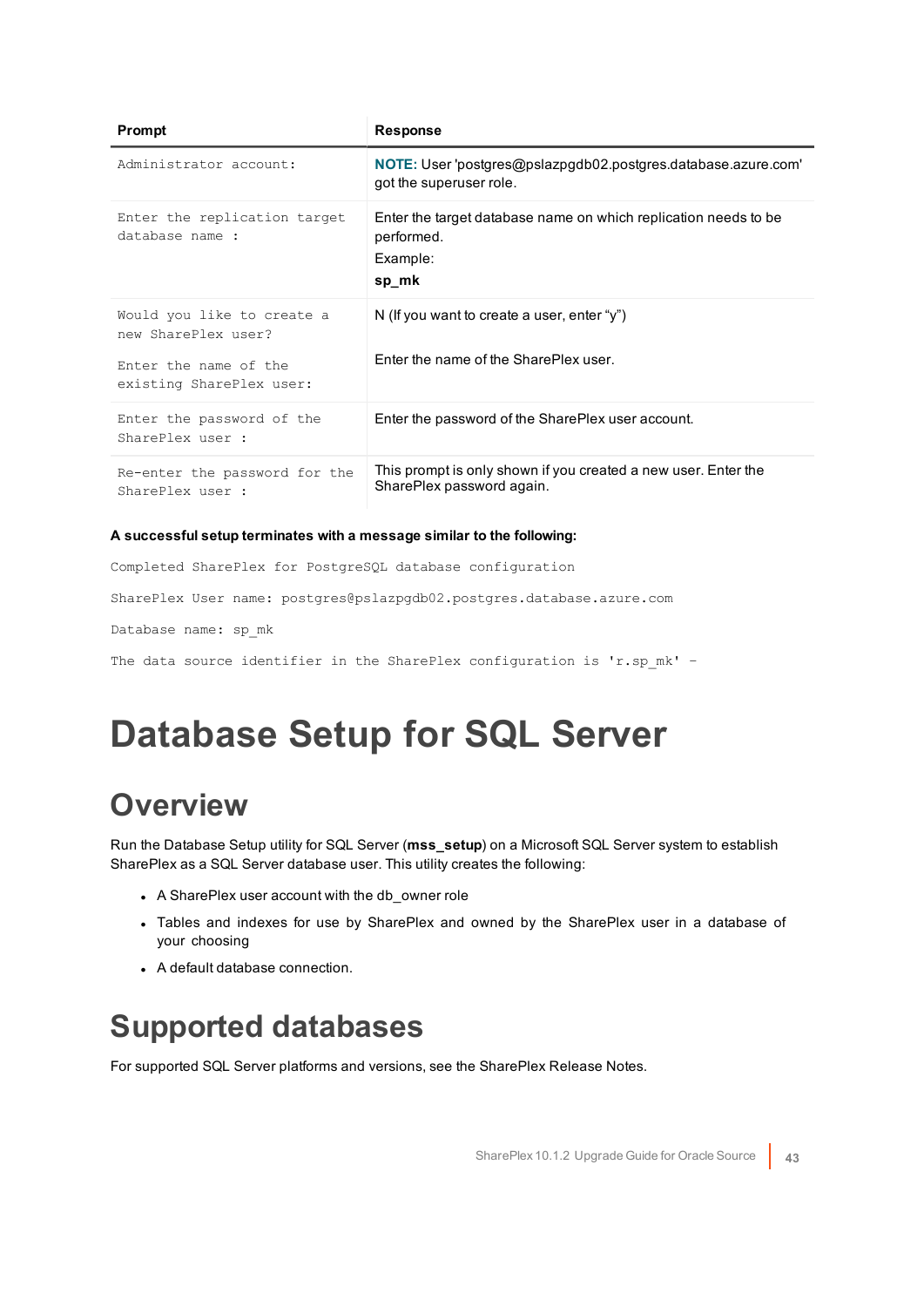## <span id="page-43-0"></span>**Guidelines for use**

- <sup>l</sup> A *system* DSN (data source name) must exist for the SQL Server database. SharePlex Post uses the DSN to connect to the database through ODBC.
- Run the Database Setup utility on all SQL Server instances in the SharePlex replication configuration.
- Within a cluster, run the Database Setup utility on the node to which the shared disk that contains the variable-data directory is mounted.
- For consolidated replication, run the Database Setup utility for each variable-data directory.

## <span id="page-43-1"></span>**Required privileges**

Review the following requirements to ensure that the setup succeeds.

- The Database Setup utility must be run as a SQL Server System Administrator in order to grant SharePlex the required privileges to operate on the database and to create the SharePlex database account and objects.
- The sysadmin role is required to run **mss setup**, but it is not required by the SharePlex database account used to run SharePlex replication (the SharePlex User). The db owner role is required by the SharePlex User account and it is granted by **mss\_setup** (for source and target).
- <sup>l</sup> (Cloud installations) Common restrictions on privileges in cloud-hosted database services make it difficult for the setup utility to succeed in every possible type of scenario. To ensure that the database setup succeeds, *only* use the setup utility for the following purposes: To do a *first-time* database setup with a *new* SharePlex user, or, to *modify* an existing SharePlex user that either owns the database or has access to it.

## <span id="page-43-2"></span>**Run Database Setup for SQL Server**

- 1. Shut down any running SharePlex processes and **sp\_cop** on the SQL Server system.
- 2. Run the **mss\_setup** program from the **bin** subdirectory of the SharePlex product directory. **IMPORTANT!** If you installed the SharePlex instance on any port other than the default of 2100, use the  **p** option to specify the port number. For example, in the following command the port number is 9400. C:\users\splex\bin> **mss\_setup -p9400**

### **Table 8: Setup prompts and responses**

| Prompt                                                    | Response                                                                                                                      |
|-----------------------------------------------------------|-------------------------------------------------------------------------------------------------------------------------------|
| Enter the Microsoft<br>SOL Server DSN name []             | Enter the data source name (DSN) that connects to SQL Server. Make certain<br>the DSN is a system DSN, not a user DSN.        |
| Enter the Microsoft<br>SOL Server<br>Administrator name : | Enter the name of the SQL Server Administrator. This user will perform the<br>setup work on the SharePlex account and schema. |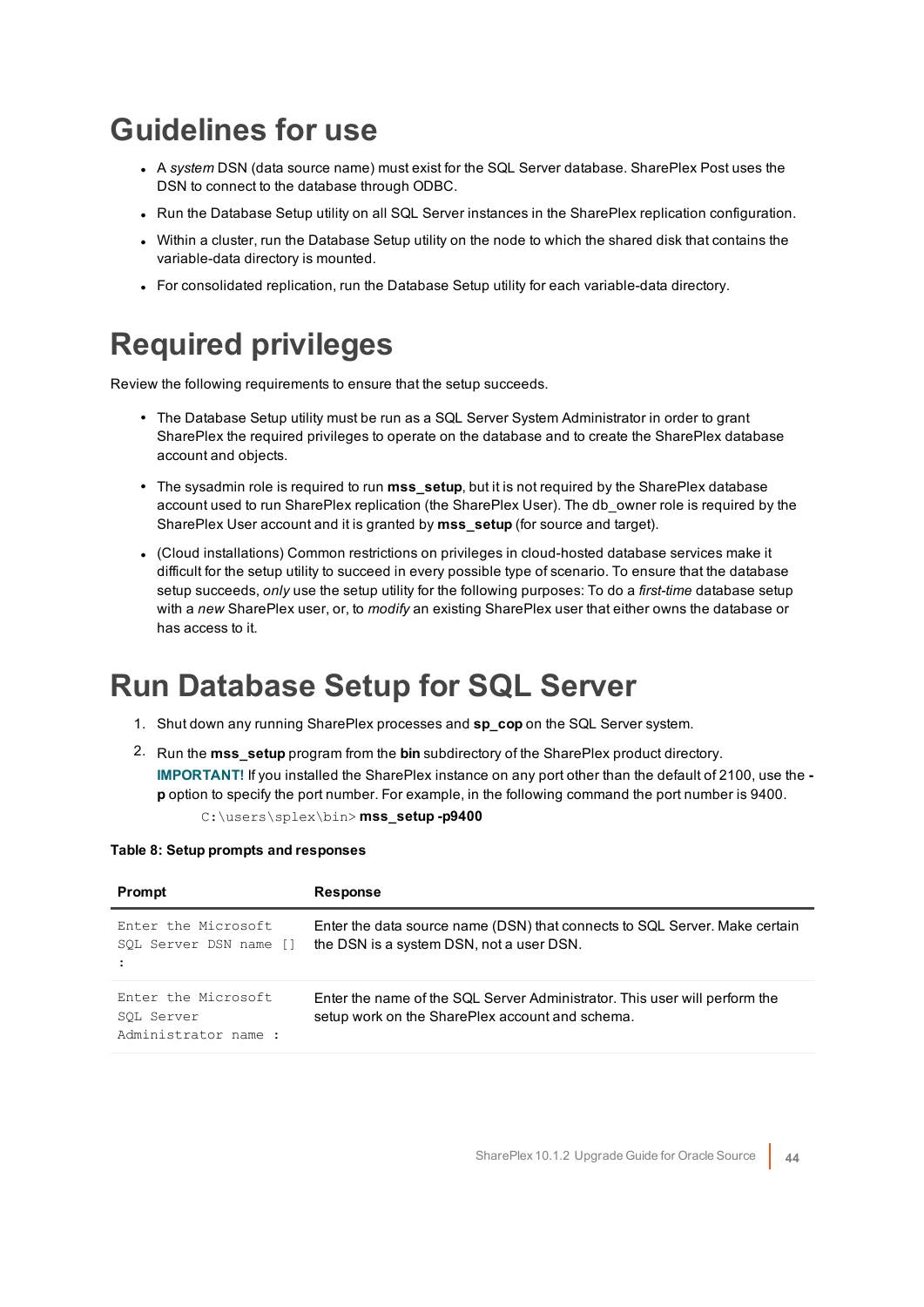| Prompt                                                                               | <b>Response</b>                                                                                                                                                                                                                                                      |
|--------------------------------------------------------------------------------------|----------------------------------------------------------------------------------------------------------------------------------------------------------------------------------------------------------------------------------------------------------------------|
| Enter the password for<br>the Administrator<br>account :                             | Enter the password of the Administrator.                                                                                                                                                                                                                             |
| Enter the database<br>name:                                                          | Enter the name of the database where you want to install the SharePlex<br>objects.                                                                                                                                                                                   |
| Database name database<br>does not exist. Would<br>you like to create it?<br>$[y]$ : | If this prompt is displayed, the specified database does not exist. Press Enter<br>to have the setup utility create it for you.                                                                                                                                      |
| Would you like to<br>create a new SharePlex<br>login [y]:                            | Press Enter to accept the default to create a new SharePlex database user<br>account, or enter n to use an existing account as the SharePlex database<br>user.                                                                                                       |
| Enter the name of the<br>existing SharePlex<br>login:                                | One of these prompts is displayed depending on whether you elected to<br>create a new user or use an existing user. Enter the name of the SharePlex<br>user.                                                                                                         |
| Enter the name of the<br>new SharePlex login:                                        |                                                                                                                                                                                                                                                                      |
| Enter the password for<br>login:                                                     | Enter the password of the SharePlex user account.                                                                                                                                                                                                                    |
| Re-enter the password<br>for <i>login</i> :                                          | Enter the SharePlex password again.                                                                                                                                                                                                                                  |
| Will this database be<br>used as a source?                                           | Accept the default of n if the database will only be a target. Enter y if this<br>database will be a source database for SharePlex. A response of y prompts<br>the setup to prepare the database for data capture and installs the SharePlex<br>account and objects. |

### A successful setup terminates with a message similar to the following:

Completed SharePlex for Microsoft SQL Server database configuration

SharePlex User name: splex

Database name: db1

Target specification in SharePlex configuration: r.db1